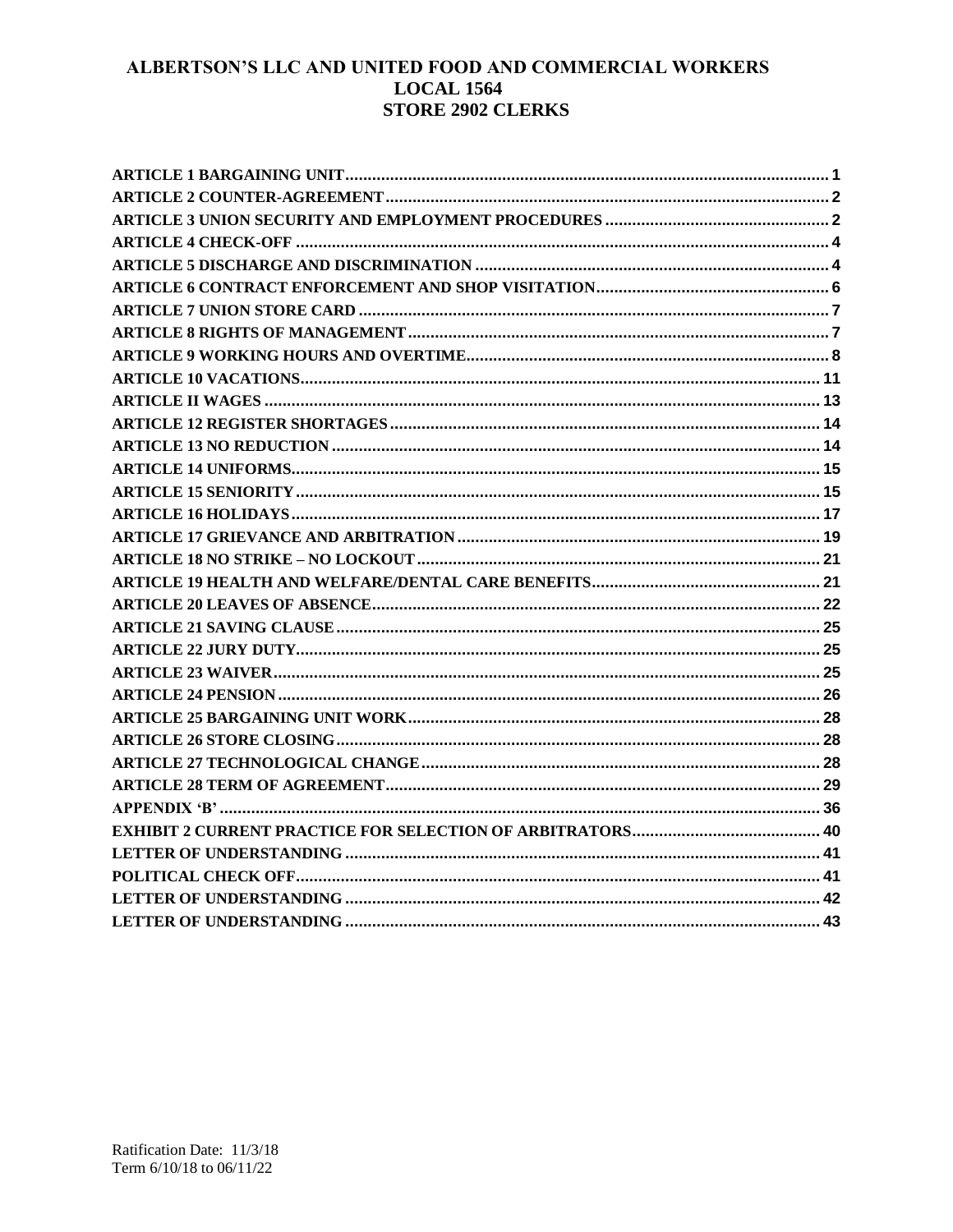## **AGREEMENT**

Between

## **ALBERTSON'S LLC**

(Gallup, New Mexico) Store #2902 (Clerk)

and

## **UNITED FOOD AND COMMERCIAL WORKER'S LOCAL NO.1564** Chartered By: United Food and Commercial Workers International Union, **AFL-CIO**

## **June 10, 2018 through and including June 11, 2022**

THIS AGREEMENT is entered into and is effective on this **June 10, 2018**, between Albertson's LLC, referred to hereinafter as the "EMPLOYER" and the United Food and Commercial Workers International Union, AFL-CIO referred to hereinafter as the "UNION".

It is the intent and purpose of the Employer and the Union to promote and improve labormanagement relations between them, create mutual respect between management and employees covered by this Agreement, and to set forth herein the basic terms of agreement covering wages, hours and conditions of employment to be observed in the retail establishment.

In consideration of mutual promises and agreements between the parties hereto, and in consideration of their mutual desires in providing for the orderly settlement of disputes between them, the parties to this Agreement agree as follows:

## **Article 1 BARGAINING UNIT**

<span id="page-1-0"></span>1.1 -The Employer recognizes the Union as the exclusive Collective Bargaining Representative for all checking, stocking, receiving, produce, bakery sales, courtesy clerks, dish manager and clerks, personal shopper, wine/beverage steward, and market street food service operations manager and assistant manager, kitchen manager, food service cooks, clerks and dishwashers employed by Albertson's, LLC. in its supermarket located at 1702 E.66<sup>th</sup> Avenue, Zecca Plaza, Gallup, New Mexico; excluding meat department employees, bakery production employees, janitors, office clerical employees, a scan coordinator, confidential employees, guards, watchmen, professional employees, store director, two (2) assistant store directors, general merchandise manager, and other supervisors as defined in the Act, and all other employees.

1.2 -Demonstrators and Courtesy Booth Clerks shall be excluded from the bargaining unit provided they do not perform bargaining unit work.

1.3 -The Scan Coordinator may test scan, and prepare and attach shelf tags; however, other than the above, the scan coordinator will not perform duties historically performed by classifications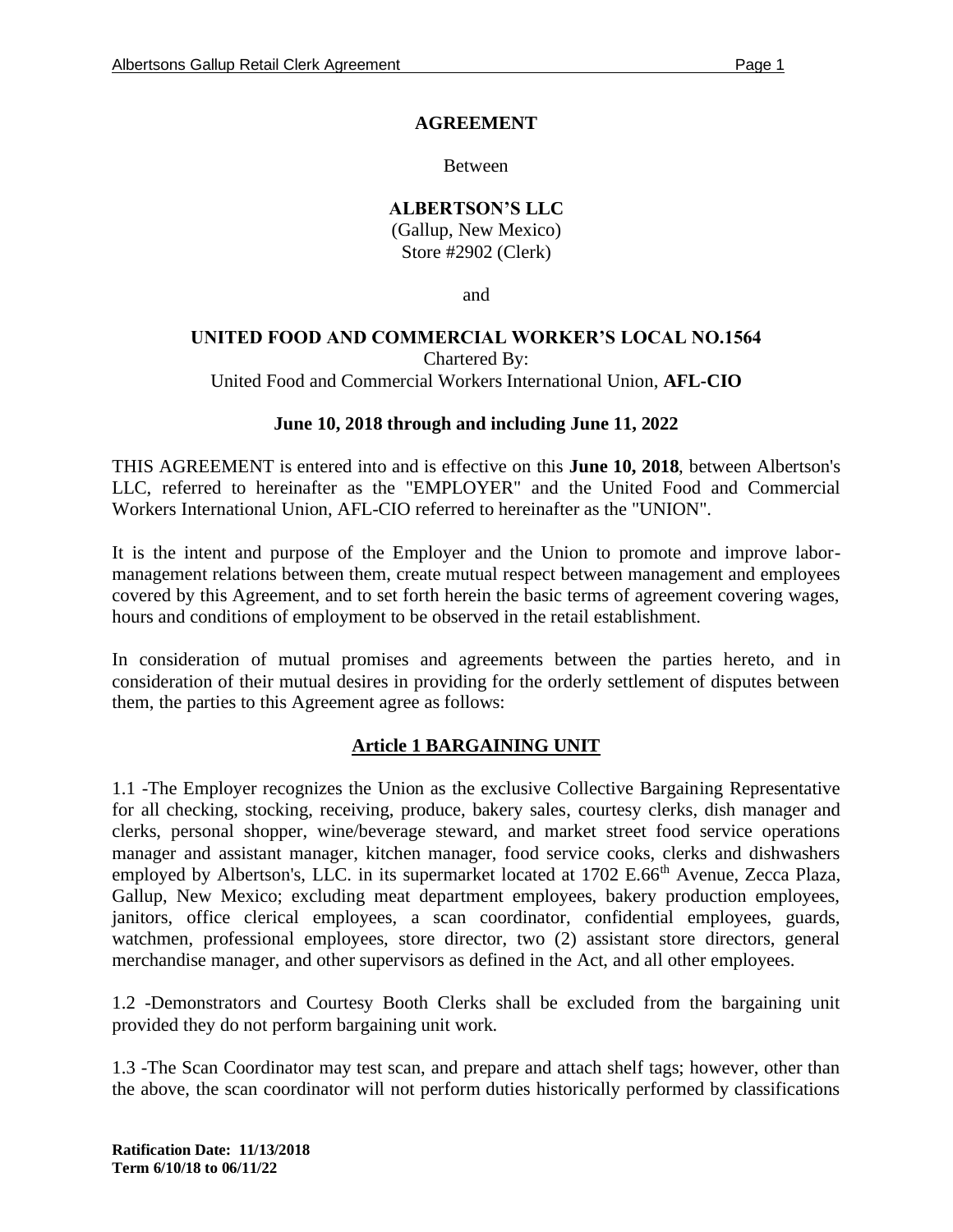covered under the Collective Bargaining Agreement, unless they are reasonably related to the scan coordinator's job.

1.4 - The Employer shall be allowed to designate a Front End Manager and Assistant Front End Managers to manage the front end operations of the store. The number of Front End Managers and Assistant Front End Managers in each store shall be as management determines, provided however, that one Front End Manager and two Assistant Front End Managers per store on a weekly schedule may be designated as exempt from the claiming of hours provision of this contract located at Article 15. Front End Managers and Assistant Front End Managers will be clearly designated on the work schedule.

## **Article 2 COUNTER-AGREEMENT**

<span id="page-2-0"></span>The Employer agrees not to enter into a counter-agreement or contract with its employees subject to the jurisdiction of the Union, individually or collectively, which in any way conflicts with the terms and provisions of this Agreement.

## **Article 3 UNION SECURITY AND EMPLOYMENT PROCEDURES**

## <span id="page-2-1"></span>3.1 - Union Security.

(a) It shall be a condition of employment that all employees of the Employer covered by this Agreement who are members of the Union in good standing on the effective date of this Agreement shall pay the regular monthly dues and initiation fees of the Union, and those who are not members on the effective date of this Agreement shall, on the thirty-first (31st) day following the effective date of this Agreement begin paying the regular monthly dues and initiation fees of the Union. It shall also be a condition of employment that all employees covered by this Agreement and hired on or after its effective date shall, on the thirty-first (31st) day following the beginning of such employment begin paying the regular monthly dues and initiation fees of the Union.

(b) Employees may satisfy their obligation under this Section to become or remain a member of the Union by tendering to the Union that portion of periodic dues and initiation fees universally required as a condition of acquiring or retaining full membership in the Union which is expended on activities which are necessary to performing the Union's duties as an exclusive bargaining representative.

3.2 - Seven-Day Notice. Upon the failure of any employee to tender his initiation fee or dues to the Union within the period, and under the conditions specified in Section 3.1 above, the Union shall notify the Employer and the employee in writing of such notice, and not more than seven (7) days thereafter, the Employer shall discharge such employee, unless the Union has notified the Employer that the employee has satisfied the requirements for-good standing.

3.3 - For the purpose of Section 3.1 above, the execution date of this Agreement shall be considered as its effective date.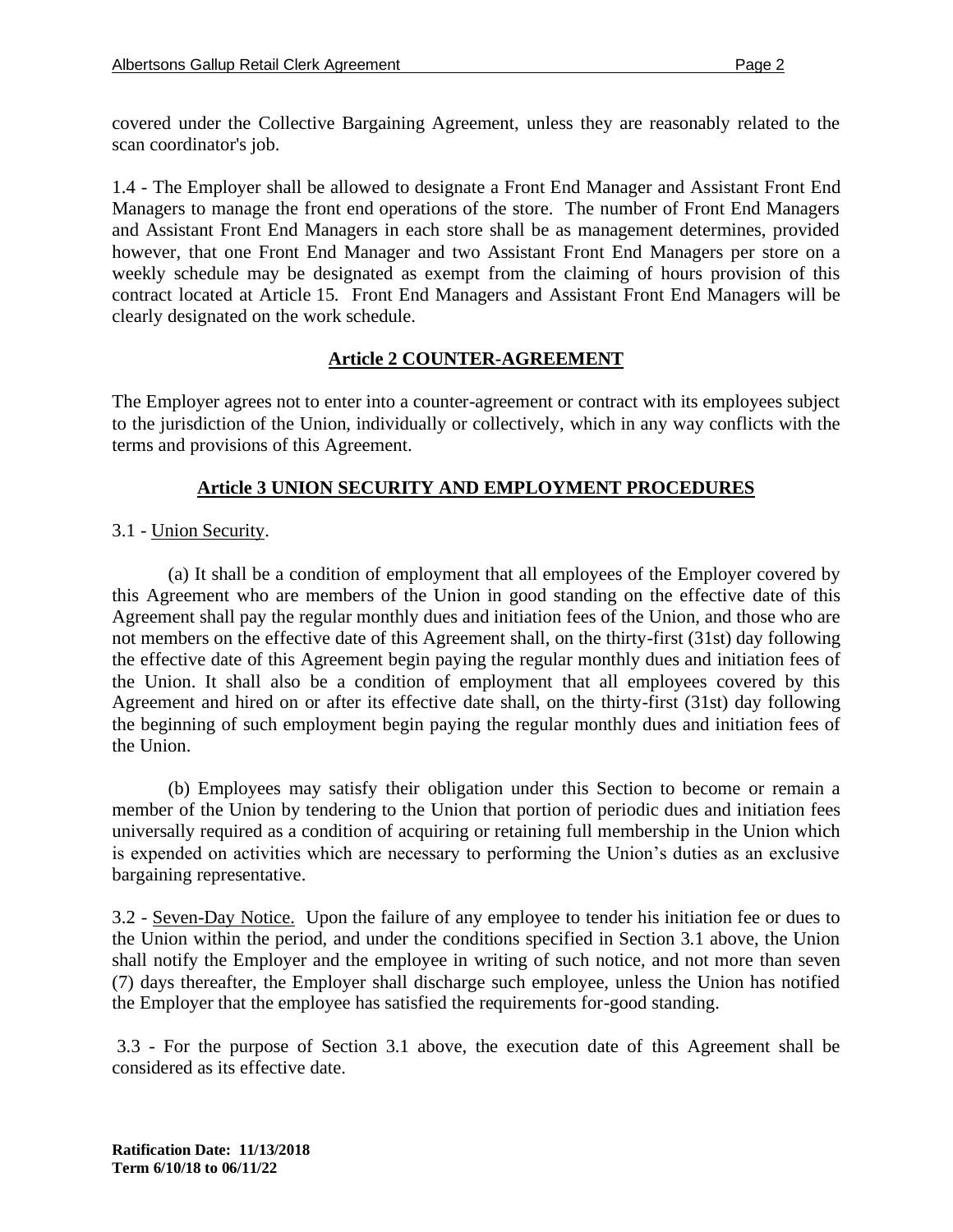3.4 - Probationary Period. The first ninety (90) days of any new employee's tenure shall be considered as probationary.

(a) All terms of this Agreement shall apply during said probationary period; provided, however, that such employees may be terminated during such period for any reason.

(b) Probationary employees shall have no seniority rights, but upon successful completion of said probationary period, seniority rights shall date back to the initial date of employment.

If such employee shall be continued in the employ of the Employer after the expiration of the probationary period, the length of service for that employee shall be computed from the date of last hire.

3.5 - New Hire Notice. The Employer agrees to notify the Union in writing within one (1) week, from the date of the employment of any employees, subject to this Agreement, of the name of such employee, address, social security number, date of birth, classification, store employed, and date of employment. The Union shall furnish forms for the above section, upon request from the Employer. The parties agree that should the Employer fail to meet its obligation in this respect, the Union will not seek reimbursement of lost dues and fees.

3.6 - Union Representative. An employee may request a representative of the Union to be present during interrogation by management, which the employee reasonably believes may result in discharge or suspension. The Union agrees to make a representative available within a reasonable time during the same day such request is made.

3.7 - Work Experience. Previous, provable, comparable work experience within the past **ten** (**10**) years from the date of present employment shall be the basis for determination of an employee's rate of pay. Prospective employees may waive the crediting of all or any part of their previous experience provided that this waiver is reduced to writing prior to employment.

(a) For credit to be given, the employee must indicate the experience at the time of employment on the application for employment furnished by the Employer, and, if requested to do so, shall provide written verification satisfactory to the Employer. Experience shall be credited retroactively for a maximum of sixty (60) days from the date of acceptance of verification.

(b) Comparable work experience shall be work of similar duties in the retail market with a company of comparable or larger size and has been within the last five (5) years. Work in convenience stores shall not be considered. Self-employment will not be credited.

(c) Employees will receive credit for previous experience in full increments set forth in Appendix 'A' Wages and partial months or hours of experience shall not be credited.

(d) Claims for a rate adjustment based on previous experience, in order to be eligible for retroactive payment, must be filed within one hundred twenty (120) calendar days after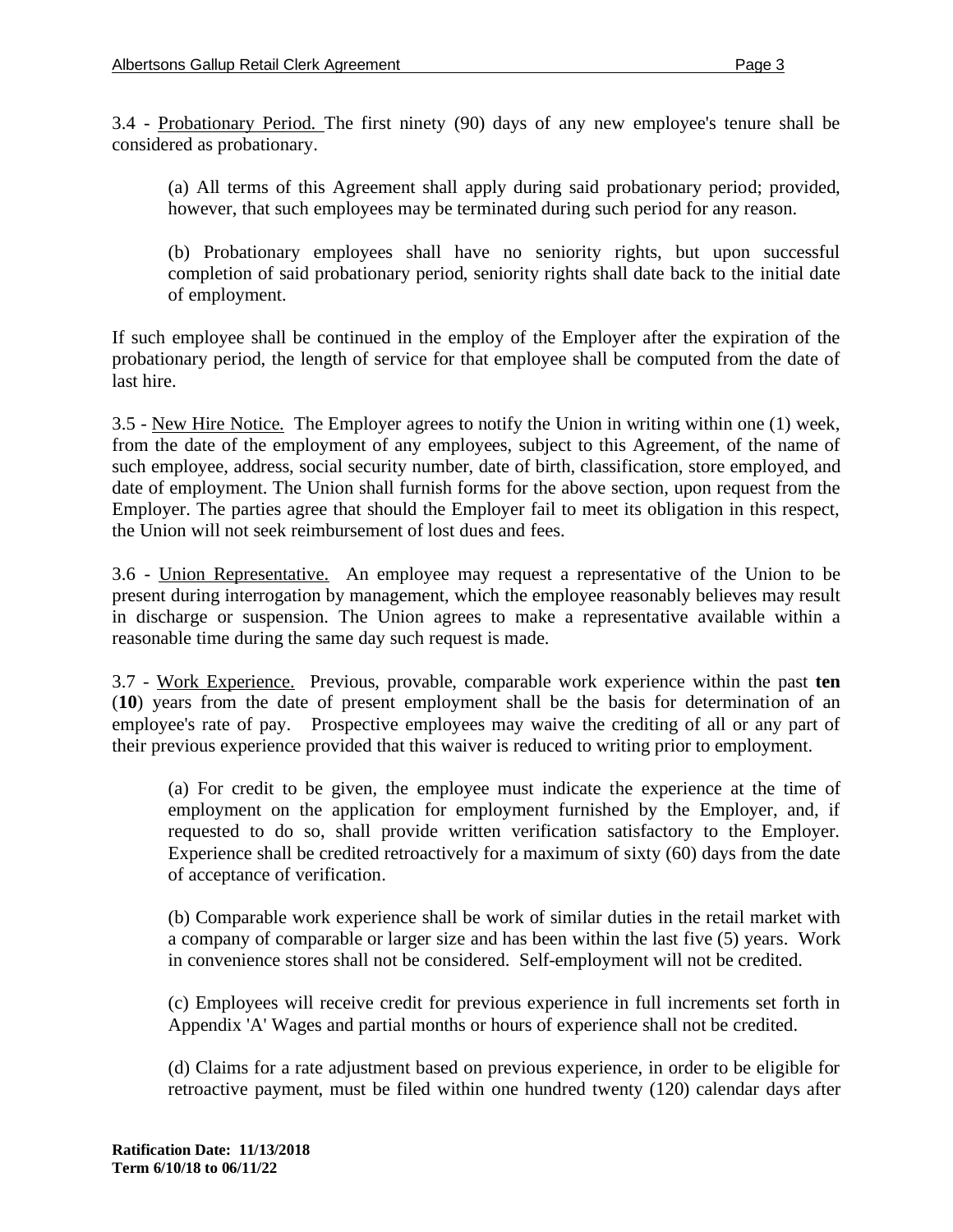employment. Claims filed after one hundred (120) days after employment shall be forfeited and waived and failure to provide information on the application blank will also waive any right of the employee to any future claim of experience credit for the experience so omitted.

3.8 – The Union agrees to indemnify and hold the Employer harmless from and against any and all demands, claims, damages, losses, liability or expenses, including and without limiting to the generality of the foregoing, attorney's fees, arising from or growing out of the application of Article 3 by the Employer, provided the Employer gives written notice to the Union within ten (10) days of receiving such demand, claim, allegation of damages, losses, liability or expenses and the Employer retains the right to approve the defense of any such matter and does not oppose the intervention of the Union in any proceeding pertaining to said Claim. Disputes arising from any misunderstanding as a result of this Article shall not be subject to any grievance and arbitration procedure except for issues pertaining to the deduction and transmission of employee's money that has been duly authorized by the employee pursuant to this Article.

# **Article 4 CHECK-OFF**

<span id="page-4-0"></span>4.1 - The Employer agrees that upon receipt of a "check-off authorization card" from the employees of the Employer who are members of the Union, the Employer shall deduct from the wages of such employees regular monthly Union dues and initiation fees and dues in arrears in the amount certified by the Union as applicable to members in good standing.

4.2 - All regular monthly dues and initiation fees deducted by the Employer shall be withheld each week and shall be remitted to the Union, if possible, no later than the twenty-fifth (25th) day of the calendar month in which such deductions are made.

4.3 - The "check-off authorization card" shall comply with both state and federal laws.

4.4 - The Union agrees to indemnify and hold the Employer harmless from and against any and all demands, claims, damages, losses, liability or expenses, including and without limiting to the generality of the foregoing, attorney's fees, arising from or growing out of the application of Article 4 by the Employer, provided the Employer gives written notice to Union within ten (10) days of receiving such demand, claim, allegation of damages, losses, liability or expenses and the Employer retains the right to approve the defense of such matter and does not oppose the intervention of the Union in any proceeding pertaining to said Claim. Disputes arising from this Article shall not be subject to any grievance and arbitration procedure except for issues pertaining to the deduction and transmission of employee's money that has been duly authorized by the employee pursuant to this Article.

## **Article 5 DISCHARGE AND DISCRIMINATION**

<span id="page-4-1"></span>5.1 - The Employer shall not discriminate against an employee for upholding Union principles, serving on a committee of the Union, or any organization affiliated therewith, and failing or refusing to purchase stocks, bonds, securities, or interest in any partnership, corporation, and/or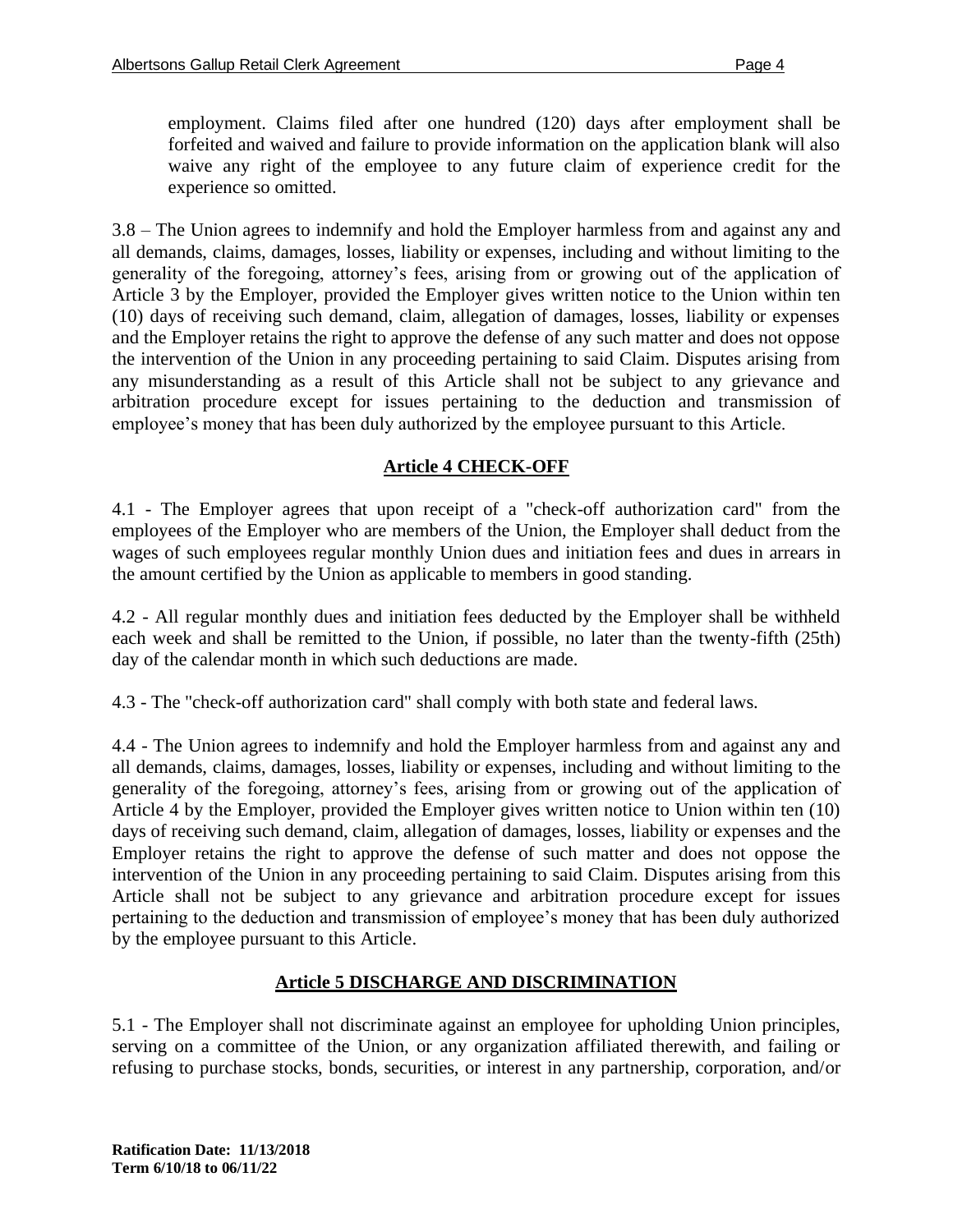company, nor shall the upholding of such Union principles by said employee be a violation of the Contract.

The Employer shall not discriminate against an employee for filing a grievance, enforcing the contract or for other legally protected activity.

5.2 - Discharge. The Employer shall have the right to discharge any employee for just cause. Any employee who is discharged shall be informed at the time of discharge, of the immediate cause of discharge.

Upon request to a designated Employer representative, any employee who is discharged shall be informed, in writing, of the cause of discharge within forty-eight (48) hours of receipt of such request.

Any employee that violates state law after review of Company policy regarding the sale of alcoholic beverages to a person not of legal age as identified by state law will be discharged. Any employee that violates state law after review of Company policy regarding the sale of tobacco products to a person not of legal age as identified by state law will be suspended for twenty-one (21) days for the first offense, and if a second occurs within twelve (12) months, the employee may be discharged.

5.3 - Warning Letters. In those instances where an employee's conduct, although not warranting immediate suspension, demotion or discharge, is deemed to be unsatisfactory and if continued will result in suspension, demotion, or discharge, an employee must be given a written warning notice prior to the imposition of suspension, demotion or discharge for the offense. Disciplinary actions taken by the Employer for violations of Employer policies will be issued to the employee within 21 days of the date the Employer discovered, or with the exercise of reasonable diligence should have discovered, all of the facts that establish the violation. Where the employee is not working on the 21<sup>st</sup> day following such discovery, the disciplinary action may be issued on the employee's next working shift.

(a) The warning notice will be personally delivered to the employee and the contents thereof explained at that time. A copy of such warning will be provided to the Union within a reasonable time after the request.

(b) The notice shall specify the conduct objected to and the time limits, if any, for the employee to improve or correct the alleged deficiency or misconduct.

(c) The employee so notified may be requested to initial a receipt of the notice which will in no way be construed to be an admission of any misconduct or agreement with the contents of such notice.

(d) This Section shall not be construed to require an Employer to issue a written warning notice in cases where discharge or suspension is imposed for just cause on the offense.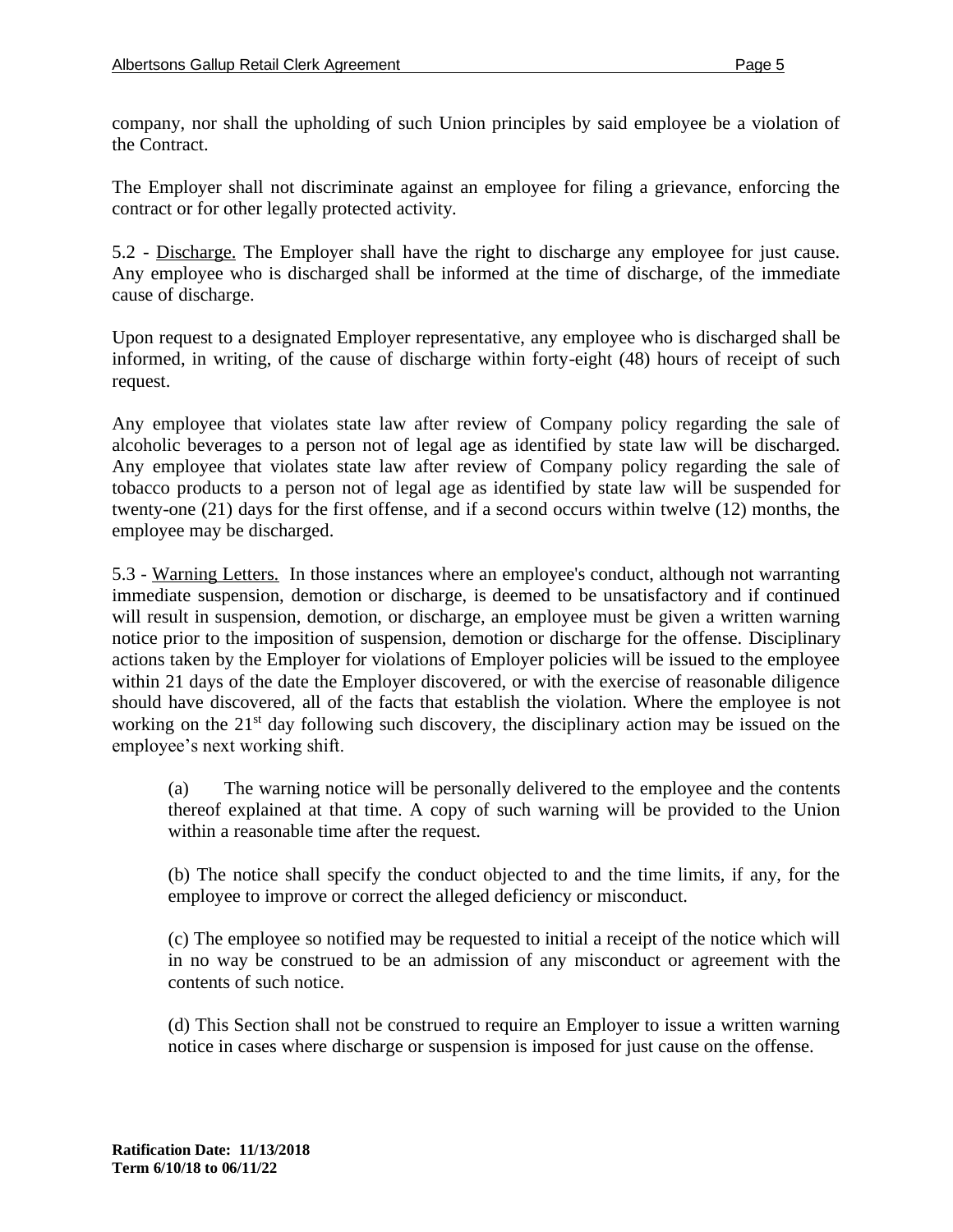(e) No warning notice shall be valid unless given within a reasonable period of time after the event giving rise to such notice.

f) Warnings, both written and oral, shall be effective for a period of one (1) year unless another warning notice of a related or similar offense occurs within that year.

(g) If the employee does not agree with the notice, he shall have an opportunity to write an explanation and return it to the Employer with a copy to the Union within seventy-two (72) hours, except for holiday weeks, where it shall be ninety-six (96) hours, of the date that the notice is given to the employee.

5.4 - Termination Payment. An employee who quits or is terminated for any reason shall be paid promptly all monies due.

5.5 - The Employer and the Union agree that each will fully comply with all applicable laws and regulations regarding discrimination against any employee or applicant for employment because of such person's race, religion, color, national origin, sex, or age.

5.6 - If an employee feels that he has been unjustly discharged, he shall have the right to appeal **pursuant** to the Arbitration and Grievance procedure as provided for in **Article** 17 of this Agreement.

5.7- DELETED

5.8 - When the gender term "he" or "she" is used within this Agreement, it is for explanatory purposes only, and does not refer to the actual sex of any person.

## **Article 6 CONTRACT ENFORCEMENT AND SHOP VISITATION**

<span id="page-6-0"></span>6.1 - Contract Enforcement Each of the parties hereto warrants that it is under no disability of any kind that will prevent it from completely carrying out and performing each and all of the provisions of this Agreement, and further that it will not take any action of any kind that will prevent or impede it in the complete performance of each and every provision hereof.

6.2 - Polygraph. An employee shall not be required to take a polygraph examination as a condition of continued employment.

6.3 - Shop Visitation. Business Agent's Visit - After notifying the Manager or person in charge of the store, no more than two authorized representatives of the Union shall be permitted to visit the store regarding Union matters during working hours; such visits shall not unreasonably interfere with the conduct of the Employer's business. Time taken for such an interview in excess of ten (10) minutes for each employee shall not be on company time.

6.4 - Working Rules. When an Employer establishes working rules, a copy of such rules shall be made available to all employees and the Union and it shall be the responsibility of each employee to familiarize himself with those rules. Said working rules shall not be in conflict with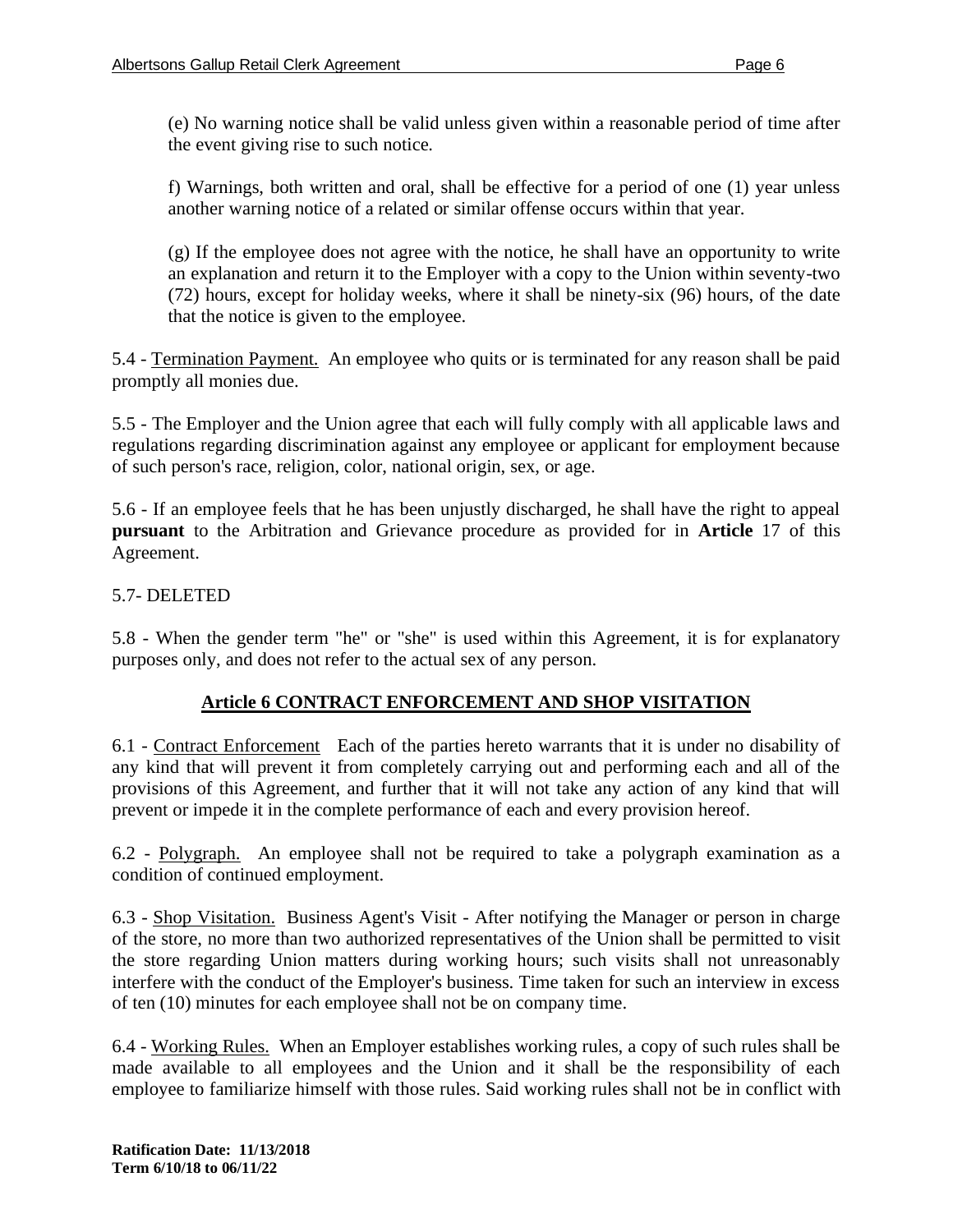the terms of this Agreement. Such rules shall be applied consistently to all members of the bargaining unit provided, however, that the Company may give reasonable consideration to individual facts and circumstances.

6.5 - Union Notices. The Employer shall provide space for the posting of Union notices, and other forms called for or required by this Agreement.

6.6 – Employer Records. An authorized Union Representative shall have the privilege of examining the Employer's payroll involving employees covered by this Agreement, upon request.

 $6.7$  – The Union shall have the right to appoint two (2) stewards. Upon such appointment(s), the Union shall notify the Store Director and the Labor Relations Department of the name(s) of the steward(s).

## **Article 7 UNION STORE CARD**

<span id="page-7-0"></span>7.1 - The Union agrees to issue a Union Store card and/or window decals to the Employer under the rules governing Union Store Cards set forth in the Constitution of the United Food and Commercial Workers International Union. Such Union Store Card and decals are, and shall remain, the property of said International Union, and the Employer agrees to surrender said Union Store Card to an authorized representative of the Union on demand in the event of failure by the Employer to observe the terms of this Agreement or the conditions under which said Union Store Card and/or decals are issued.

7.2 - The Employer may display such Union Store Cards and/or decals in conspicuous areas accessible to the public, in each establishment covered by this Agreement.

#### 7.3 - **Union Buttons. The Union member with have the right to wear their Union Buttons according to current National Labor Relations Board rules.**

## **Article 8 RIGHTS OF MANAGEMENT**

<span id="page-7-1"></span>8.1 -The management of the Company and the directions of the working force, including the right to plan, direct, and control retail operations, to hire, layoff, or relieve employees from duties, to maintain the discipline and efficiency of the employees, and to require employees to observe company rules and regulations, demote or discharge employees for cause, are to be the sole right of, and function of the Employer.

8.2 -The parties agree that the foregoing enumeration of management's rights shall not be deemed to exclude other functions not specifically set forth. The Employer, therefore, retaining all rights not otherwise specifically covered in this Agreement.

8.3 -The exercise of the foregoing rights shall not alter any of the specific provisions of this Agreement, nor shall they be used to discriminate against any member of the Union.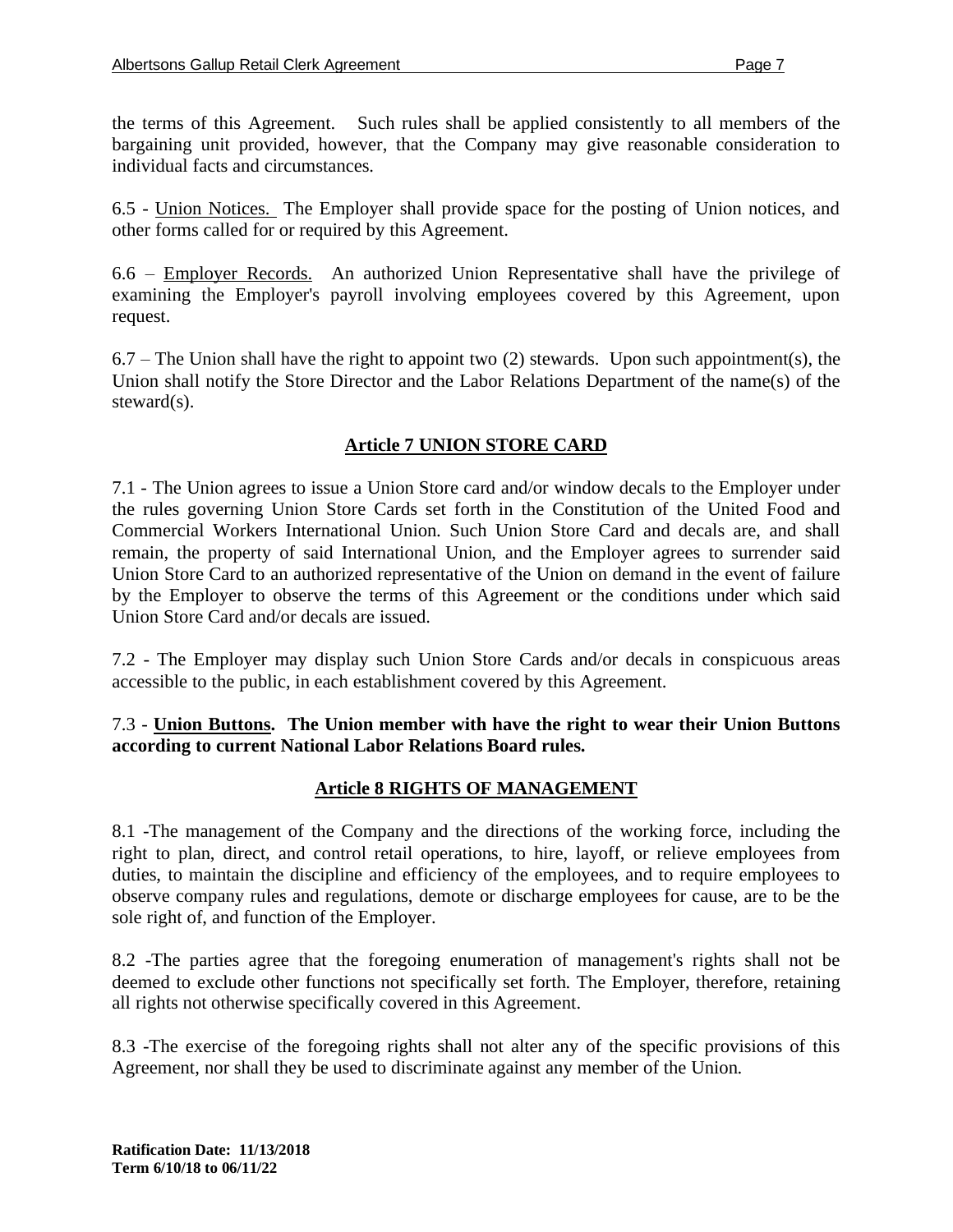8.4 - The Employer may require an employee to submit to a drug and alcohol test in the event of an on-the-job injury **or based upon reasonable suspicion of impairment**.

#### **Article 9 WORKING HOURS AND OVERTIME**

<span id="page-8-0"></span>9.1 – A full-time employees is defined as an employee who has been paid forty (40) hours or more for six (6) consecutive weeks, regardless of the store location while the employee is assigned to this bargaining unit. Hours paid shall include pay for vacation, holiday, jury duty and funeral leave. Employees who meet the definition herein on the date this Agreement is ratified shall be considered full-time.

9.2 - A full-time employee will remain full-time until he or she separates from the Company or has been paid less than forty (40) hours in six (6) consecutive weeks, regardless of the store location while the employee is assigned to this bargaining unit. Hours paid shall include pay for vacation, holiday, jury duty and funeral leave.

9.3 - Workweek. The workweek shall be Sunday through Saturday. For full-time employees, eight (8) hours shall constitute a day's work and forty (40) hours, consisting of any five (5), eight (8) hour days out of seven (7), shall constitute a regular week's work.

9.4 – Overtime. All work performed in excess of eight  $(8)$  hours in anyone day, or in excess of forty (40) hours in anyone workweek, shall be deemed overtime and paid for at the overtime rate of time and one- half (1½) the employee's regular rate of pay, except that hours worked on Sunday be included as hours worked for the purpose of computing hours over forty (40) for the payment of such specific overtime. There shall be no pyramiding of overtime and/or premium pay. Overtime or premium pay shall be defined as any pay in excess of the basic straight-time hourly rate. Hours paid for but not worked shall not be counted in computing weekly overtime.

If agreeable between the employee, the Employer and the Union, an employee may be scheduled four (4), ten (10) hour shifts, not necessarily consecutive, and when scheduled would receive time and one-half  $(1\frac{1}{2})$  for all hours worked in excess of ten  $(10)$  work hours per shift or forty (40) work hours per week.

Employees will not be required to take time off in lieu of overtime hours worked.

9.5 - Full-time employees who are called to work and report for work on their day of rest shall receive a minimum of four (4) hours work or four (4) hours pay at the applicable hourly rate if they are available and can work the minimum of four (4) hours.

9.6 - Part-time employees who are scheduled to report for work and work shall receive a minimum of four (4) hours work or four (4) hours pay at their straight-time hourly rate of pay if they are available and work the minimum of four (4) hours.

Part-time employees who are scheduled more than five (5) days in the workweek may, within twenty- four (24) hours of the posting of such schedule, indicate to his Manager in writing a request not to work in excess of five (5) days a week. Such request will be honored and may not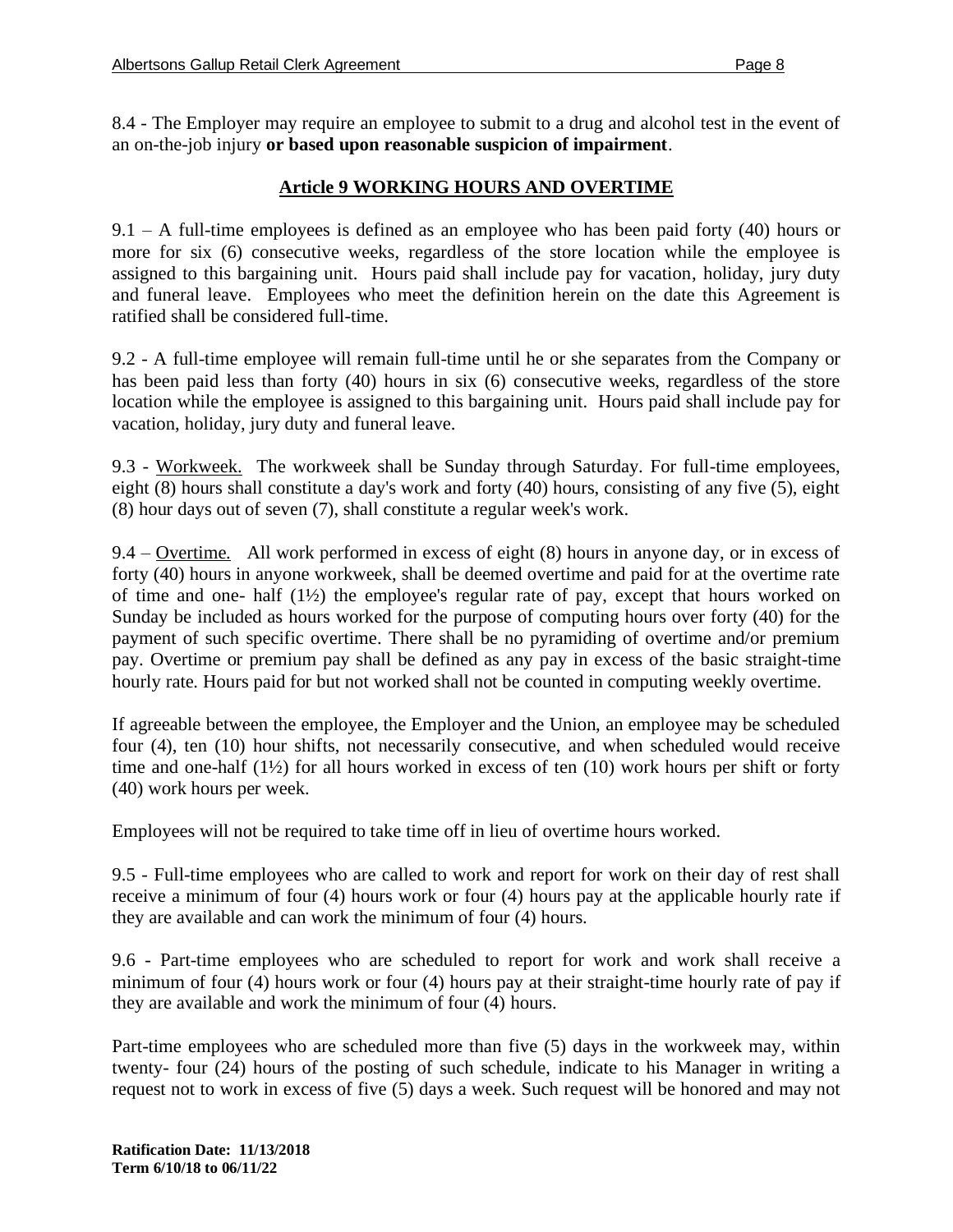again be revoked by the employee for three (3) months from the date of the submission of the written request.

9.7 - Workday. The regular day's work for all employees shall be worked within nine (9) consecutive hours. When an employee is scheduled actual work hours of seven (7) hours or more, one (1) uninterrupted hour shall be granted each employee for lunch, without pay, without any restrictions being applicable to the employee's personal liberty during such period of time. The lunch period shall be scheduled at approximately the middle of the working shift. Any employee who does not wish to be scheduled for an hour lunch for any day(s) of a particular week must make such a request to waive the lunch or take a thirty (30) minute lunch period, which shall be honored by the Company. Such requests must be submitted in writing at the time special requests are due and are valid and on-going until changed in writing by the employee.

9.8 - Ready for Work. All employees shall report for and be ready for work at their scheduled starting time. The term "ready for work" shall include appropriate or required dress.

9.9 - Rest Periods. Employees shall be granted rest periods based on the number of hours worked during a weekday.

| 0 to less than 3 hours  | one 10 minute rest period                    |
|-------------------------|----------------------------------------------|
| 3 to less than 7 hours  | one 15 minute rest period                    |
| 7 to less than 8 hours  | one 15 minute and one 10 minute rest periods |
| 8 to less than 10 hours | two 15 minute rest periods                   |
| 10 hours or more        | three 15 minute rest periods                 |

Breaks cannot be combined or taken at the end of a shift. If an employee is released by the Company earlier than scheduled, the employee will not be penalized or disciplined for having taken break(s) based upon the above schedule and/or their scheduled hours prior to being notified of his or her release.

9.10 - Split Shift. A broken or split shift shall be defined as any period of time where not less than nine (9) hours have elapsed from the termination of an employee's previous shift. There shall be no split shifts except in cases where the employee is a school student and the student, the Union, and the Employer agree thereto.

9.11 - Sunday Work. Employees who want to work on Sunday shall so indicate by signing a roster in their store once each quarter.

(a) The Employer shall schedule work on Sunday from that list in order of department and classification seniority in the departments and classifications where help is needed and further subject to their ability to perform the work.

(b) Employees who fail to work a Sunday which they are scheduled without good cause shall have their name removed from the current quarterly roster and will forfeit any right to sign the next quarterly roster.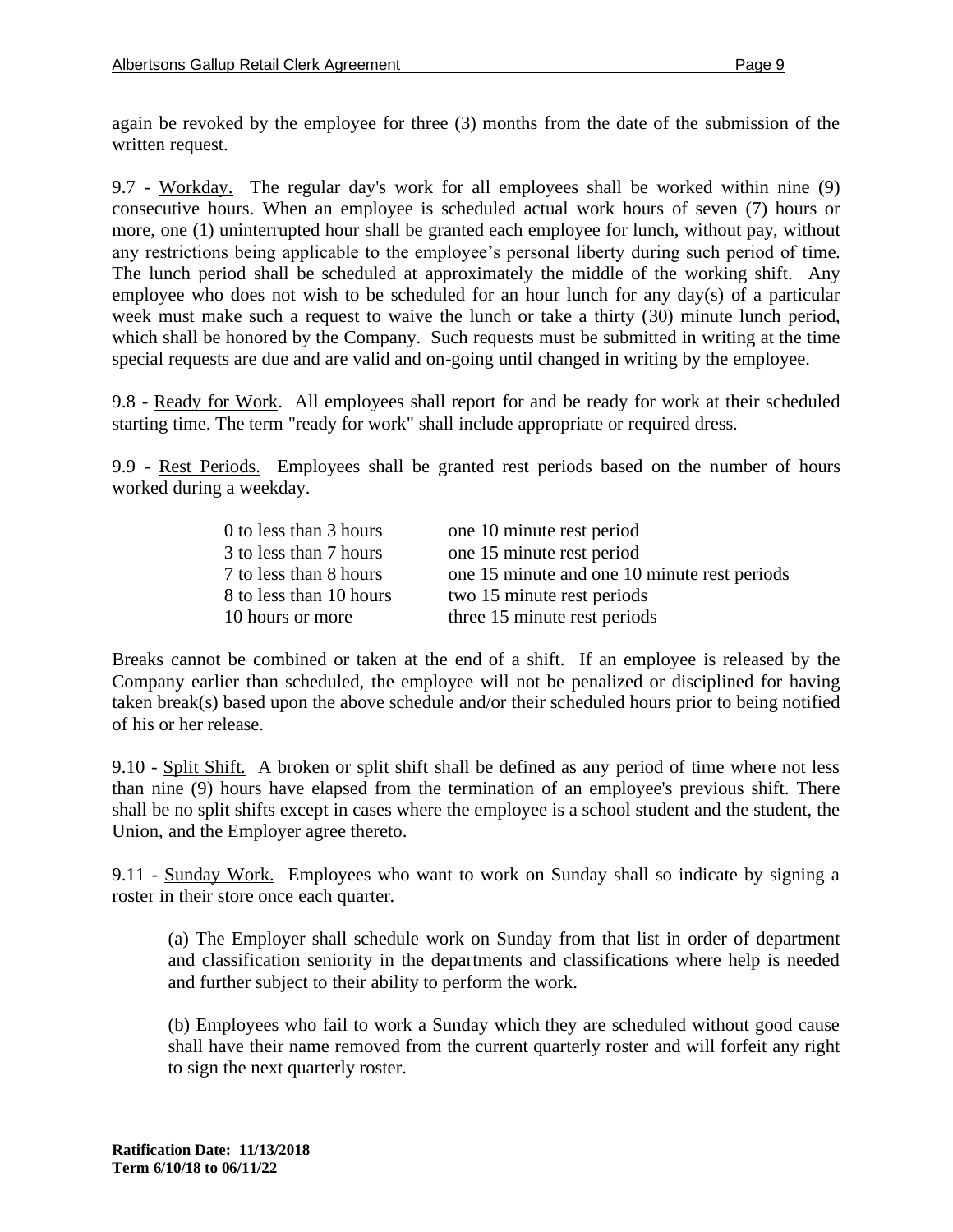(c) If there are not sufficient employees of proper department and classification seniority who have the ability to perform the work who have signed the quarterly Sunday roster, then the Employer shall assign such work by reverse seniority so long as they have the ability to perform the work.

(d) The quarterly roster shall be posted in each store for three (3) workweeks prior to the start of the quarter in which it is to apply. Quarter is defined as three (3) calendar months effective 1-1- 77.

9.12 - Call-In Work. If it becomes necessary to call in employees for work, the Employer shall first offer such work to those employees qualified to perform the particular job, who have signed a quarterly "call- in" list in order of their seniority.

(a) The quarterly call-in list will be conspicuously posted in each store one (1) week prior to the beginning of each quarter.

(b) Call-ins shall be for a minimum of four (4) hours work or four (4) hours pay, in lieu thereof, provided the employee is available and can work the minimum of four (4) hours.

Provided that at all times the employer retains the right to staff the store and assign the hours in accordance with business needs.

9.13 - Work Schedule. It is agreed that the Employer shall post a work schedule, in ink, in a conspicuous place by twelve (12:00) noon on **Thursday** of each workweek for the following week for all employees.

(a) All employees listed on the schedule will be provided the work or pay for the hours posted; provided they report to work as scheduled.

(b) Each schedule shall show the first and last name of each employee, starting time, meal period, quitting time, and days off.

(c) It is understood that circumstances may require the management to change or alter schedules during the workweek in case of emergency (emergency shall be defined as fire, strike, flood, illness, funeral leave, or Act of God). In case of emergency as defined, the Employer shall notify affected employees of schedule change immediately. In such cases the changes shall be made to assure a full-time employee of his or her forty (40) hours' pay, provided he or she works the altered schedule. Part-time employees will be assured a minimum of four (4) hours each day of an altered schedule, provided he or she works the altered schedule, and Courtesy Clerks will be assured a minimum of two (2) hours' pay each day of an altered schedule, provided he or she works the altered schedule. Schedules for part- time employees and Courtesy Clerks shall not be altered to deliberately reduce the original posted hours of work.

(d) The parties agree the schedule will not be used for arbitrary or capricious retaliatory scheduling of employees.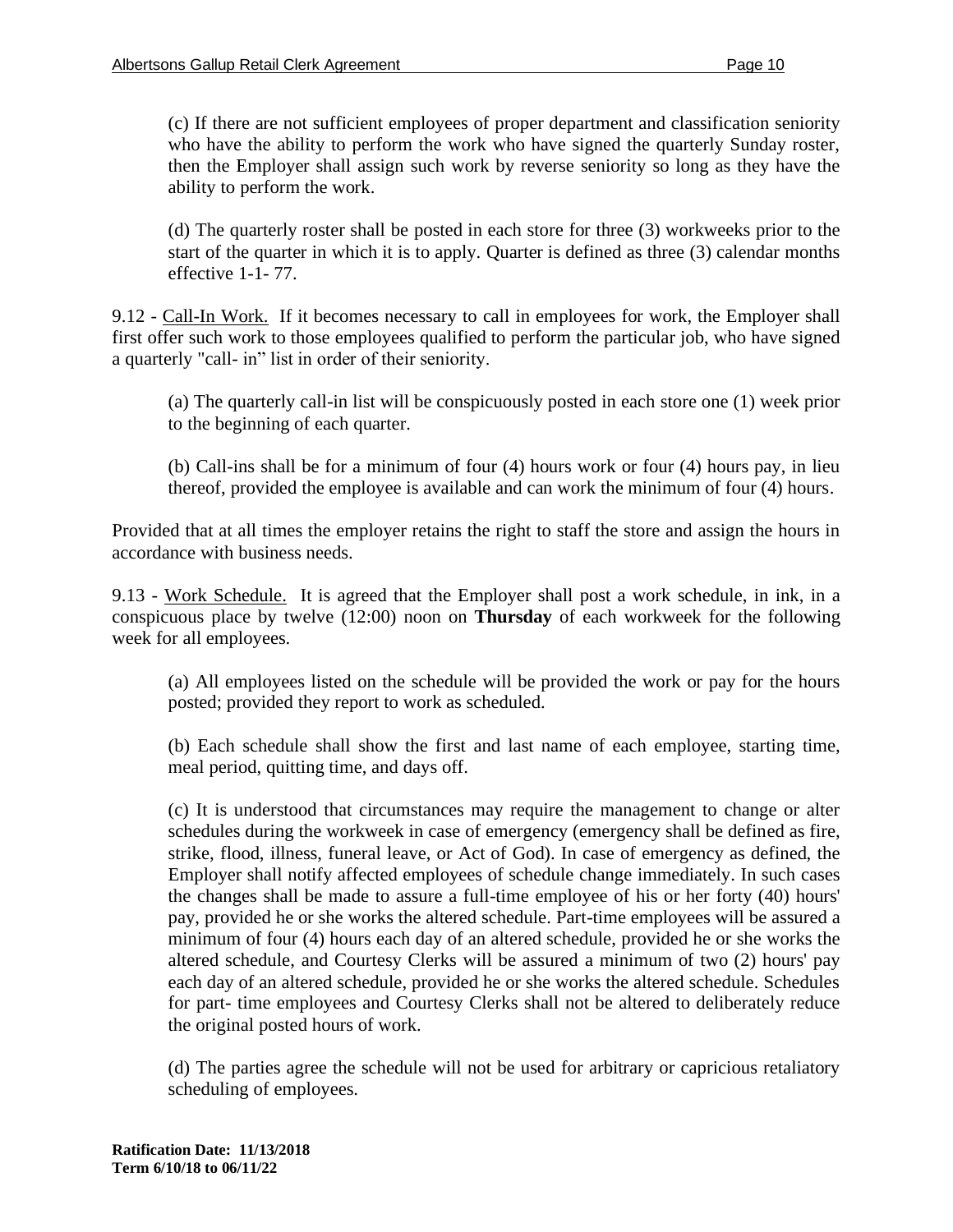9.14 - Specific Days Off. Any employee who needs a specific day or days off for personal business will make the scheduler aware of those needs in writing no later than noon on Tuesday prior to the posting of the next week's schedule. Reasonable effort will be made to grant such requests with no loss of hours.

9.15 - Off-the-Clock. It is intended that there shall be no "free" or "time-off-the-clock" work practices under this Agreement. Any employee found by the Employer or by the Union to be engaging in such unauthorized practice shall be subject to discipline which may include termination.

9.16 - Employees who are absent because of illness beyond three days shall be required to show a doctor's certificate verifying illness if requested to do so by management. The Employer shall have the right to require proof of an employee who has a history of calling in sick or where a reasonable doubt exists.

## **Article 10 VACATIONS**

<span id="page-11-0"></span>10.1 - All regular full-time and regular part-time employees hired before January 1, 2006 coming under the jurisdiction of this Agreement who have been employed for a period of:

(a) Twelve (12) consecutive calendar months, shall have earned a vacation period of one (I) uninterrupted calendar week.

(b) Thirty-six (36) consecutive calendar months, they shall have earned a vacation period of two (2) uninterrupted calendar weeks.

(c) Seven (7) years of continuous service, they shall have earned a vacation period of three (3) uninterrupted calendar weeks.

(d) Fifteen (15) years of continuous service, they shall have earned a vacation period of four (4) uninterrupted calendar weeks.

(e) Twenty (20) years of continuous service, they shall have earned a vacation period of five (5) uninterrupted calendar weeks.

Employees hired on or after June 4, 2006 shall receive one (1) week paid vacation after one (1) year of continuous service, two (2) weeks paid vacation after three (3) years of continuous service, and three (3) weeks paid vacation after seven (7) years of continuous service **and four (4) weeks of vacation after fifteen (15) years of continuous service**.

Vacation time off in excess of two (2) consecutive weeks must be mutually agreed by the Store Manager and the employee.

10.2 – Computing Vacation Pay. Upon completion of one (1) full year of employment, all regular full-time and part-time employees eligible for vacation shall have their weekly vacation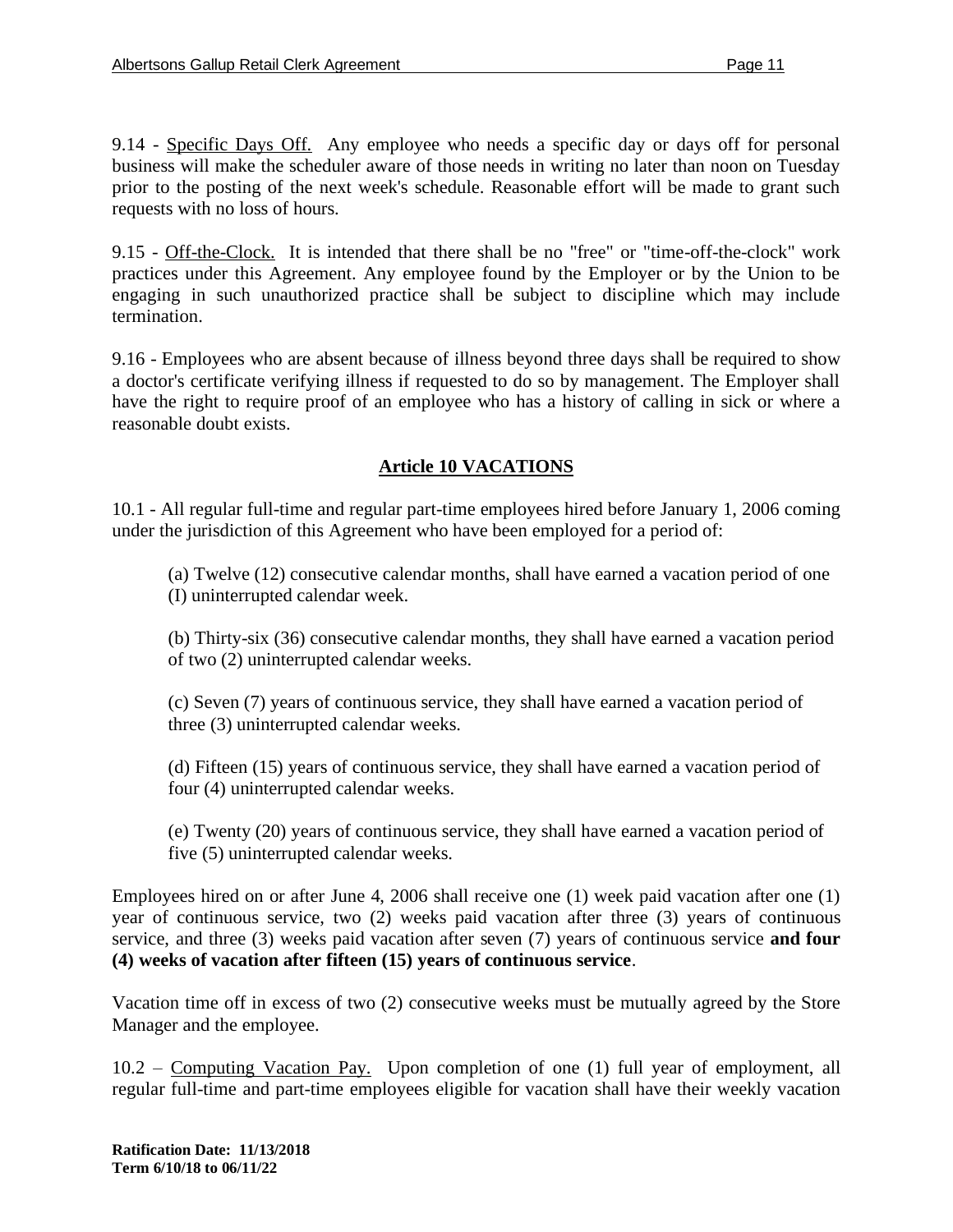pay based on their average hours paid per week, during the fifty-two (52) weeks preceding their last anniversary date, excluded from the "52 week period" calculation is any week that had no paid hours or when the employee was off work due to workers compensation, and not to exceed forty (40) hours per week. Hours paid shall include hours worked and hours paid for holiday day, jury duty, vacation and funeral leave.

10.3 -The Employer retains the right to determine the number and classification of employees who may be on vacation at any given time. Subject to such considerations, employees may request their vacation in writing to the Employer no less than six (6) weeks in advance (from the beginning date of such vacation). The selection of vacations shall be by seniority on a classification, department, and store basis. However, the vacation period shall be designated by the Employer and each regular employee shall be personally notified not less than four (4) weeks prior to the beginning date of such vacation. Posting on a department's schedule board or vacation ledger not less than four (4) weeks prior to the beginning date of such vacation shall satisfy this personal notice requirement. If a conflict arises between employees as to vacation preference, and the employees in question have complied with the above notice provision, seniority shall govern within the classification, department, and store. If a conflict arises between employees as to vacation preference, and one or more employees have not complied with the above notice provision, vacation shall be awarded on a first, come, first serve basis as to those employees. Employer shall not block out days unavailable for vacation selection except for the following holidays and the days before: Christmas Day, Thanksgiving Day, Memorial Day, Labor Day, Independence Day and New Year's Day**.**

10.4 – Any employee whose employment by the Employer is terminated for any reason other than dishonesty related to Company business at the time he or she is entitled to a vacation for the current year or to pay in lieu thereof, but who has not yet taken his or her vacation, shall, upon separation, receive the vacation pay to which he or she is entitled.

10.5 - Pro-Rata Vacation Pay. All regular full-time employees and regular part-time employees hired before January 1, 2006 who have completed one (I) year of continuous service but less than three (3) years of continuous service, shall be entitled to a pro-rata of one (I) week of vacation pay. All employees who have completed three (3) years of continuous service, but less than seven (7) years of continuous service, shall be entitled to a pro-rata of two (2) weeks vacation pay. All employees who have completed seven (7) years or more of continuous service but less than fifteen (15) years of continuous service shall be entitled to a pro-rata of three (3) weeks vacation pay. After fifteen (15) years of continuous service but less than twenty (20) years of continuous service, employees shall be entitled to a pro-rata of four (4) weeks vacation pay. Employees who have completed twenty (20) years or more of continuous service shall be entitled to a pro-rata of five (5) weeks of vacation pay.

All regular full-time employees and regular part-time employees hired on or after January 1, 2006 who have completed one (1) year of continuous service but less than four (4) years of continuous service, shall be entitled to a pro-rata of one (1) week of vacation pay. All employees who have completed four (4) years of continuous service, but less than eight (8) years of continuous service, shall be entitled to a pro-rata of two (2) weeks of vacation pay. All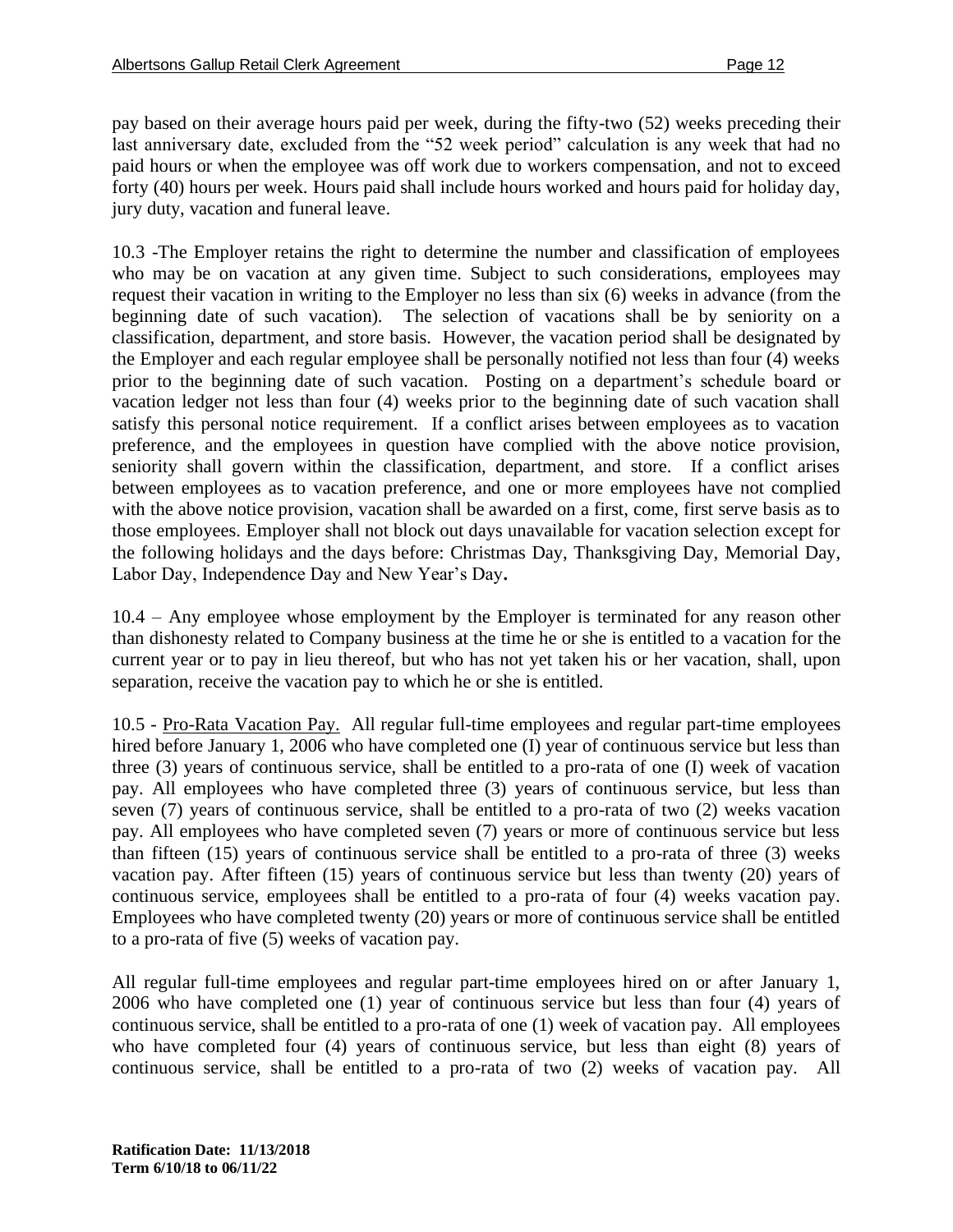employees who have completed eight (8) years or more of continuous service shall be entitled to a pro-rata of three (3) weeks of vacation pay.

(a) To be eligible for pro-rata vacation pay, the above-described employees must give one (I) week notice of intent to terminate their employment or, in the case of discharge, prorata vacation will only be paid in cases where discharge was due to failure to perform work as required.

(b) Pro-rata vacation pay shall be based upon full months of employment, and neither the partial anniversary month of employment nor the partial month in which the termination occurs will be used in determining the fraction of vacation pay due the employee.

(c) Employees who must enter military service shall receive a pro-rata of their vacation; pay at the time they leave for active duty; and upon their reinstatement shall be eligible for a pro-rata vacation for the year which they are reinstated, based upon their original anniversary date of employment.

10.6 -If any of the holidays enumerated in Section 16 hereof falls during an employee's vacation, the employee shall receive an extra day's vacation pay because of it.

# **Article II WAGES**

<span id="page-13-0"></span>11.1 - Appendix " A " which sets forth the job classifications, minimum rates of pay, effective dates, and other provisions is incorporated herein as if set forth in full.

11.2 - The schedule of minimum salaries found in Appendix "A" of this Agreement shall be maintained and paid by the Employer during the life of this Agreement.

11.3 - Wage statements shall be furnished each payday. Upon termination of employment, the employee shall be furnished a statement for final payment. All employees shall receive their pay weekly.

11.4 **-** Time spent by an employee traveling during his work day between two (2) stores of the Company at the request of the Company shall be counted as time worked. Any employee who is authorized and agrees to use his or her personal vehicle shall receive reimbursement pursuant to the Company's Travel and Mileage Reimbursement Policy.

11.5 - Courtesy Clerks. A Courtesy Clerk is an employee limited to the performance of the following duties:

- 1. Bag and carry out bags, and/or boxes containing the customer's purchases after they have been bagged and/or boxed to the customer's vehicle.
- 2. General cleanup duties.
- 3. Collect and line up pushcarts and return them to the store from the parking lot.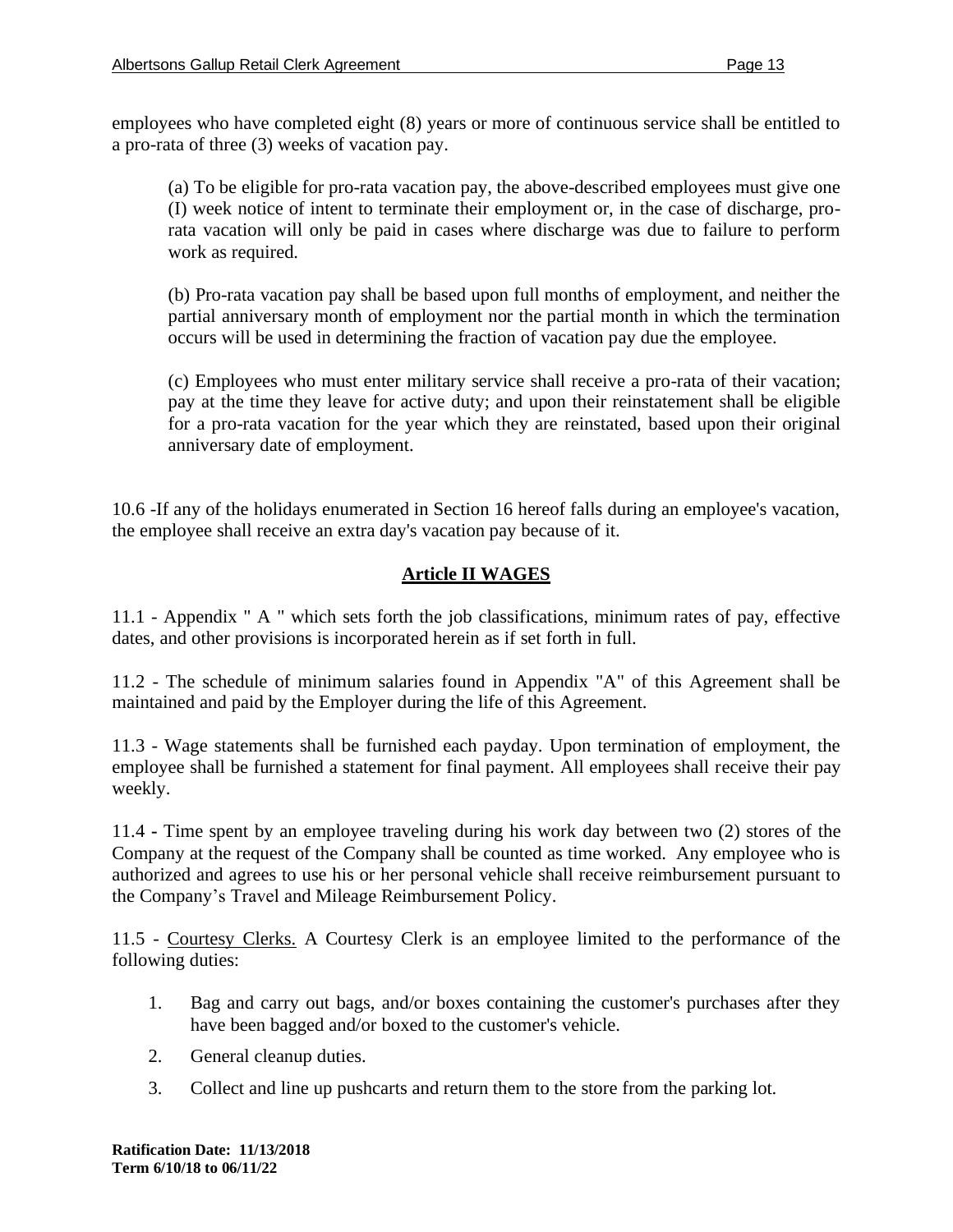- 4. Keep the sidewalk and parking area orderly and free from refuse.
- 5. Crating empty bottles.
- 6. Sweeping.
- 7. Assist the customer in handling his or her purchases.
- 8. Mopping and waxing.
- 9. Check call prices.
- 10. Return merchandise to shelves.
- 11. Water and cover produce at closing time.
- 12. Facing/conditioning shelves and cases.
- 13. Removing merchandize from a shelf which is abandoned or damaged.
- 14. Hanging signs.

11.6 - Store Meetings. Time spent in required store meetings called by the Employer shall be considered time worked and shall be paid for in accordance with the provisions of this Agreement. Store Meetings, when announced twenty-four (24) hours in advance shall not constitute a split shift violation or a call-in.

## **Article 12 REGISTER SHORTAGES**

<span id="page-14-0"></span>12.1 - No employee shall be held responsible for register shortages, unless adequate procedures have been established by the Employer, through which the employee is allowed to check monies in and out of his assigned register at the beginning and end of each period of work with said register; and provided further, that the employee shall have sole access to his assigned register in the interim.

No employee will be suspended or terminated for cash shortage in a drawer unless he or she had sole responsibility for the drawer unless the employee is in violation of a cash handling or discount policy.

12.2 – No employee shall be required to make financial restitution for bad checks, except for a check presented by that employee and returned to the store for insufficient funds or due to a closed account. Such a conduct shall in disciplinary action against the employee up to and including discharge. Employees, however, shall be subject to disciplinary action, up to and including discharge for accepting checks in violation of posted Company rules or policies.

# **Article 13 NO REDUCTION**

<span id="page-14-1"></span>13.1 - No employee who, prior to the execution of this Agreement, was receiving more favorable vacation or pay in excess of that provided herein for the class of work performed shall have his pay reduced or vacations altered as a result of the operation of this Agreement. Wages paid in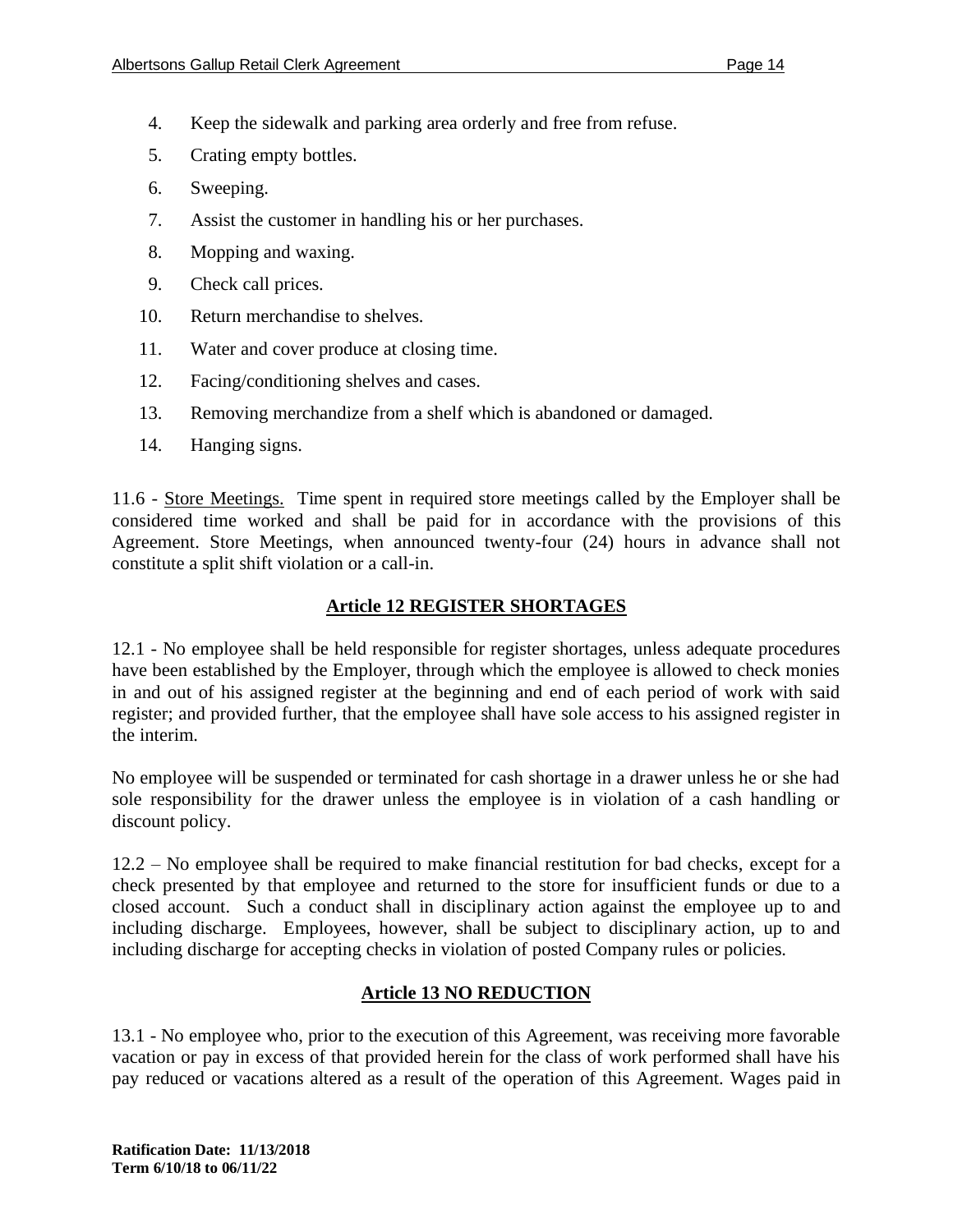excess of the minimum established in the Agreement are to be paid to the individual and not to the job.

13.2 - Except as otherwise provided in this Section, the terms of this Contract are intended to cover only minimums of wages and other employee benefits. The Employer may place superior wages and other employee benefits in effect and may reduce the same to the minimums herein prescribed without the consent of the Union.

## **Article 14 UNIFORMS**

<span id="page-15-0"></span>The Employer shall furnish all gowns, aprons, and uniforms and pay for the laundering and upkeep of same except when the Employer furnishes sized "drip-dry" uniforms to female employees, and except where employees are allowed to wear their own clothes**,** the employee will assume the responsibility for laundering and normal care of such sized uniforms. The Union members shall have the right to wear their Union buttons.

## **Article 15 SENIORITY**

<span id="page-15-1"></span>15.1 - Definition. Seniority shall be defined as the length of continuous employment with the Employer within Albertson's Southwest Division, but such seniority shall be exercised within the bargaining unit, and no employee shall suffer loss of seniority by reason of approved leave as defined in this Agreement. In the event of employees have the same seniority date, the Employer will decide who is more senior.

15.2 - Principle of Seniority. The Employer agrees that the Principle of Seniority shall prevail in the lay-off of employees, recall of employees and reduction of hours of full-time employees in the bargaining unit, provided the factors of skill and ability to perform the required tasks are relatively equal.

15.3 - Application. (a) In the application of seniority for lay-off of employees, and reduction of hours of full-time employees, the last employee hired shall be the first employee laid off or reduced in hours by classification and department as the case may be.

(b) The last employee laid off shall be the first employee recalled to the department and classification. Any full-time employee reduced to part-time hours shall be offered the first available full-time job in the same classification and department for which the employee has current skill and ability of performing that opens.

(c) Lay-offs- It is agreed that lay-offs shall occur only at the end of an employee's weekly schedule.

(d) Recall - Notice of recall after lay-off shall be sent by registered mail to the employee's last known address with a copy to the Union. If persons so recalled do not report within one (1) week after receipt of the above notice, they shall lose their seniority and right to further recall. Laid-off employees agree to advise the Store Manager of change of address or an out-of-town trip.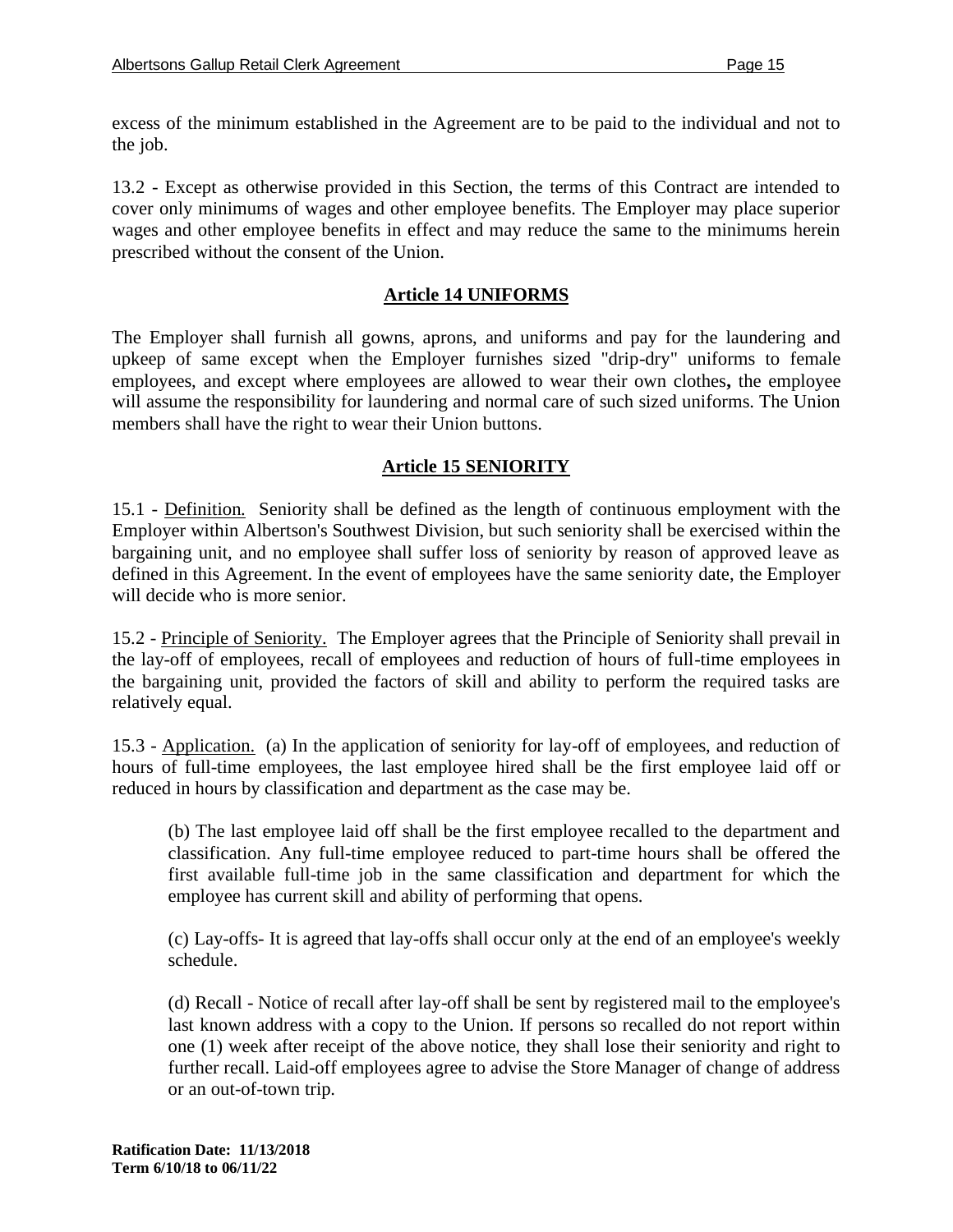15.4 – As of the effective date of the 2014-2018 agreement, employees transferring into any bargaining unit shall not use their accrued seniority for six (6) months for purposes of scheduling preference only. This provision does not apply to bargaining unit employees transferring to a new unit within the same county.

15.5 **-** Loss of Seniority. Employees shall lose seniority for the following reasons:

(a) Termination for just cause.

(b) Resignation or quit.

(c) Lay-off beyond one-hundred eighty (180) consecutive days.

(d) Failure to return to work upon completion of a leave of absence as defined in Section 20, or any other leave granted and conditioned by the Employer.

(e) Fails to report to work within one (I) week following a call back to work after a lay- off.

15.6 **-** Transfers will not be made for arbitrary, capricious or unlawfully discriminatory reasons. If an employee wishes to transfer from one store to another, the employee shall make a request to the District Office in writing, stating the reason why; and when a vacancy of the appropriate classification, job skills and full-time or part-time status occurs in that store, the Company will make a reasonable effort to accommodate the employee. Within fifteen (15) days of any denial, the employee may request that the Employer state the reason in writing.

15.7 - Available Hours. All part-time Clerk and Courtesy Clerk work available shall be offered to the part-time clerks and Courtesy Clerks in their respective classifications and store, in accordance with their seniority, subject to their ability to perform the work relatively equal.

A part-time Clerk and Courtesy Clerk can exercise their seniority to claim work hours for which they are available up to and including eight (8) hours a day and forty (40) straight-time hours per week. Claims shall be made to the Store Director or his designee. If the claim is legitimate, the schedule may be changed to reflect the claim. When an employee claims the hours of another employee, the hours of the claiming employee shall be assumed by the employee whose hours are claimed, if any.

(a) A claim may only be made for the total hours of another shift No fraction of such other shift shall be carved out to add to the shift of the claiming employee.

(b) A claim may be made of another shift with the result being that the employee who has had his shift claimed ends up with no hours for the day in question.

(c) Such employee shall make their claim no later than 12:00 noon of the calendar day following the posting of the work schedule.

**(d)** An employee may not claim a daily shift for which a premium is paid, or as a result of the claim, a premium or over-time would be required by other provisions of this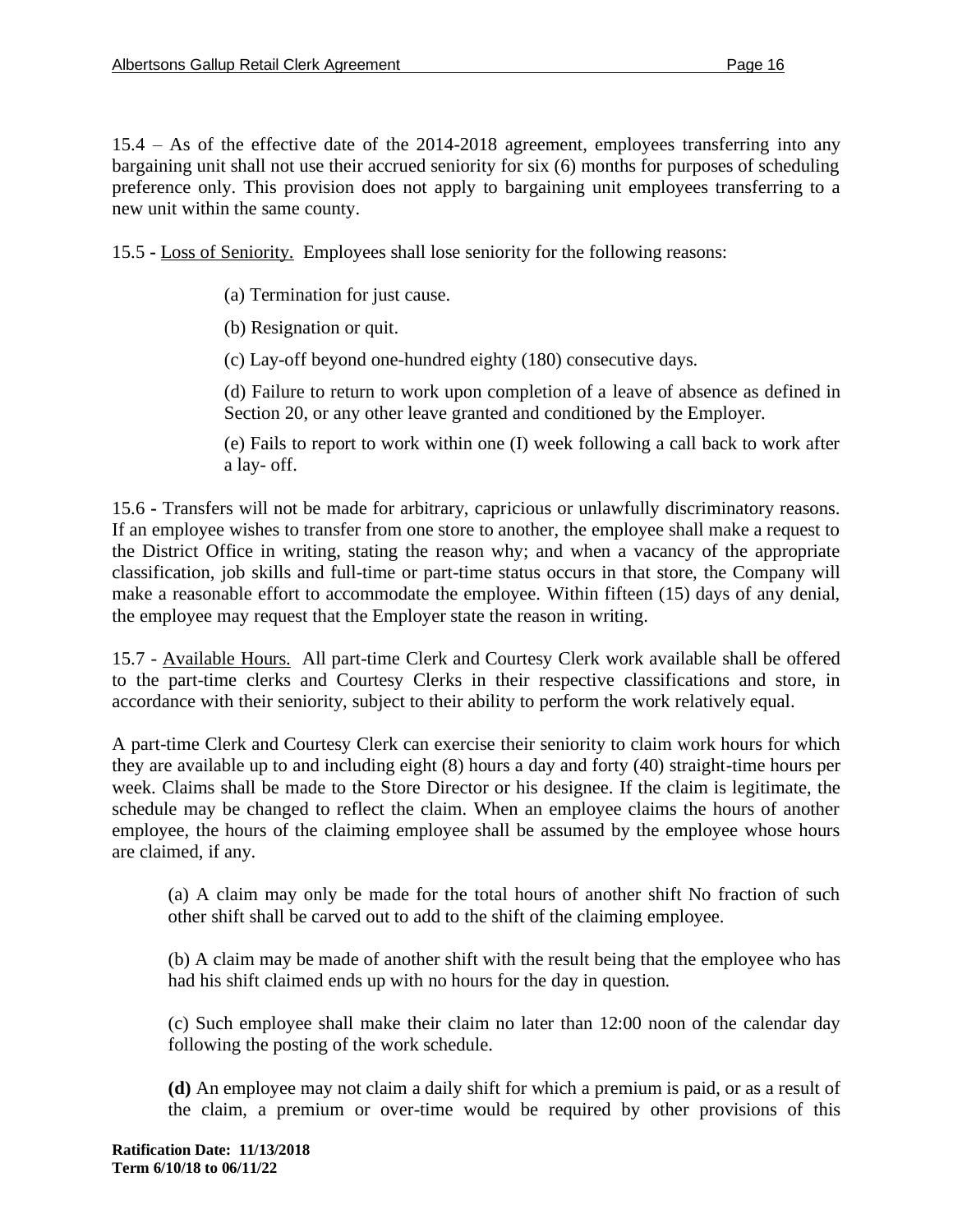Agreement, (except for night premium), and may not make a claim for forty (40) hours in six (6) days, except however, an entire weekly schedule may be claimed which included premium pay if such schedule contains more hours than were originally scheduled and the claim does not result in overtime pay.

15.8 - Extra Work. Part-time employees shall be given preference for unscheduled straight-time work based upon seniority.

Part-time employees, in accordance with their seniority, shall be offered regularly recurring unscheduled straight-time work available up to forty (40) hours per week, provided they can perform the work.

15.9 - Full-time Work. Part-time employees who desire assignment to full-time work shall notify the Employer and the Union in writing. Part-time employee's desire for full-time work shall be renewed every six (6) months. When a full-time vacancy occurs, the Employer shall, by classification and seniority, give full consideration to the part-time employees who have indicated their desire to assignment to full-time work in accordance with this Section.

15.10 - Selection of Vacation. The selection of vacations shall be by seniority.

15.11 - Seniority Lists. The Employer agrees to furnish the Union a seniority list of its employees each six (6) months upon written request from the Union.

15.12 - Nothing in Article 15, Seniority, shall be construed to require pay for time not worked, except this provision shall not apply to lay-offs.

## **Article 16 HOLIDAYS**

<span id="page-17-0"></span>16.1 - Paid Holidays. The Employer agrees that the following days shall be observed as holidays for all employees hired before January 1, 2006 and employees shall be paid therefore as if the holiday was a regular workday.

| New Year's Day      | Labor Day                          |
|---------------------|------------------------------------|
| Easter Sunday       | Thanksgiving Day                   |
| <b>Memorial Day</b> | Christmas Day                      |
| Independence Day    | Two (2) Floating Personal Holidays |

The following dates shall be observed as holidays for all employees hired on after January 1, 2006 and employees shall be paid therefore as if the holiday was a regular work day.

| New Year's Day   | Thanksgiving Day               |
|------------------|--------------------------------|
| Independence Day | Christmas Day                  |
| Labor Day        | Floating Personal Holidays (3) |

Floating Personal Holiday**s**. An employee shall become eligible for two (2) floating personal holidays after one (1) year of employment with the Employer. The Employer shall be given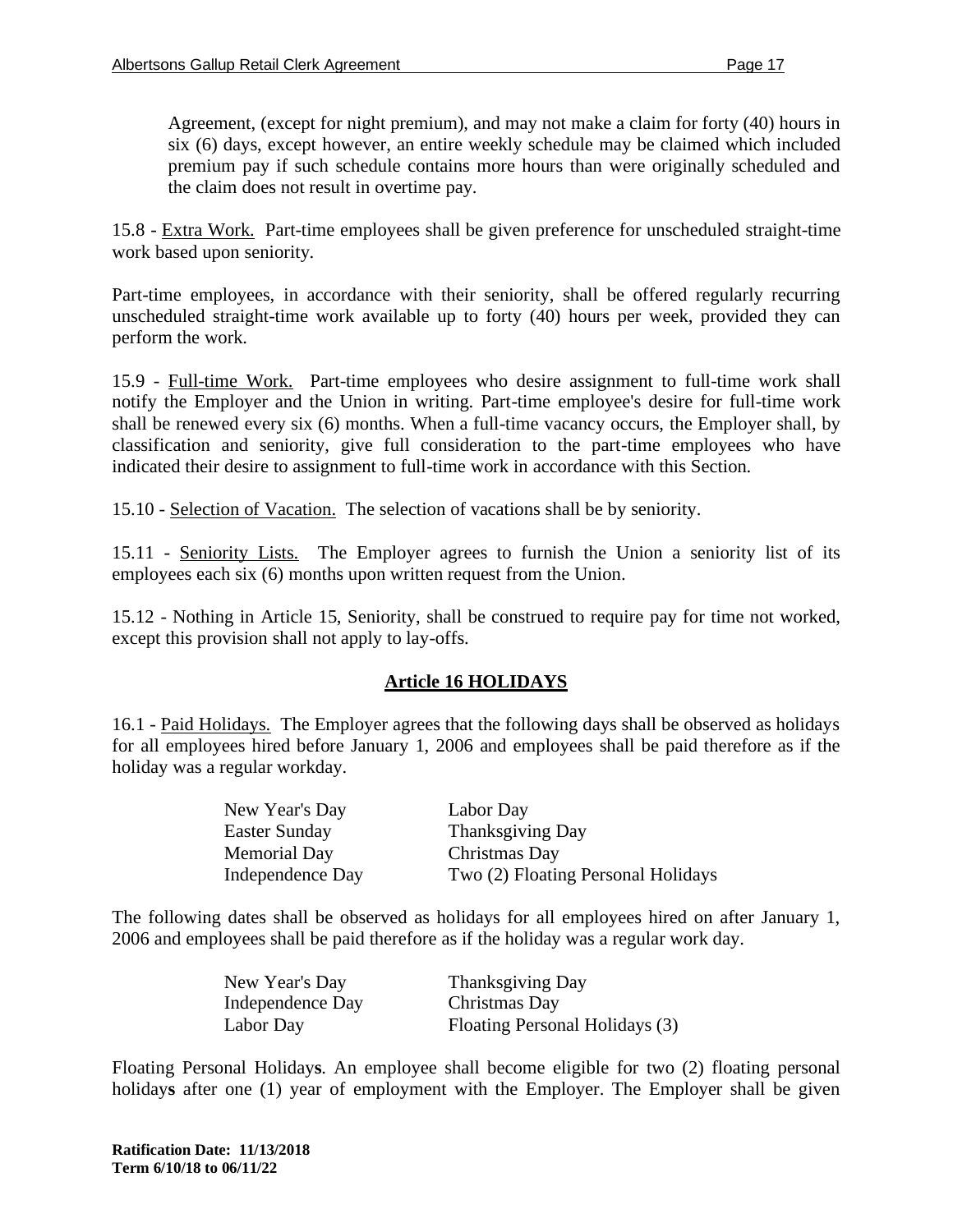written notice by the employee at least two (2) weeks prior to the proposed holiday(s). The Employer will make reasonable efforts to accommodate employee requests based on date and time of application.

*Bargaining Note: The intent is for employees not to lose their floating personal holidays or reduce their personal holidays.* 

(2) When any of the above enumerated holidays, other than Easter Sunday, falls on Sunday, the following Monday shall be considered the holiday and observed as such by all employees; providing the Employer's store is open for business on that Sunday.

16.2 - Employees shall receive holiday pay based on the average number of hours paid during the two (2) full weeks prior to the holiday week according to the following schedule. "Full weeks" will not include any week that has no paid hours or when an employee was off work due to workers compensation. Hours paid shall include all hours worked and paid for holiday, jury duty, vacation and funeral leave.

| <b>AVERAGE HOURS</b> | <b>HOLIDAY PAY</b> |
|----------------------|--------------------|
| 6 but less than 12   | 2 hours            |
| 12 but less than 24  | 4 hours            |
| 24 but less than 32  | 6 hours            |
| 32 or more           | 8 hours            |

16.3 - Requirements. No employee shall receive pay for any holidays not worked, unless such employee has reported for work on his or her regular working day next proceeding and next following said holiday and the day of the holiday, if scheduled. Employees shall be deemed to have reported for work if absence on said day before and the said day after said holiday is due to express permission from or action of the Employer, and also in case of certified illness; provided the employee has worked during the holiday week. Employees shall receive either sick pay or holiday pay, but will not receive pay for both.

16.4 - Sunday and Holiday Call-In. (I) Regular full-time employees called into work and who work on Sunday and/or holidays will be given eight (8) hours work unless otherwise mutually agreeable between the employee and the Store Director.

(2) Employees hired before January 1, 2006 required to work on holidays will be paid for the hours worked at double their straight-time hourly rate of pay in addition to the holiday pay as provided above. Employees hired on or after January 1, 2006 required to work on holidays will be paid a premium rate of one dollar (\$1) an hour.

16.5 - (1) Full-time employees may be scheduled four (4) days including the holiday on a holiday week.

(2) All hours worked over thirty-two (32) hours in a holiday week will be paid at time and one-half (I½) the employee's straight-time hourly rate of pay for all employees hired before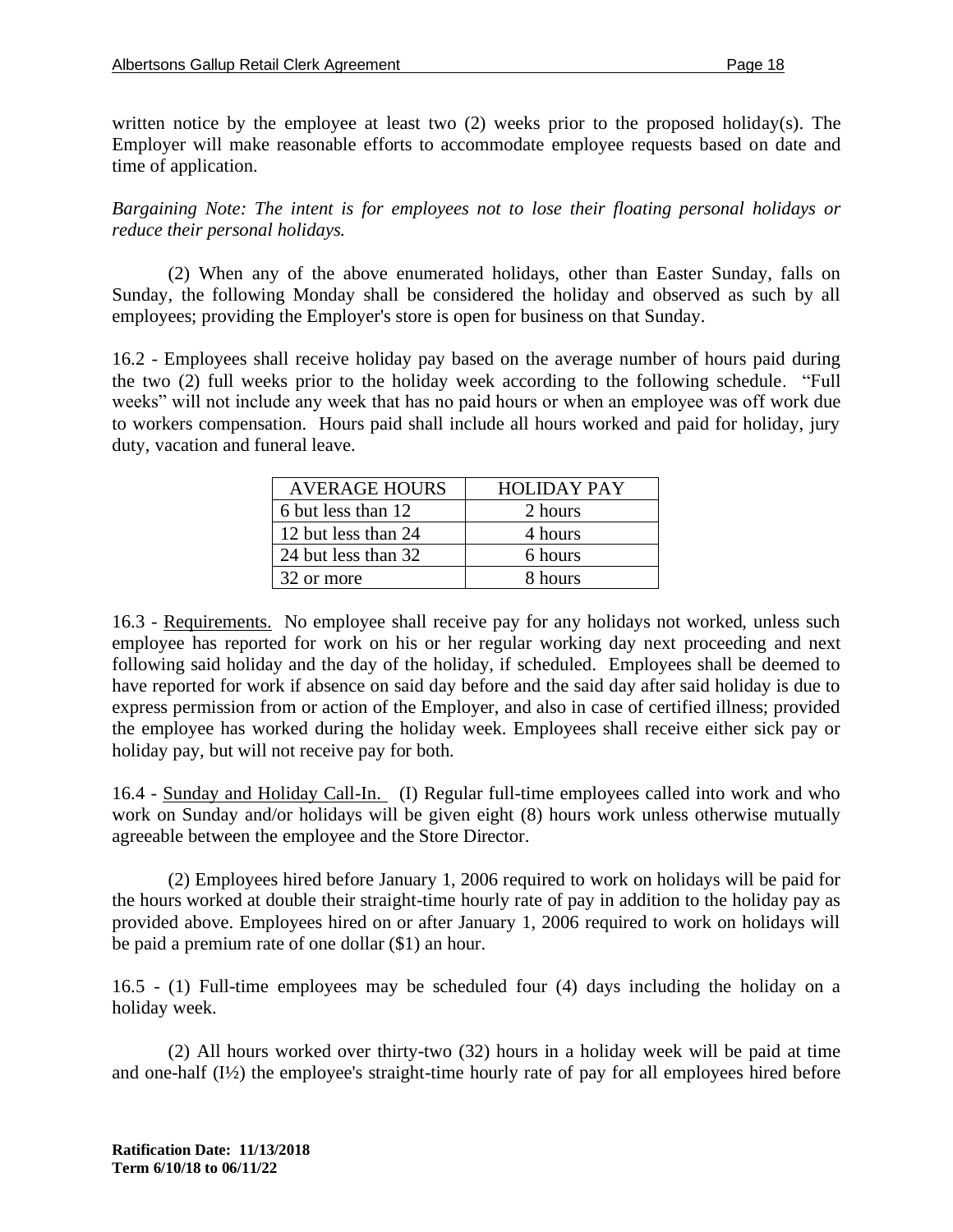January 1, 2006. Employees hired on or after January 1, 2006 shall receive a one dollar (\$1) an hour premium.

16.**6** - Holiday Roster. Three weeks prior to such holiday listed in section 16.1, the Employer shall post a work roster, and employees may sign such roster if they wish to work the holiday, up to the Wednesday before the schedule is to be posted. Employees who sign the roster shall be assigned such holiday work in order of seniority. Should there not be sufficient volunteers; the Employer may assign work in inverse order of seniority.

16.**7**. – New Hires. Notwithstanding anything else in this Article 16, employees hired on or after June 4, 2006 shall only be eligible for Independence Day, Labor Day**,** Thanksgiving and Christmas holidays (after having worked their probationary period), and **four** (**4**) personal holidays effective the first of the calendar year following one **(**1**)** full year of service.

# **Article 17 GRIEVANCE AND ARBITRATION**

<span id="page-19-0"></span>17.1 - The Union or any employee in the Bargaining Unit who has any dispute or disagreement of any kind or character arising out of or in any way involving the interpretation or application of this Agreement shall submit such dispute or disagreement for resolution under the procedures and in the manner set forth in this Section.

17.2 - The dispute or disagreement shall be submitted to the following:

- Step 1. The Union or the employee, as the case may be, shall discuss the dispute or disagreement promptly, but no more than ten (10) calendar days, after the occurrence of the event giving rise to the dispute or disagreement with the Manager of the store where the grievance arose. An employee having a dispute or disagreement shall be entitled to be accompanied by a representative of the Union in this Step I. The Union can process Step 1 with a representative of the Labor Relations Department when a dispute or disagreement affects more than one Albertsons store, recognizing each store has a different bargaining agreement.
- Step 2. If the dispute or disagreement is not settled in a manner satisfactory to the Union and the Employer, the Union shall reduce the grievance to writing and deliver it or mail it to the Employee Relations Representative of the Employer, delivered or postmarked no more than seventeen (17) calendar days after the occurrence of the event giving rise to the dispute or disagreement.

The written grievance shall include a statement of the nature of the grievance, date of the occurrence, parties involved, and the provision(s) of the Agreement alleged to have been violated. No grievance may be considered unless the written grievance contains each and every element. Upon receipt of a written notice setting forth the four required grievance elements, the representatives of the Employer and the Union shall confer twice a month on mutually agreeable dates but no later than the  $15<sup>th</sup>$  and  $30<sup>th</sup>$  of each month to attempt to settle or resolve the matter. Such resolution may be accomplished by telephone. Both parties shall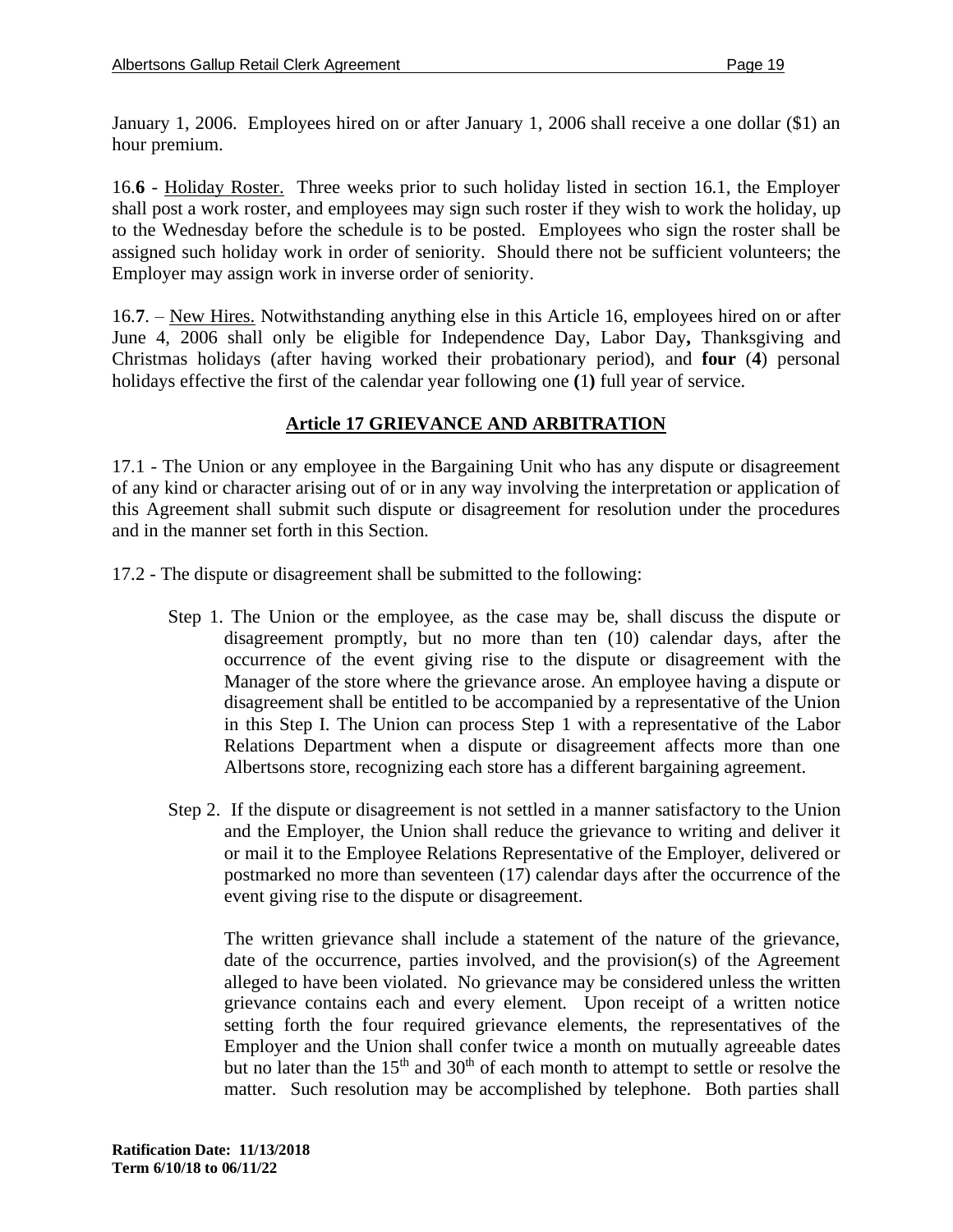submit to the other, at this Step 2 conference the reasoning behind their positions. At the conclusion of the Step 2 conference, the Employer or the Union shall submit a statement stating that the grievance has or has not been settled. The Employer shall provide a written response.

Step 3. If a grievance is not settled at Step 2, the Union may request arbitration. Such request must be made within fourteen (14) calendar days after the Step 2 conference and company written denial.

Grievances concerning terminations, scheduling issues or other issues as mutually agreed to by the parties on an individual basis that cannot be resolved at Step 1 or Step 2 may be submitted to an expedited arbitration process. Following the final determination in either Step 1 or Step 2 of the grievance procedure, either party may place the matter into expedited arbitration. In order to submit any such grievance to expedited arbitration the parties will take the following steps:

1. Either party may place the matter into expedited arbitration by notifying the other party of the desire to submit this matter to expedited arbitration and choosing a mutually agreeable arbitrator from the expedited panel. If an arbitrator cannot be chosen by mutual agreement, the parties shall strike from the list of arbitrators and select the remaining arbitrator after all others have been stricken. If striking the arbitration panel becomes necessary, it will take place within ten (10) working days after the matter is submitted to expedited arbitration. The penalty for failure of a party to timely participate to strike a panel is that party will pay the full cost of the arbitration hearing room facility. Selection shall be made by telephone, and the parties shall jointly contact the arbitrator at the time of selection.

2. The following eleven (11) arbitrators from the previously established list of forty (40) arbitrators designated by the parties have agreed to the expedited terms contained in this section, including an agreement to schedule the hearing within forty-five days, and have agreed to issue an expedited decision within fifteen days from the close of the hearing or from the submission of post-hearing briefs, whichever is later.

*(Add list of 11, Company and Union to select 11 from 40 prior to ratification.)*

3. The parties will arrange their schedules to ensure that the arbitration can be scheduled in a reasonably prompt manner, preferably within forty-five days of receipt of the request for expedited arbitration.

4. Post hearing briefs may be filed by either party within fifteen days from the close of the hearing.

5. The Arbitrator will render his or her award as set forth above. If an arbitrator fails in two separate arbitrations to meet the deadlines set forth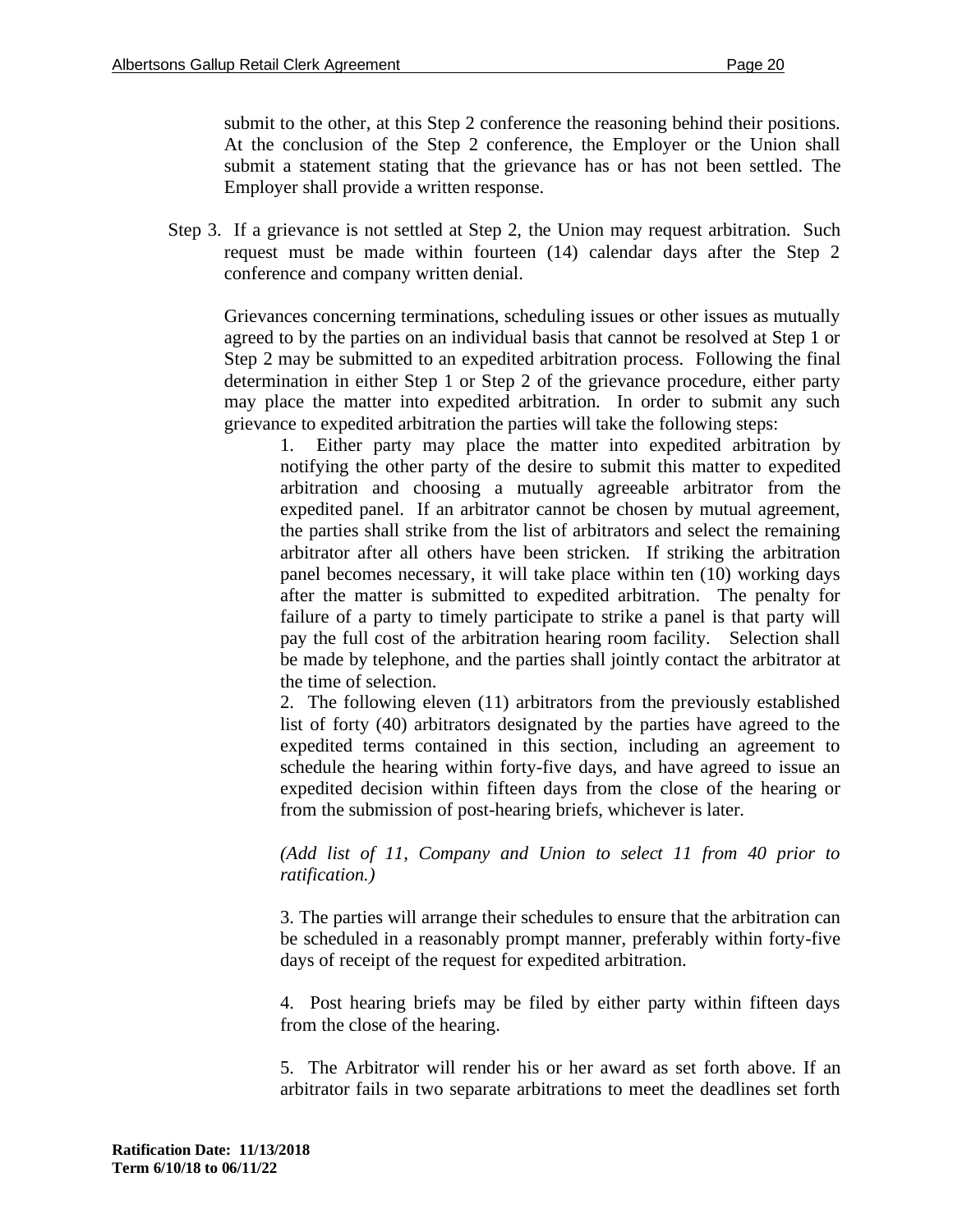in this expedited procedure either party may request that his/her name be removed from the eleven-member panel described in paragraph 1 of this expedited procedure, and the parties shall then immediately agree upon a replacement.

17.3 - The decision of the arbitrator shall be final and binding upon each party; however, the arbitrator shall not have the power to add to, subtract from, or in any way modify the terms of this Agreement, and shall limit his decision strictly to an interpretation of the language of this Agreement. In the event an arbitrator awards back pay, he shall reduce such award by all earnings, including unemployment compensation received by the aggrieved party during the period of the award. The expenses of the arbitrator shall be shared equally between the Employer and the Union.

17.4 - No grievance may be submitted to arbitration by the Union under Step 3, unless the time limit set forth in Step 2 for the filing of the grievance in writing has been strictly complied with. Any grievance which is submitted after such time limit has expired shall be forfeited and waived by the aggrieved party. Failure by the Union or the employee, as the case may be, to observe the time limit set forth in Step I, shall not constitute a waiver, unless such failure is willful. Time limits may be extended only by mutual agreement in writing signed by both the Union and the Employer.

17.5 - At any Step in this grievance procedure, the Executive Board of the Local Union shall have the final authority, in respect to any aggrieved employee covered by this Agreement, to decline to process a grievance complaint, or dispute further if in the judgment of the Executive Board such grievance or dispute lacks merit or lacks justification under the terms of this Agreement.

17.6 - The arbitration procedure herein set forth is the sole and exclusive remedy of the parties hereto and the employees covered hereby for any claimed violations of this Contract, and for either party during the term of this Agreement, and such arbitration procedure shall be (except to enforce, vacate, or modify awards) in lieu of any and all other remedies or forums of law, in equity or otherwise which will or may be available to either of the parties.

# **Article 18 NO STRIKE – NO LOCKOUT**

<span id="page-21-0"></span>18.1 - During the term hereof the Union agrees that there shall be no strike, or any other interference with or interruption of the normal conditions of the Employer's business by the Union or its members. The Employer agrees that there shall be no lockout.

## **Article 19 HEALTH AND WELFARE/DENTAL CARE BENEFITS**

<span id="page-21-1"></span>Article 1 - Trust Fund. Effective June 30, 2015, employees shall cease to participate in the New Mexico UFCW Unions and Employers Health and Welfare Trust Fund ("New Mexico Health Fund"). Effective July 1, 2015, the New Mexico Health Fund shall be merged with, and employees of the bargaining unit and their eligible dependents shall participate in, the United Food and Commercial Workers and Employers Arizona Health and Welfare Trust ("Arizona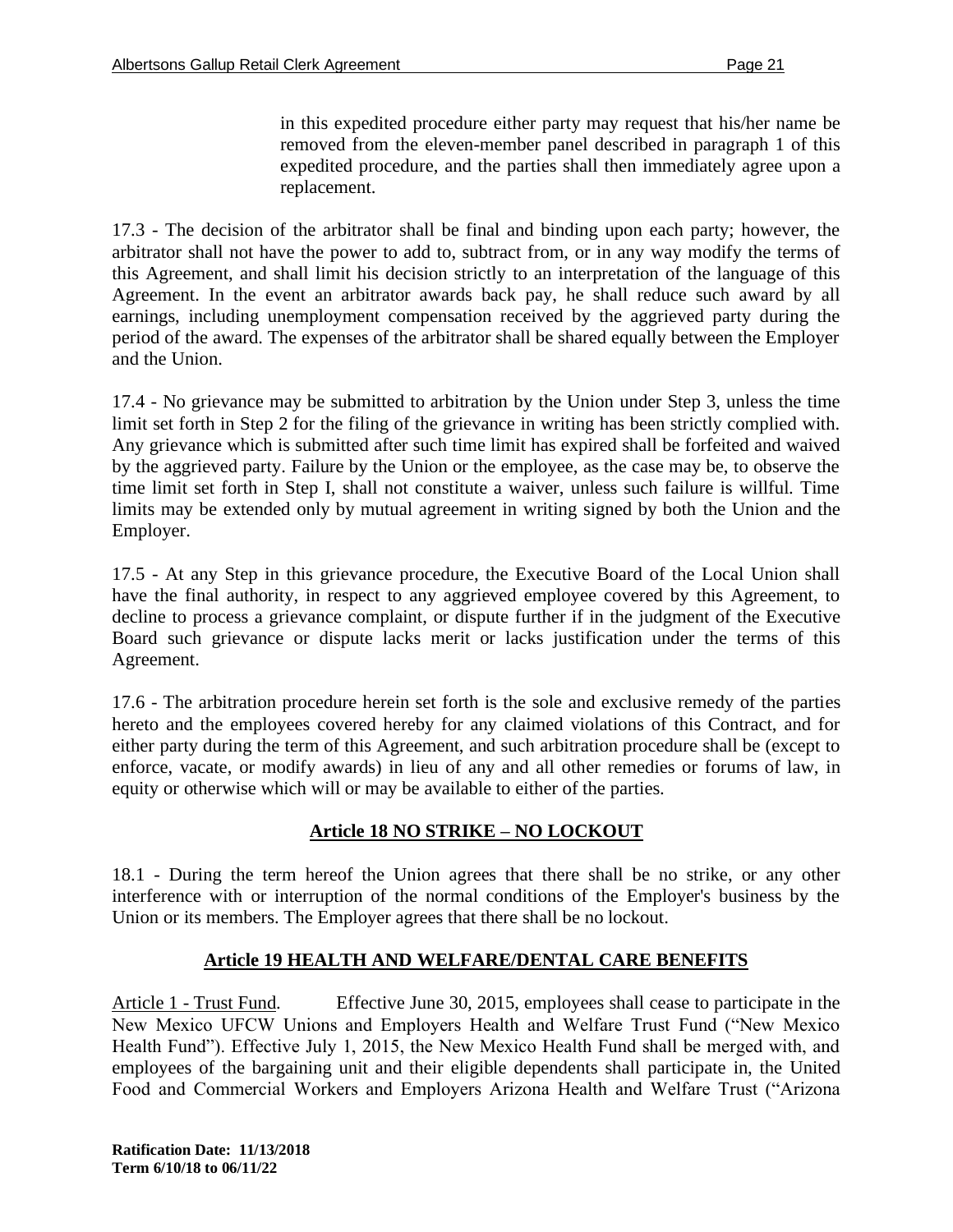Health Fund") on the same basis in terms of Plan rules and regulations, eligibility for benefits, benefit designs and employee co-premiums as employees covered under the Arizona Safeway collective bargaining agreement.

The Trustees of the Arizona Health Fund shall establish separate accounting for the New Mexico group with the understanding that contributions from the New Mexico employers shall not be used to provide, or subsidize benefits for the Arizona group and that contributions from the Arizona Employers shall not be used to provide, or subsidize benefits for the New Mexico group. Administrative expenses shall be prorated between the groups as determined by the Trustees of the Fund.

Effective January 1, 2015, the New Mexico Plan A benefits shall be modified to the same benefits as Arizona Plan A, the New Mexico Plan B benefits shall be modified to the same benefit provisions as Arizona Plan B and the New Mexico Plan C benefits shall be modified to the same benefit provisions as Arizona Plan B1, except the co-insurance rates for participants who will be covered under Arizona plan A or B, shall continue to be equal to those co-insurance rates which applied to those participants under the New Mexico Health Fund until otherwise modified by the Trustees of the Arizona Health Fund. Further except, the short term disability benefit for the New Mexico group shall be the same provided under the New Mexico Health Fund. Additionally, effective January 1, 2015, the administration of the New Mexico Health Fund shall be switched to the same administrator handling the Arizona Health Fund.

It is further understood that as a condition of receiving the contributions provided below, the Trustees of the Plan will establish Plan(s) of benefits, which can be supported by the contributions provided herein and such Trustees shall have the authority to modify such benefits as they deem necessary to maintain the Plan in a fully reserved status.

Article 2 – Employer Contributions. The Employer shall continue to contribute to the New Mexico Fund the amounts described below each month by the twentieth (20th) day of the month for each of its eligible employees covered under Plan A, Plan B and Plan C but on the same eligibility basis as is required under the Arizona Safeway's collective bargaining agreement, except that such contributions shall continue to be made on a Per Employee Per Eligible (PEPM) basis. Employer Contributions will make contributions on all eligible employees, in all plans, regardless of opt out status. Upon merger, in the event Arizona Safeway increases, or decreases, its employer contribution rate into the Arizona Fund, then the employer contribution rates required under this agreement shall be increased, or decreased, by the same percentage and at the same time as the Fry's rates are increased, or decreased. Employee Contributions to be paid shall be the same as the Arizona Safeway.

<span id="page-22-0"></span>Article 3 – Eligible Employees. Eligibility for coverage shall be as defined in the Arizona Safeway's collective bargaining agreement and by the Arizona Health Fund.

## **Article 20 LEAVES OF ABSENCE**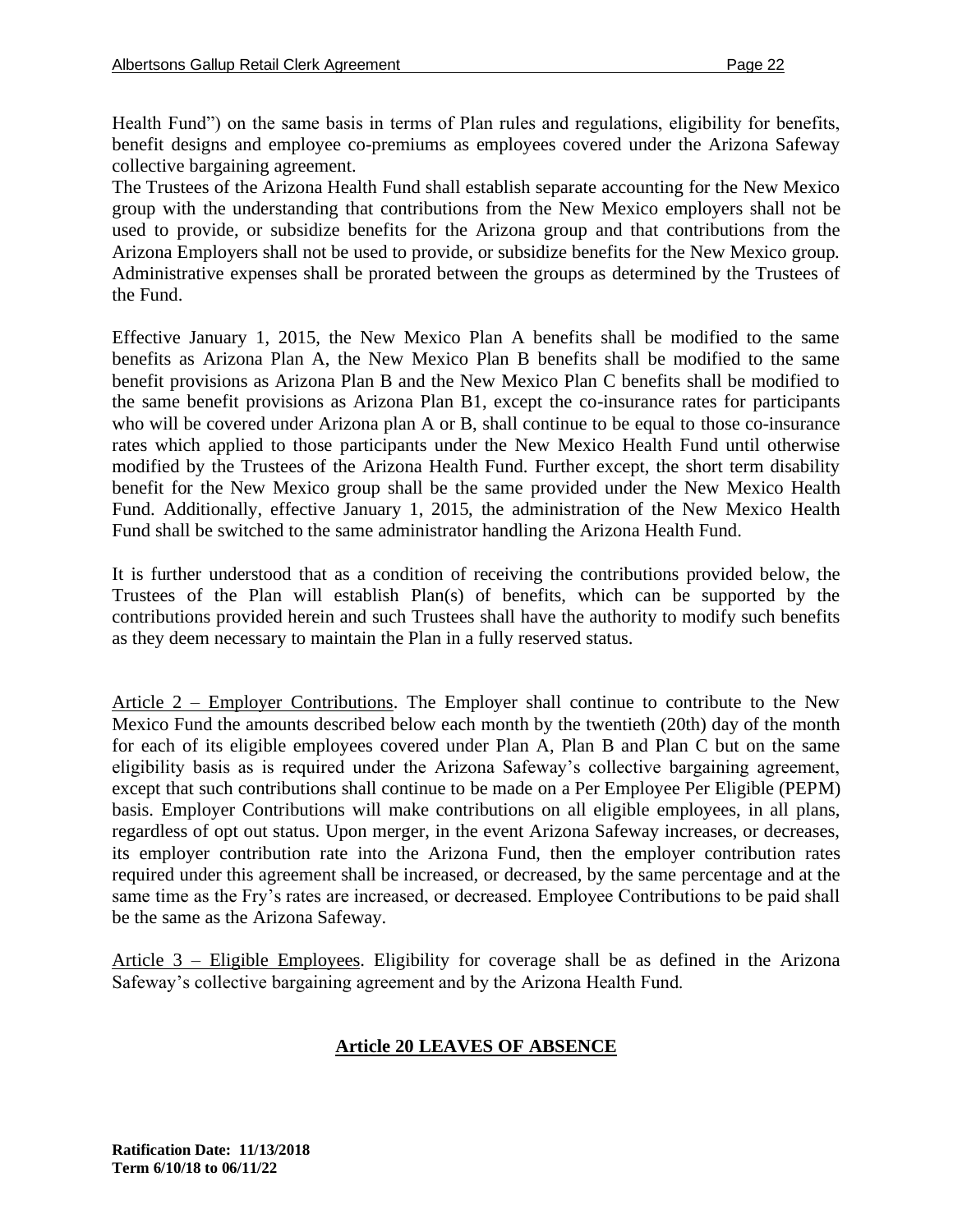20.1 - A Leave of Absence shall be granted to non-probationary employees in writing upon written request for the following reasons.

(a) Illness or Injury. As a result of a verifiable non-occupational illness or injury supported by medical evidence of continuing disability up to the extent of recovery but not to exceed six (6) months.

Extensions of such leaves shall be granted by the Employer, solely upon the presentation by the employee of written request for extension supported by medical evidence of continuing disability and medical evidence of a reasonable expectation to return to work within no more than one (1) year's total leave.

(b) Occupational Illness or Injury. As a result of a verifiable work related illness or injury supported by medical evidence of continuing disability up to the extent of recovery but not to exceed six (6) months.

Extensions of such leaves shall be granted by the Employer, solely upon the presentation by the employee of written request for extension supported by medical evidence of continuing disability and medical evidence of a reasonable expectation to return to work within no more than one (I) year's total leave.

- (c) Personal Leave. Leaves of absence without compensation for reasonable periods may be granted by the Employer at its discretion to employees who have completed one (I) year of service.
- (d) Family Leave. Leaves of Absence of up to one (1) year shall be granted to any employee who upon request shows that they need to provide care for a member of the employee's immediate family. Leaves shall be granted only for the duration of care for which it was initially approved. Employees may use but are not required to use any unused earned vacation pay, PTO or personal day(s) during any period of unpaid approved FMLA leave.
- (e) Military Leave. Leaves of Absence shall be granted to employees entering military service or called to military service in accordance with applicable laws.
- (f) Union Leave. Upon written request, Leave of Absence without pay for Union business, not to exceed six (6) months, will be granted by the Employer to **each** employee who **has** completed one (1) year of service or more. This leave may be extended by an additional six months **by mutual agreement between the Company and the Union**. An employee on a Union Leave of Absence may receive pay from the Union.

20.2 - When an employee suffers a job-related injury and reports for medical care and it is certified that he is unable to continue work, he shall be paid the basic straight-time rate of pay for the scheduled hours not worked on the day of injury. Such hours paid for shall not be counted as hours worked for purposes of computing overtime.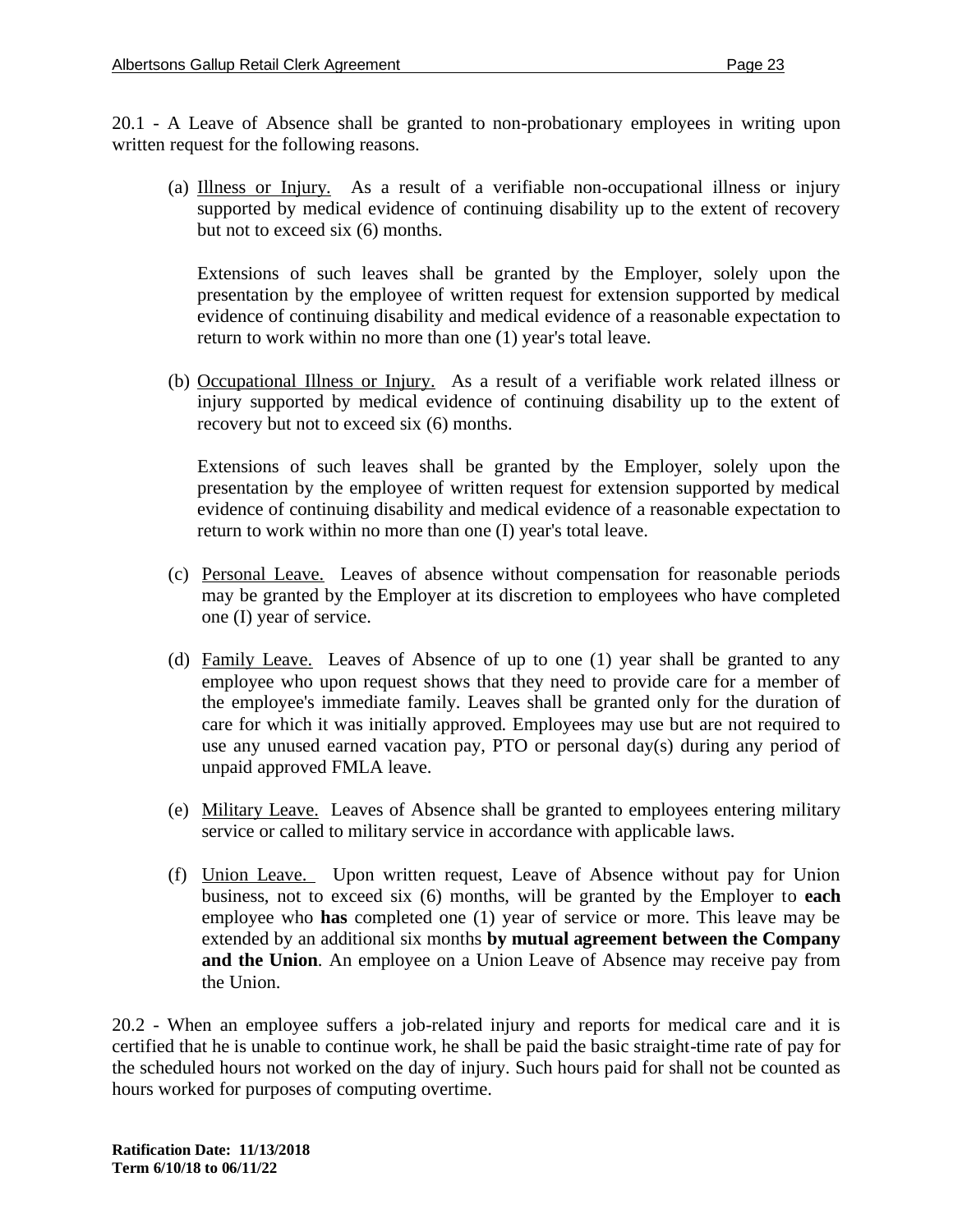20.3 - Employees shall be allowed time off without pay for purposes of attending Agreement negotiations, arbitrations, or for Union meetings and conventions. Such leave shall be granted to no more than one employee per store, not to exceed one (1) week; provided, notice for such leave is given in advance sufficient to provide adequate replacement for the employee to be on leave.

20.4 - Funeral Leave. Upon request, an employee covered by this Agreement, shall be granted reasonable time off in order to make arrangements for and/or attend the funeral occasioned by a death in his immediate family.

- (a) Employees will be compensated for time off to a maximum of three (3) regularly scheduled work days in an amount equal to his straight-time hourly rate, times the number of hours (up to eight (8) per day) he would have been scheduled to work. Payment will be made for a day of absence only if such day is one of the three (3) days either commencing with the day of death or with the day immediately following the day of such death and is a day on which the employee would have worked had it not been for the absence.
- (b) If an employee is notified of the death of a member of his immediate family while at work, he shall be allowed the remainder of his work day off if he so wishes. His funeral pay would begin at the time of his leave but would be extended by the number of hours he had worked that day if the full three (3) days of funeral leave pay is necessary.
- (c) Immediate family, used in this Section shall be defined as the employee's parents, step-parents, in-Iaw parents, spouse, children, step-children, brothers, sisters, grandparents and grandchildren.

20.5 - An employee may not accept other employment while on leave of absence and may be terminated for violation of this provision, except where written consent has been obtained from the Employer.

20.6 - All leaves of absence, except where expressly provided, are understood to be leaves without pay. Holiday pay shall not be paid to any employee on leave of absence.

20.7 - This Section shall not be used to justify or support excessive absenteeism, and should the Employer wish to verify an employee's illness or his ability and/or inability to perform the work required, it may employ a doctor of its own choosing for such purpose, paying all charges for such doctor's services.

20.8 - Seniority shall continue to accrue while on any type of leave of absence to a maximum of six (6) months at which time, if leave has been extended by the Employer, seniority will remain frozen until the employee returns to active service.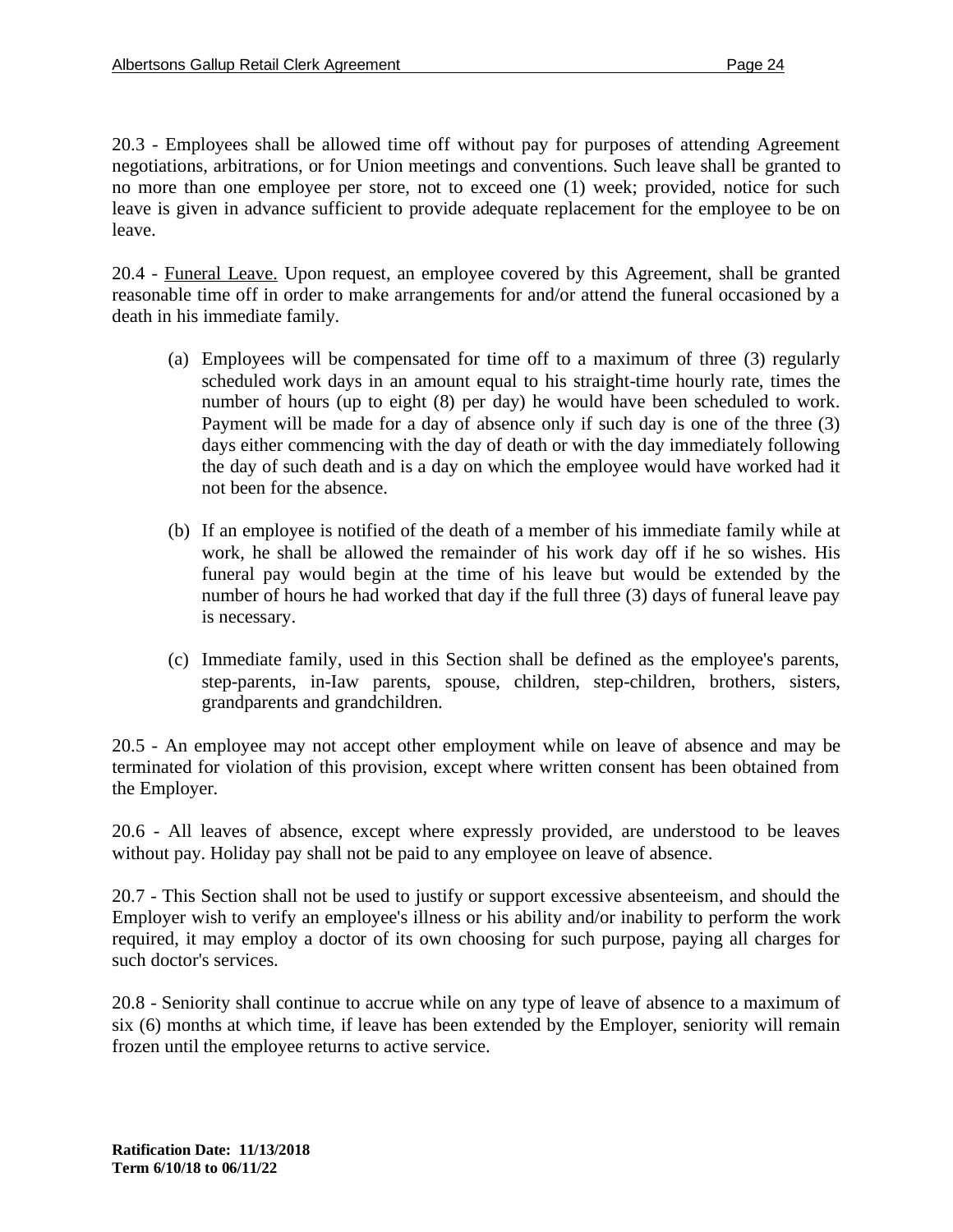20.9 - In all cases of leave it shall be the responsibility of the employee to keep the Employer advised of his desire to return to work, and give prior notice of intent to return to work. The Employer will not be obligated to return an employee to work within a workweek in which the employee was not originally scheduled to work.

## **Article 21 SAVING CLAUSE**

<span id="page-25-0"></span>In the event that any portion of this Agreement is invalidated by the passage of legislation or a decision of a Court of competent jurisdiction, such invalidation shall apply only to those portions thus invalidated and all remaining portions of this Agreement not invalidated shall remain in full force and effect. In the event any provision or provisions are declared to be in conflict with a law, both parties shall meet immediately for the purpose of renegotiating an agreement on provisions so invalidated.

## **Article 22 JURY DUTY**

<span id="page-25-1"></span>22.1 - Employees who are required and who report for jury duty shall be paid by the Company for each day partially or wholly spent in performing jury duty an amount equal to the difference between the employee's regular straight-time hourly rate times the number of hours (up to eight (8)) that he otherwise would have been scheduled to work and the compensation received for jury duty (excluding amounts received as reimbursement for expenses or as a travel allowance). Such hours paid for shall not be counted as hours worked for purposes of computing overtime.

22.2 - Jury duty pay shall be limited to ten (10) working days per year.

22.3 - In order to be eligible to receive payment under this Section, an employee must notify his Store Manager on his first workday after receipt of the notice to report for jury duty and must furnish satisfactory evidence that jury duty was performed and the amount of compensation received for such service on the days for which payment is claimed.

22.4 - If an employee is notified to do so by the Store Manager or Assistant Manager when he is excused from jury service either temporarily or permanently, on any scheduled workday, the employee shall promptly report to complete any remaining hours of his scheduled workday, provided no employee shall be required to so report for work on any day on which he has served and been compensated by the Court for at least eight (8) hours jury duty, nor shall any employee who reports back to work under this Section be required to work more than ten (10) hours, less the number of hours for which served and was compensated for Jury duty by the Court on that day.

22.5 - If an employee appears in Court or the Police Department on behalf and at the request of the Employer, he shall receive his basic straight-time rate of pay for the time spent in making such appearance; and, such time shall not be considered as part of the workweek under the terms of this Agreement.

## **Article 23 WAIVER**

<span id="page-25-2"></span>**Ratification Date: 11/13/2018 Term 6/10/18 to 06/11/22**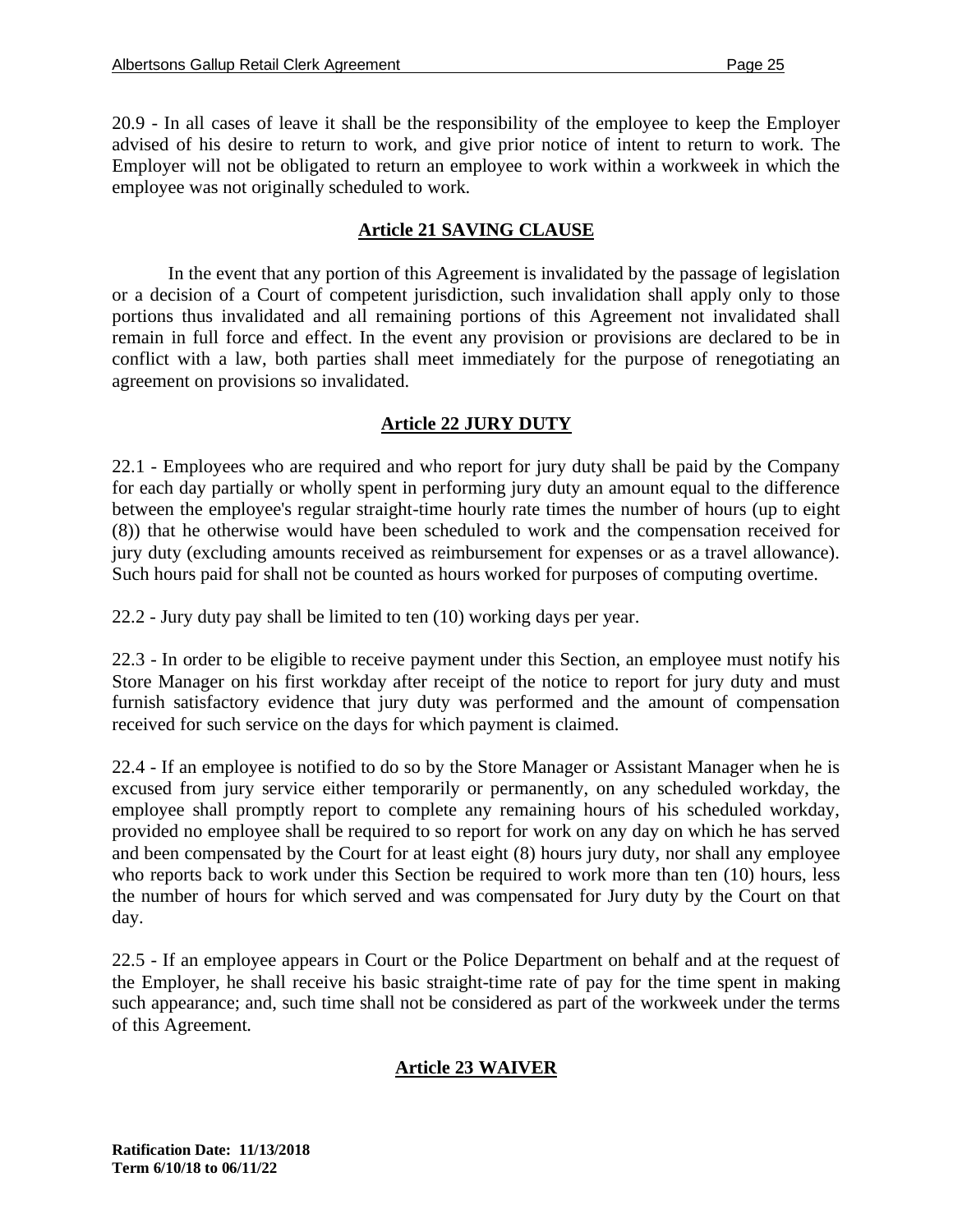The parties acknowledge that during the negotiations which resulted in this Agreement, each had the unlimited right and opportunity to make demands and proposals with respect to all proper subjects of Collective Bargaining and that all such subjects have been discussed and negotiated upon and the Agreements contained in this Contract were arrived at after the free exercise of such rights and opportunities; therefore, the Employer and the Union, for the life of this Agreement, each voluntarily and unqualifiedly waives the right and each agrees that the other shall not be obligated to bargain collectively with respect to any subject or matter not specifically referred to or covered in this Agreement, even though such subject or matter may not have been within the knowledge or contemplation of either or both of the parties at the time they negotiated or signed this Agreement.

## **Article 24 PENSION**

<span id="page-26-0"></span>24.1 - Effective for hours worked beginning January 1, 1979, the Employer shall pay thirty-five cents (35¢) per hour for all hours worked at straight-time (including hours worked on Sunday), for all employees covered by this Agreement into an Employer-Union Pension Fund, which shall be jointly administered by the Union and the Employer by an equal number of Trustees as provided in an agreement establishing such Pension Fund. Though no contributions are required on Courtesy Clerks, they shall be granted past service credits if promoted from the Courtesy Clerk classification.

24.2 - The Employer's contributions shall be as follows. (Rocky Mountain)

| June 2006       | \$0.75 per hour for all hours worked beginning in June.   |
|-----------------|-----------------------------------------------------------|
| June 2007       | \$0.85 per hour for all hours worked beginning in June.   |
| June 2008       | \$0.95 per hour for all hours worked beginning in June.   |
| <b>May 2010</b> | \$1.05 per hour for all hours worked beginning in May.    |
| January 2011    | \$1.12 per hour for all hours worked beginning in January |

Holiday and vacation hours shall be added to those hours for which the above-mentioned contributions shall be made.

24.3 The Employer contributions for employees hired on or after June 4, 2006 will commence on the later one (1) year of service with the Employer or twenty-one (21) years of age and shall be at a rate of (\$0.48) cents per straight-time compensable hour.

#### 24.4 - Contributions Effective the First of the Month after Ratification in 2010.

Effective the first of the month after date of ratification, the Employer shall pay one dollar twelve cents (\$1.12) total per hour for all hours worked at straight time for all employees covered by this Agreement, seven cents  $(7¢)$  of which is allocated to provide benefit accruals for New Hires after June 4, 2006. Though no contributions are required on Courtesy Clerks, except as set forth below, they shall be granted past service credits if promoted from the courtesy clerk classification. Pension contributions will be made on behalf of all Courtesy Clerks with ten (10) years or more of continuous service with the Employer. All hours worked as a Courtesy Clerk prior to the time contributions are required will count towards pension eligibility and credits.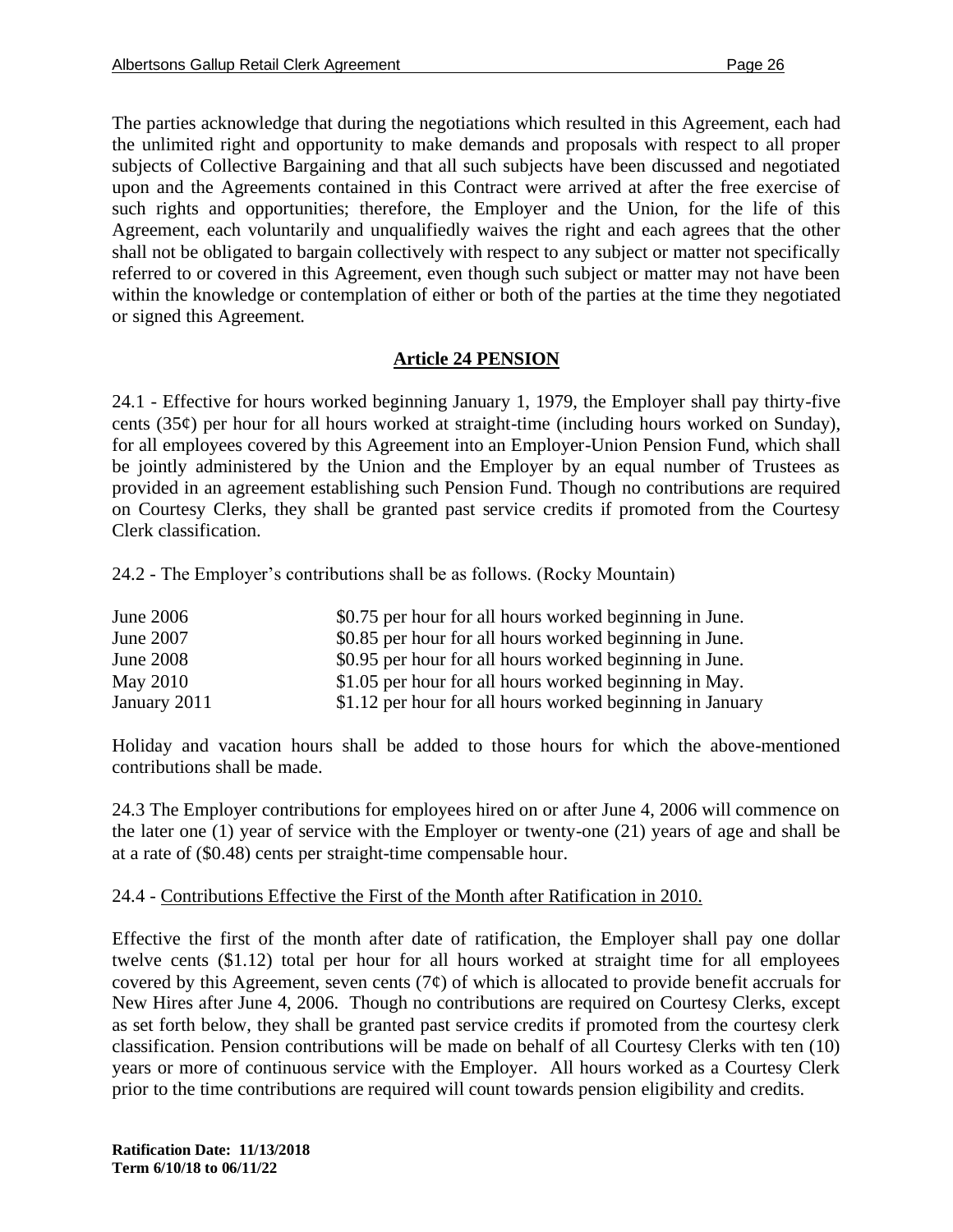The Trustees of the Pension Plan have approved the Alternate Schedule attached hereto as Appendix B as the Rehabilitation Plan required by the Pension Protection Act. The parties hereby adopt the Alternate Schedule attached hereto as Appendix B, including Addendum 1 to the Alternate Schedule which describes the contribution rates and future benefit accruals for 'Pre-New Hire Employees', *i.e.,* employees hired before the Employer's New Hire Date, and for 'New Hires', *i.e.* employees hired after June 4, 2006.

24.**5** - Said Pension Fund shall be used to provide benefit pensions for eligible employees of the Employer as provided in a Pension Plan, the term and provisions of which are to be agreed upon by the parties hereto; said Pension Plan shall, among other things, provide that all benefits under the Plan and costs, charges, and expenses of administering the Plan and all taxes levied or assessed upon or in respect of said Plan or Trust or any income there from shall be paid out of the Pension Fund.

24.6 - Said Pension Plan and the Trust Agreement establishing the Pension Fund has been submitted to the United States Treasury Department and the United States Department of Labor for the approval and rulings satisfactory to the Employer, that said Plan is qualified under I.R.C. Section 401, et seq. and that no part of such payments shall be included in the regular rate of pay of any employee.

24.**7** - It is agreed by and between the parties hereto that when the Pension Plan is approved by the United States Treasury Department and the United States Department of Labor and becomes operative and the Employer makes contributions into the Fund those employees covered by this Agreement shall automatically cease to participate in the Employer's Retirement Plan then in effect.

24.8 - The Employer shall be represented by its employees, or some other representative on the Board of Trustees administering such Pension Plan. A copy of the Trust Agreement and any amendments thereto shall be made a part hereto as if herein at length set forth, when adopted.

24.9 – If for any reason the United States Treasury Department and the United States Department of Labor withholds approval and rulings satisfactory to the Employer, the parties to this Agreement hereto agree to negotiate other fringe benefits or wage increases in the amount equal to the cents per hour provided for in this Section for all hours worked at straight-time in lieu of payments into the Pension Fund, and that those employees who are eligible will continue to participate in the Employer's Retirement Plan.

24.10 – If the employer agrees with UFCW Local 7 in 2015 thereafter to increase the contribution rate into the Rocky Mountain UFCW Union and Employers Pension Fund, then it shall increase the contribution rate for the employees in stores 902, 927, 986, 987 participating in the same fund by the same percentage during the term of the 2014-2018 New Mexico contract.

Company agrees that any decision by the Trustees of the Rocky Mountain UFCW Pension Fund regarding the modification of Courtesy Clerks' participation in said fund shall also apply to Local 1564.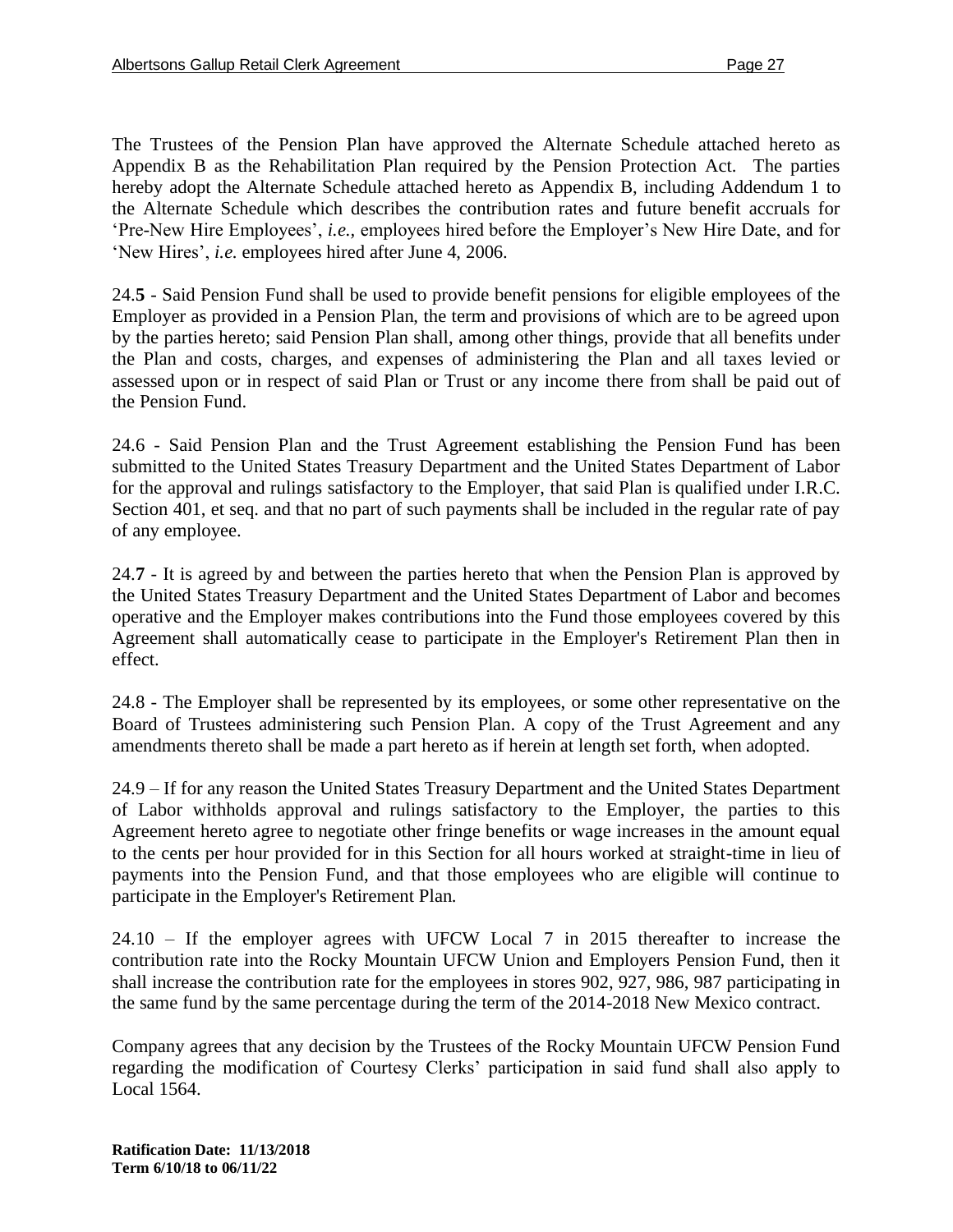**24.11 - As soon as practical after ratification of the 2018 to 2022 Agreement, change the contribution rate to the Rocky Mountain UFCW Retail and Meat Pension Plan to \$1.25 an hour. Change contributions to the Rocky Mountain UFCW Retail and Meat Pension Plan during the term of the contract by the same percentage as the major employers in Denver.**

#### **Article 25 BARGAINING UNIT WORK**

<span id="page-28-0"></span>To prevent the erosion of Bargaining Unit work, driver salesmen, book salesmen, or sales representatives shall not perform work or services in the Employer's Retail Establishment in excess of the prevailing practice in the industry in areas covered by this Agreement at the time of this Agreement.

#### **Article 26 STORE CLOSING**

<span id="page-28-1"></span>In the event the Employer closes the majority of its stores in the Bargaining Unit, the Employer agrees to meet with the Union for the purpose of negotiating the severance of the employees thus affected.

## **Article 27 TECHNOLOGICAL CHANGE**

<span id="page-28-2"></span>27.1 - The parties recognize that automated equipment and technology is now available for the Retail Food Industry. The Employer recognizes that there is a desire to protect and preserve work opportunities. At the same time, the Union recognizes that the Employer has the right to avail itself of modern technology. With this common objective, the parties agree as follows:

- 1. In the event the Employer introduces major technological change which for the purpose of this Section is defined an electronic price marking, electronic scanner**, and any robotic devices** which would have a direct material impact affecting Bargaining Unit work, sixty (60) days advance notice of such change will be given to the Union.
- 2. In addition, the parties agree:
	- (a) The Employer has the right to install such equipment.

(b) Any training or necessary retraining will be furnished expense free by the Employer to affected employees.

(c) Where employees would be displaced by such installation, the Employer will make every effort to effect a transfer.

(b) If an employee is not trained or transferred and would be displaced as a direct result of a major technological change, as defined above then the employees would qualify for separation pay, if:

(1) The employee has two (2) or more years of continuous service.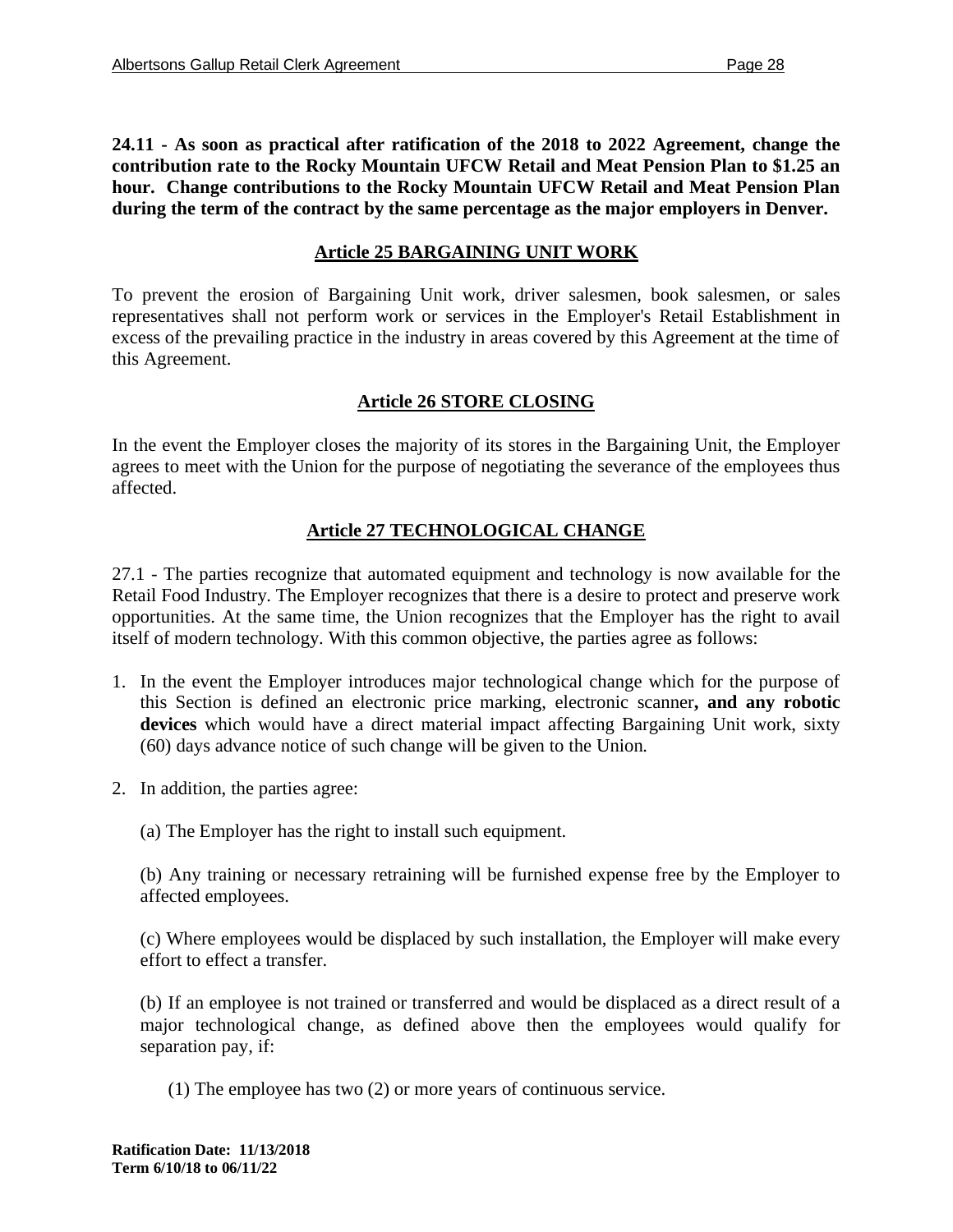(2) Does not refuse a transfer within a twenty-five (25) mile radius.

- (3) Does not refuse to be retrained.
- (4) Such action does not occur more than one (1) year from date of installation.
- (5) Does not voluntarily terminate employment.

(e) Severance pay would be paid at the rate of one (I) week's pay for each year of service in excess of two (2) years not to exceed eight (8) weeks.

(f) Severance pay would equate the average number of hours worked the fifty-two (52) weeks preceding displacement.

## **Article 28 TERM OF AGREEMENT**

<span id="page-29-0"></span>28.1 - This Agreement shall be effective as of the June **10**, 20**18** and shall remain in full force and effect until its expiration date June **11, 2022.**

28.2 - On or before sixty (60) days prior to the expiration date set forth above, either party hereto may notify the other party in writing of its desire to negotiate the terms and provisions of a successor Agreement. Promptly following such notification and during such sixty (60) day period, the parties hereto shall meet and engage in such negotiations.

28.3 - If neither party hereto gives notice to the other party of its desire to negotiate a successor Agreement prior to the expiration date of this Agreement as above provided, this Agreement shall automatically be renewed for successive one (1) year terms thereafter.

## **BARGAINING NOTE**

The parties agree that language proposed but not agreed to shall not be admissible in an arbitration or other legal proceeding as evidence of either parties' interpretation or position as to the meaning of the contract language.

IN WITNESS WHEREOF, the parties named have signed their names and affixed the signature of their authorized representative on this \_\_\_\_\_\_\_ day of **\_\_\_\_\_\_\_\_, 2019**.

FOR THE COMPANY FOR THE UNION

**ALBERTSON'S LLC**

By:

United Food and Commercial Workers International Union, Local #1564

\_\_\_\_\_\_\_\_\_\_\_\_\_\_\_\_\_\_\_\_\_\_\_\_\_\_\_\_\_\_\_

\_\_\_\_\_\_\_\_\_\_\_\_\_\_\_\_\_\_\_\_\_\_\_\_\_\_\_\_\_\_\_\_\_ **Danny Ma Vice President, Labor Relations**

Greg Frazier President

By:

**Ratification Date: 11/13/2018 Term 6/10/18 to 06/11/22**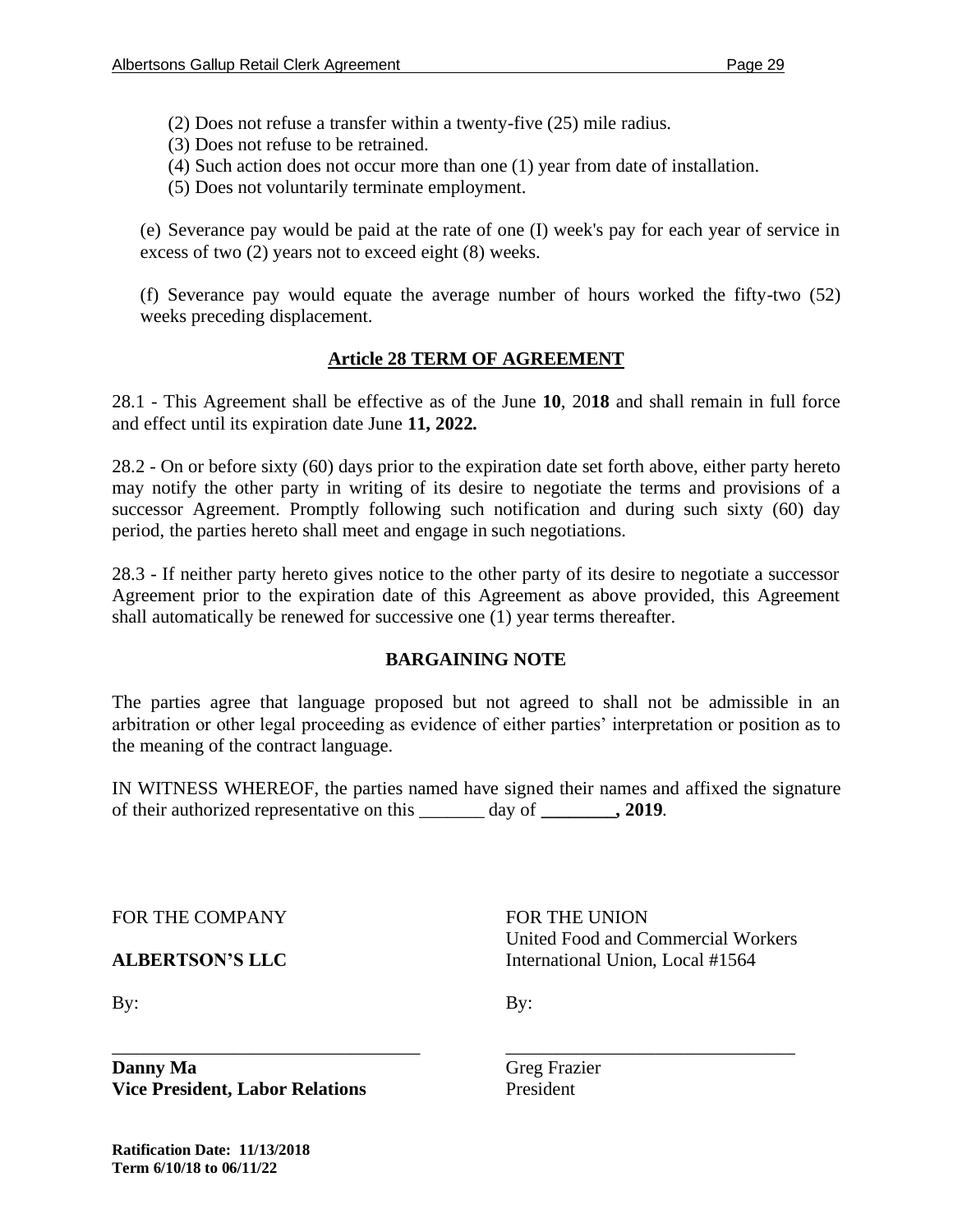**Ratification Date: 11/13/2018 Term 6/10/18 to 06/11/22**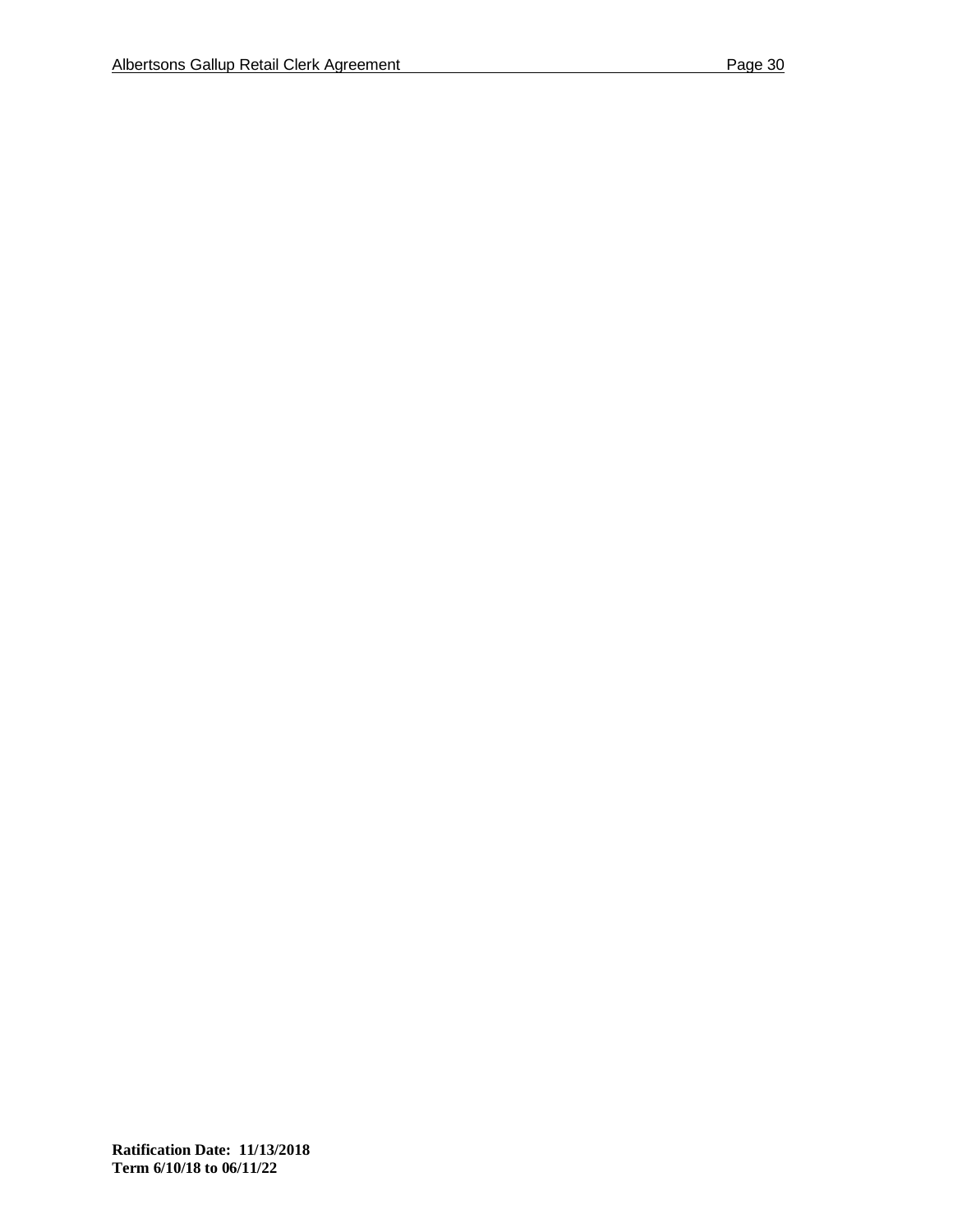#### **APPENDIX 'A'** WAGE RATES AND CLASSIFICATIONS

#### **APPENDIX 'A'** WAGE RATES AND CLASSIFICATIONS

a. HIRED ON OR BEFORE MAY 31, 2003.

|                                                                      | 6/4/2017 | 6/10/2018       | 6/9/2019        | 6/7/2020        | 6/13/2021       |
|----------------------------------------------------------------------|----------|-----------------|-----------------|-----------------|-----------------|
|                                                                      |          | <b>RAISE JP</b> | <b>RAISE JP</b> | <b>RAISE JP</b> | <b>RAISE JP</b> |
|                                                                      |          | <b>ONLY</b>     | <b>ONLY</b>     | <b>ONLY</b>     | <b>ONLY</b>     |
| <b>Department Heads</b>                                              |          |                 |                 |                 |                 |
| Produce Manager                                                      | 16.02    | 16.32           | 16.62           | 16.92           | 17.17           |
| <b>Assist Produce Manager</b>                                        |          | 15.85           | 16.15           | 16.45           | 16.70           |
| <b>Liquor Supervisor</b>                                             | 15.47    | 15.77           | 16.07           | 16.37           | 16.62           |
| <b>Wine/Beverage Steward</b>                                         |          | 15.77           | 16.07           | 16.37           | 16.62           |
| Service Deli Manager                                                 | 13.69    | 13.99           | 14.29           | 14.59           | 14.84           |
| <b>Assist Deli Manager</b>                                           |          | 13.10           | 13.40           | 13.70           | 13.95           |
| <b>Bakery Operations Manager</b>                                     |          | 13.80           | 14.10           | 14.40           | 14.65           |
| <b>Service Operations Assistant</b>                                  | 16.00    | 16.30           | 16.60           | 16.90           | 17.15           |
| Service Supervisor                                                   | 15.85    | 16.15           | 16.45           | 16.75           | 17.00           |
| Head Clerk (4 <sup>th</sup> Key Person,                              | 16.00    | 16.30           | 16.60           | 16.90           | 17.15           |
| Dairy Supervisor, Frozen                                             |          |                 |                 |                 |                 |
| Supervisor, Night Crew                                               |          |                 |                 |                 |                 |
| Supervisor, Receiver)                                                |          |                 |                 |                 |                 |
| Lobby Supervisor                                                     | 12.26    | 12.56           | 12.86           | 13.16           | 13.41           |
| <b>GM Assistant (where</b><br>designated)                            | 14.40    | 14.70           | 15.00           | 15.30           | 15.55           |
| Floral Manager (where                                                |          |                 |                 |                 |                 |
| designated                                                           |          |                 |                 |                 |                 |
| First 1040 hours worked                                              | 10.59    |                 |                 |                 |                 |
| Next 1040 hours worked                                               | 10.74    |                 |                 |                 |                 |
| Next 1040 hours worked                                               | 10.89    | 10.89           | 10.89           | 10.89           | 10.89           |
| Thereafter                                                           | 12.10    | 12.50           | 12.80           | 13.10           | 13.35           |
|                                                                      |          |                 |                 |                 |                 |
| <b>Food Clerks</b>                                                   |          |                 |                 |                 |                 |
| First 1040 hours worked                                              | 7.50     |                 |                 |                 |                 |
| Next 1040 hours worked                                               | 7.55     |                 |                 |                 |                 |
| Next 1040 hours worked                                               | 8.22     | 8.22            | 8.22            | 8.22            | 8.22            |
| Next 1040 hours worked                                               | 8.99     | 8.99            | 8.99            | 8.99            | 8.99            |
| Next 1040 hours worked                                               | 9.45     | 9.45            | 9.45            | 9.45            | 9.45            |
| Next 1040 hours worked                                               | 10.04    | 10.04           | 10.04           | 10.04           | 10.04           |
| Next 1040 hours worked                                               | 10.96    | 10.96           | 10.96           | 10.96           | 10.96           |
| Next 1040 hours worked                                               | 12.17    | 12.17           | 12.17           | 12.17           | 12.17           |
| Journeyperson                                                        | 15.36    | 15.66           | 15.96           | 16.26           | 16.51           |
|                                                                      |          |                 |                 |                 |                 |
| Bakery Sales, GM, Lobby, Coffee Bar, Service Deli, Floral, Salad Bar |          |                 |                 |                 |                 |
| First 1040 hours worked                                              | 7.50     |                 |                 |                 |                 |
| Next 1040 hours worked                                               | 7.50     |                 |                 |                 |                 |
| Next 1040 hours worked                                               | 7.82     | 7.82            | 7.82            | 7.82            | 7.82            |
| Next 1040 hours worked                                               | 8.52     | 8.52            | 8.52            | 8.52            | 8.52            |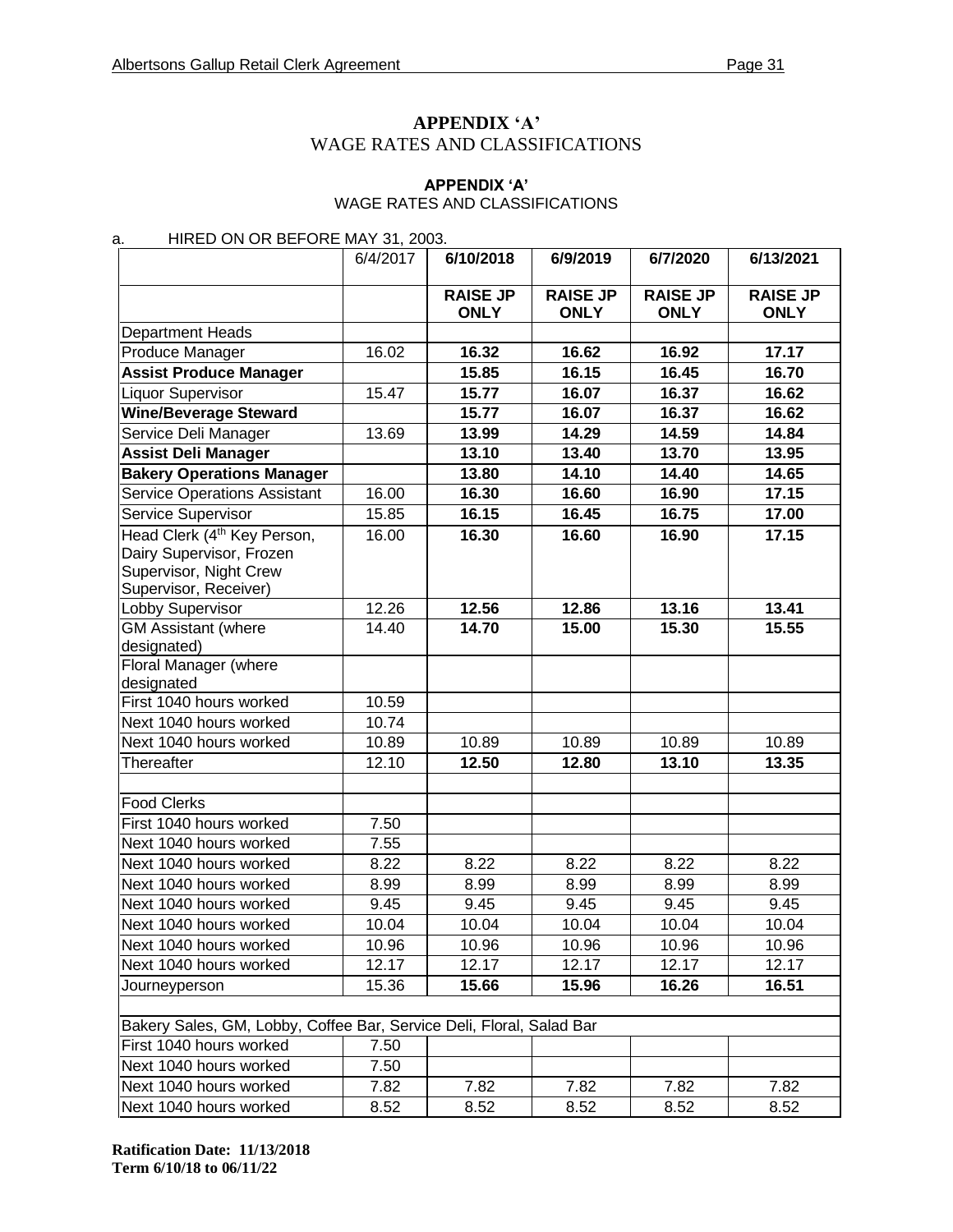| Next 1040 hours worked | 9.32  | 9.32         | 9.32  | 9.32  | 9.32  |
|------------------------|-------|--------------|-------|-------|-------|
| Next 1040 hours worked | 9.79  | 9.79         | 9.79  | 9.79  | 9.79  |
| <b>Journeyperson</b>   | 11.54 | 11.84        | 12.14 | 12.44 | 12.69 |
|                        |       |              |       |       |       |
| <b>COURTESY CLERKS</b> |       | Minimum Wage |       |       |       |

#### b. HIRED AFTER MAY 31, 2003

FOOD CLERKS

|                                         | 6/4/2017 | 6/10/2018       | 6/9/2019        | 6/7/2020        | 6/13/2021       |
|-----------------------------------------|----------|-----------------|-----------------|-----------------|-----------------|
|                                         |          |                 |                 |                 |                 |
|                                         |          | <b>RAISE JP</b> | <b>RAISE JP</b> | <b>RAISE JP</b> | <b>RAISE JP</b> |
|                                         |          | <b>ONLY</b>     | <b>ONLY</b>     | <b>ONLY</b>     | <b>ONLY</b>     |
| <b>Department Heads</b>                 |          |                 |                 |                 |                 |
| Produce Manager                         | 16.02    | 16.32           | 16.62           | 16.92           | 17.17           |
| <b>Assist Produce Manager</b>           |          | 15.85           | 16.15           | 16.45           | 16.70           |
| <b>Liquor Supervisor</b>                | 15.47    | 15.77           | 16.07           | 16.37           | 16.62           |
| <b>Wine/Beverage Steward</b>            |          | 15.77           | 16.07           | 16.37           | 16.62           |
| Service Deli Manager                    | 13.69    | 13.99           | 14.29           | 14.59           | 14.84           |
| <b>Assist Deli Manager</b>              |          | 13.10           | 13.40           | 13.70           | 13.95           |
| <b>Bakery Operations Manager</b>        |          | 13.80           | 14.10           | 14.40           | 14.65           |
| <b>Service Operations Assistant</b>     | 16.00    | 16.30           | 16.60           | 16.90           | 17.15           |
| Service Supervisor                      | 15.85    | 16.15           | 16.45           | 16.75           | 17.00           |
| Head Clerk (4 <sup>th</sup> Key Person, | 16.00    | 16.30           | 16.60           | 16.90           | 17.15           |
| Dairy Supervisor, Frozen                |          |                 |                 |                 |                 |
| Supervisor, Night Crew                  |          |                 |                 |                 |                 |
| Supervisor, Receiver)                   |          |                 |                 |                 |                 |
| Lobby Supervisor                        | 12.26    | 12.56           | 12.86           | 13.16           | 13.41           |
| GM Assistant (*where                    | 14.40    | 14.70           | 15.00           | 15.30           | 15.55           |
| designated)                             |          |                 |                 |                 |                 |
| Floral Manager (*where                  |          |                 |                 |                 |                 |
| designated                              |          |                 |                 |                 |                 |
| First 1040 hours                        | 10.59    |                 |                 |                 |                 |
| Next 1040 hours                         | 10.74    |                 |                 |                 |                 |
| Next 1040 hours                         | 10.89    | 10.89           | 10.89           | 10.89           | 10.89           |
| Thereafter                              | 12.00    | 12.50           | 12.80           | 13.10           | 13.35           |
|                                         |          |                 |                 |                 |                 |
| <b>FOOD CLERKS</b>                      |          |                 |                 |                 |                 |
| First 1040 hours worked                 | 7.50     |                 |                 |                 |                 |
| Next 1040 hours worked                  | 7.50     |                 |                 |                 |                 |
| Next 1040 hours worked                  | 7.70     | 7.70            | 7.70            | 7.70            | 7.70            |
| Next 1040 hours worked                  | 8.40     | 8.40            | 8.40            | 8.40            | 8.40            |
| Next 1040 hours worked                  | 8.90     | 8.90            | 8.90            | 8.90            | 8.90            |
| Next 1040 hours worked                  | 9.60     | 9.60            | 9.60            | 9.60            | 9.60            |
| Next 1040 hours worked                  | 10.60    | 10.60           | 10.60           | 10.60           | 10.60           |
| Next 1040 hours worked                  | 11.00    | 11.00           | 11.00           | 11.00           | 11.00           |
| First 1040 hours worked                 | 11.40    | 11.40           | 11.40           | 11.40           | 11.40           |
| Next 1040 hours worked                  | 12.00    | 12.00           | 12.00           | 12.00           | 12.00           |
| Journeyperson                           | 14.05    | 14.35           | 14.65           | 14.95           | 15.20           |

BAKERY SALES CLERK, GM, LOBBY, COFFEE BAR, SERVICE DELI, FLORAL, SALAD BAR, (PERIMETER) CSC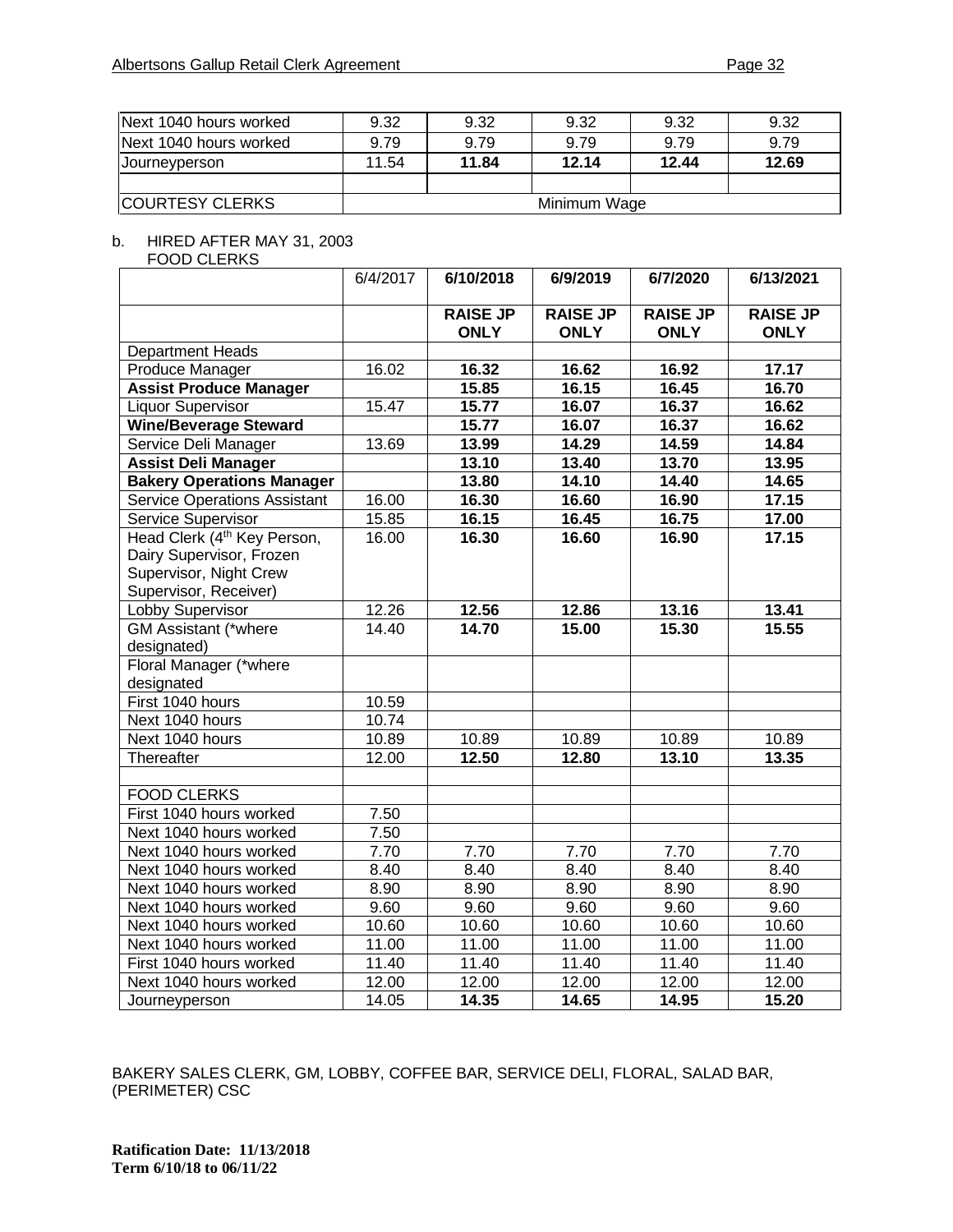|                         | 6/4/2017 | 6/10/2018                      | 6/9/2019                       | 6/7/2020                       | 6/13/2021                      |
|-------------------------|----------|--------------------------------|--------------------------------|--------------------------------|--------------------------------|
|                         |          | <b>RAISE JP</b><br><b>ONLY</b> | <b>RAISE JP</b><br><b>ONLY</b> | <b>RAISE JP</b><br><b>ONLY</b> | <b>RAISE JP</b><br><b>ONLY</b> |
| First 1040 hours worked | 7.50     |                                |                                |                                |                                |
| Next 1040 hours worked  | 7.50     |                                |                                |                                |                                |
| Next 1040 hours worked  | 7.50     | 7.50                           | 7.50                           | 7.50                           | 7.50                           |
| Next 1040 hours worked  | 7.65     | 7.65                           | 7.65                           | 7.65                           | 7.65                           |
| Next 1040 hours worked  | 8.00     | 8.00                           | 8.00                           | 8.00                           | 8.00                           |
| Next 1040 hours worked  | 8.43     | 8.43                           | 8.43                           | 8.43                           | 8.43                           |
| Next 1040 hours worked  | 8.73     | 8.73                           | 8.73                           | 8.73                           | 8.73                           |
| Next 1040 hours worked  | 9.14     | 9.14                           | 9.14                           | 9.14                           | 9.14                           |
| Journeyperson           | 10.82    | 11.12                          | 11.42                          | 11.72                          | 11.97                          |

#### c. ON AND AFTER JANUARY 1, 2006.

After January 1, 2006, all employees will follow the following wage scale except that the wages of those employees hired before that date will be red circled: their wage rates will be frozen until the contractual wage rates match or surpass their wage rates as of January 1, 2006.

| <b>Department Heads</b>                 | 6/4/2017 | 6/10/2018       | 6/9/2019        | 6/7/2020        | 6/13/2021       |
|-----------------------------------------|----------|-----------------|-----------------|-----------------|-----------------|
|                                         |          | <b>RAISE JP</b> | <b>RAISE JP</b> | <b>RAISE JP</b> | <b>RAISE JP</b> |
|                                         |          | <b>ONLY</b>     | <b>ONLY</b>     | <b>ONLY</b>     | <b>ONLY</b>     |
| Produce Manager                         | 15.31    | 16.32           | 16.62           | 16.92           | 17.17           |
| <b>Assist Produce Manager</b>           |          | 15.85           | 16.15           | 16.45           | 16.70           |
| <b>Wine/Beverage Steward</b>            |          | 15.77           | 16.07           | 16.37           | 16.62           |
| <b>Assist Deli Manager</b>              |          | 13.10           | 13.40           | 13.70           | 13.95           |
| <b>Bakery Operations Manager</b>        |          | 13.80           | 14.10           | 14.40           | 14.65           |
| <b>Head Clerk</b>                       | 14.98    | 15.28           | 15.58           | 15.88           | 16.13           |
| <b>Head Baker</b>                       | 14.00    | 14.30           | 14.60           | 14.90           | 15.15           |
| <b>Service Operations Assistant</b>     | 16.00    | 16.30           | 16.60           | 16.90           | 17.15           |
| Service Supervisor                      | 15.85    | 16.15           | 16.45           | 16.75           | 17.00           |
| Head Clerk (4 <sup>th</sup> Key Person, |          |                 |                 |                 |                 |
| Dairy Supervisor, Frozen                | 16.00    | 16.30           | 16.60           | 16.90           | 17.15           |
| Supervisor, Night Crew                  |          |                 |                 |                 |                 |
| Supervisor, Receiver)                   |          |                 |                 |                 |                 |

| <b>CLERKS</b>           | 6/4/2017 | 6/10/2018       | 6/9/2019        | 6/7/2020        | 6/13/2021       |
|-------------------------|----------|-----------------|-----------------|-----------------|-----------------|
|                         |          | <b>RAISE JP</b> | <b>RAISE JP</b> | <b>RAISE JP</b> | <b>RAISE JP</b> |
|                         |          | <b>ONLY</b>     | <b>ONLY</b>     | <b>ONLY</b>     | <b>ONLY</b>     |
| First 1040 hours worked | 7.50     |                 |                 |                 |                 |
| Next 1040 hours worked  | 7.50     |                 |                 |                 |                 |
| Next 1040 hours worked  | 7.50     | 7.50            | 7.50            | 7.50            | 7.50            |
| Next 1040 hours worked  | 7.50     | 7.50            | 7.50            | 7.50            | 7.50            |
| Next 1040 hours worked  | 7.75     | 7.75            | 7.75            | 7.75            | 7.75            |
| Next 1040 hours worked  | 8.25     | 8.25            | 8.25            | 8.25            | 8.25            |
| Next 1040 hours worked  | 8.75     | 8.75            | 8.75            | 8.75            | 8.75            |
| Next 1040 hours worked  | 9.25     | 9.25            | 9.25            | 9.25            | 9.25            |
| First 1040 hours worked | 9.75     | 9.75            | 9.75            | 9.75            | 9.75            |
| Thereafter              | 11.00    | 11.30           | 11.60           | 11.90           | 12.15           |
|                         |          |                 |                 |                 |                 |

| <b>COURTESY CLERKS</b> | Minimum<br>Wage |
|------------------------|-----------------|
|                        |                 |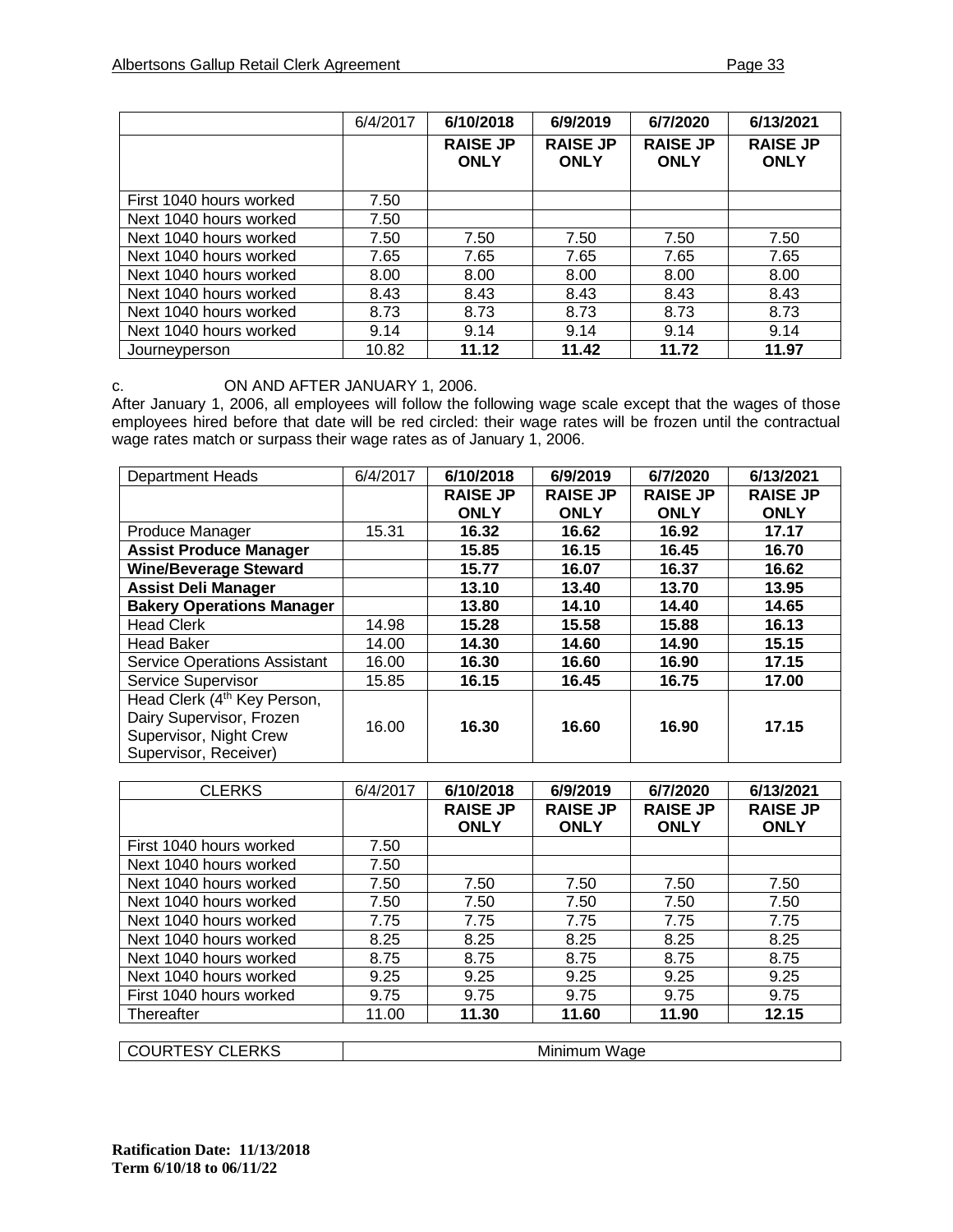#### "Living Wage" Ordinances

Any employee earning more than their scheduled rate of pay on account of any "living wage" ordinance or similar local or state minimum wage is ineligible for the Lump Sum Bonus.

In the event of a "living wage" ordinance or similar local or state minimum wage with higher wages than contractual rates, the wage rates will be modified as required by law, but the hours and steps as required in the wage scales will remain the same.

Red-circled employees' wages will be frozen until the contractual wage rate matches or surpasses the rate of the red-circled employees.

**In the event of future minimum wage increase after ratification of the 2018-2022 agreement, the first step for the effected classification will be set at least 10¢ above the new minimum wage and each step thereafter will be at a rate that is at least 10¢ higher than the previous progression step.**

Night Work Premium: All employees who perform any work for the Employer shall receive a night premium wage of thirty-five cents per hour in addition to their regular hourly rates for all hours or portions of hours worked between the hours of 9:00 p.m. and 6:00 a.m. The parties specifically agree that for the purpose of the Fair Labor Standards Act and related or similar state and federal legislation or regulations, the night premium provided in this Section shall not be included in "regular rate of pay" for the purpose of computing overtime.

Employees hired on or after June 4, 2006 shall not be eligible for Night Work premium.

Sunday Premium: For employees hired before January 1, 2006, work performed on Sunday shall be paid for at the rate of time and one-half  $(1 \frac{1}{2x})$  the basic straight-time hourly rate and Courtesy Clerks shall receive a Sunday Premium of \$1.00 per hour, in addition to their regular straight-time rate of pay. Employees hired on or after January 1, 2006 shall not be eligible for Sunday premium pay.

Tortilleria: The Employer agrees to recognize the Union as bargaining representative for tortilleria employees upon showing of majority status.

Wage Adjustments: Employees who are promoted or changed in classification to a classification that has a higher wage rate will be slotted into the new wage rate at no less than one step below the step the employee currently earning. They may then be held in that step up to one year.

IN WITNESS WHEREOF, the parties named have signed their names and affixed the signature of their authorized representative on this \_\_\_\_\_\_\_ day of \_\_\_\_\_\_\_\_\_\_, 20**18**.

FOR THE COMPANY FOR THE UNION

**ALBERTSON'S LLC** United Food and Commercial Workers International Union, Local #1564

By: By:

**Ratification Date: 11/13/2018 Term 6/10/18 to 06/11/22**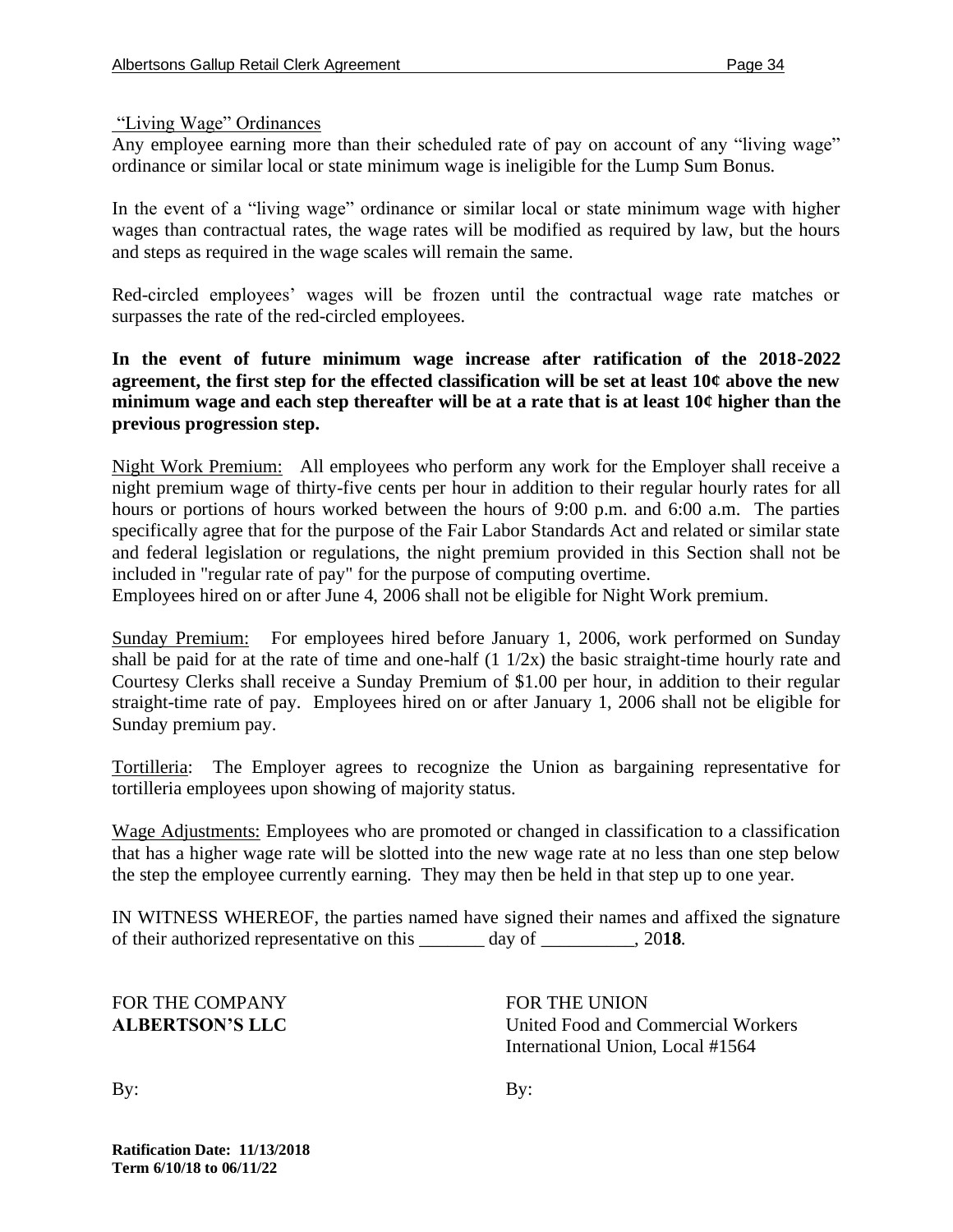\_\_\_\_\_\_\_\_\_\_\_\_\_\_\_\_\_\_\_\_\_\_\_\_\_\_\_\_\_\_\_\_\_

**Danny Ma Vice President, Labor Relations** Greg Frazier President

\_\_\_\_\_\_\_\_\_\_\_\_\_\_\_\_\_\_\_\_\_\_\_\_\_\_\_\_\_\_\_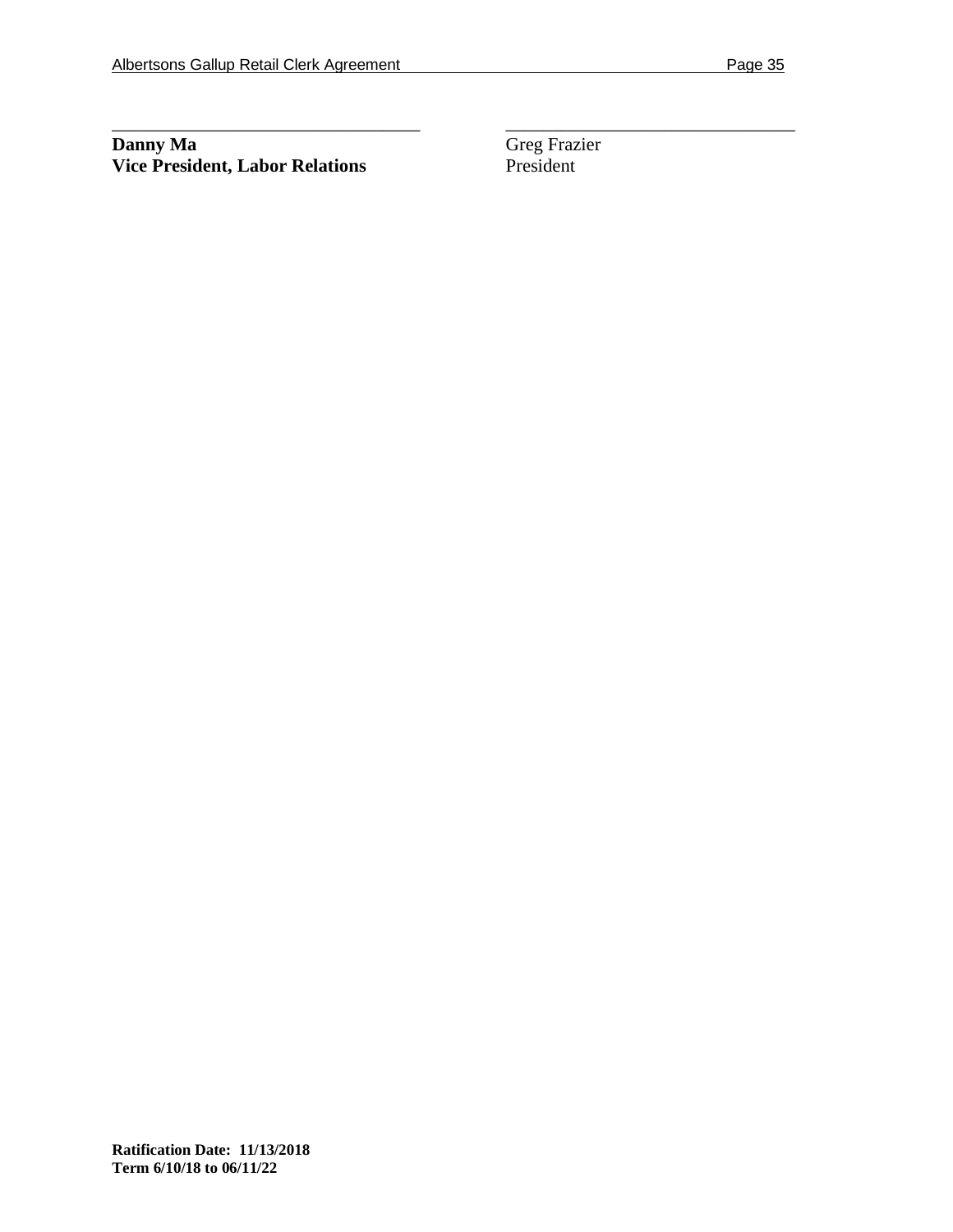# **APPENDIX 'B'**

## ALTERNATE SCHEDULE

## Rocky Mountain UFCW Unions & Employers Pension Plan Schedule of Contributions and Benefits

<span id="page-36-0"></span>

| REHABILITATION PLAN - ALTERNATE SCHEDULE                                                                                   |  |  |  |  |
|----------------------------------------------------------------------------------------------------------------------------|--|--|--|--|
| FOR NEW ALBERTSON'S - NEW MEXICO                                                                                           |  |  |  |  |
|                                                                                                                            |  |  |  |  |
| <b>Contribution and Benefit Adjustments</b>                                                                                |  |  |  |  |
| Contribution rates as negotiated by the bargaining parties and reduced                                                     |  |  |  |  |
| benefit accruals in accordance with Addendum I for employees hired prior to the<br>Employer's New Hire Date, June 4, 2006. |  |  |  |  |
| Such contribution rates shall be effective and payable for hours                                                           |  |  |  |  |
| worked on and after the first of the month after date of ratification.                                                     |  |  |  |  |
| Such reduced benefit accruals shall begin as of the earliest date permitted by<br>Federal law.                             |  |  |  |  |
| Elimination of adjustable benefits as described below, as of the same date that the<br>$\bullet$                           |  |  |  |  |
| reduced benefit accruals commence.                                                                                         |  |  |  |  |
| Contribution rates as negotiated by the bargaining parties and benefit                                                     |  |  |  |  |
| accruals for New Hires in accordance with Addendum I.                                                                      |  |  |  |  |
| Such contribution rates shall be effective and payable for hours                                                           |  |  |  |  |
| worked on and after the first of the month after date of ratification.                                                     |  |  |  |  |
| Such benefit accruals shall be effective the first of the month after the date of<br>$\bullet$<br>ratification.            |  |  |  |  |
| Such benefit accruals shall be actuarially equivalent to a single life benefit<br>$\bullet$                                |  |  |  |  |
| payable at age 65, without any subsidies or adjustable benefits whatsoever.                                                |  |  |  |  |
|                                                                                                                            |  |  |  |  |
| For employees hired before an Employer's Applicable New Hire Date only:                                                    |  |  |  |  |
| Elimination of 100% of the value of all adjustable benefits on all accrued benefits and                                    |  |  |  |  |
| future benefit accruals to the maximum permitted by law, except as noted below.                                            |  |  |  |  |
| Adjustable benefits to be eliminated include the following:                                                                |  |  |  |  |
| - Rule of 85 Pension;                                                                                                      |  |  |  |  |
| - Subsidized Early Retirement Reduction Factors;                                                                           |  |  |  |  |
| - Age 60 Supplement;                                                                                                       |  |  |  |  |
| — Post-Retirement Death Benefits in Excess of QJSA (including \$1,000 Lump Sum<br>Death Benefit);                          |  |  |  |  |
| - Pre-retirement Death Benefits in Excess of QPSA;                                                                         |  |  |  |  |

- Payment options other than Single Life Annuity and QJSA; and
- $-$  All other adjustable benefits within the meaning of Code section 432(e) (8) (A) (iv) (other than Disability Pension and modified Rule of 80 Pension as described below).
- The following adjustable benefits shall be retained:
	- Disability Pension; and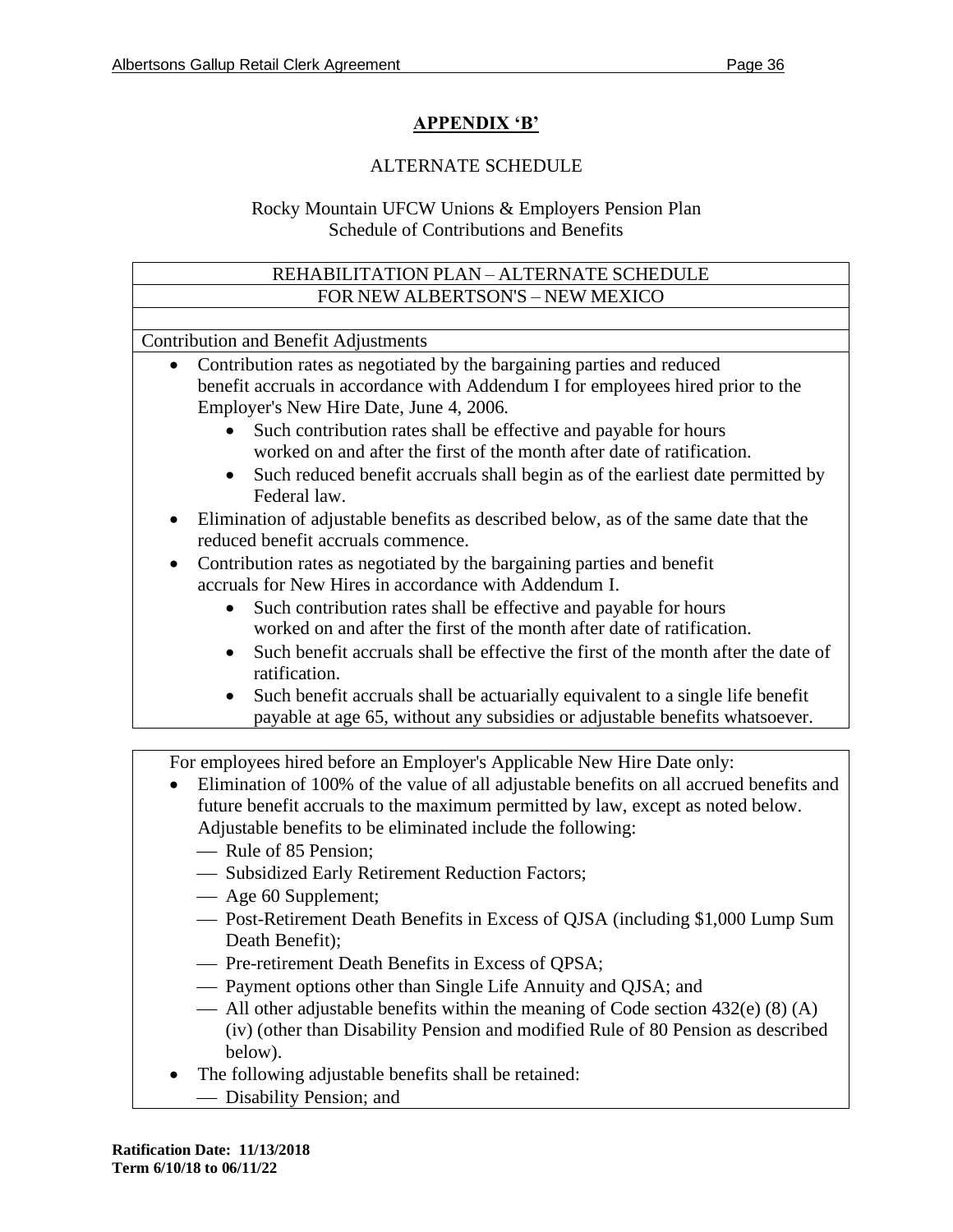- Rule of 80 Pension, except that this benefit will be modified to require that a Participant must have attained age 55 at his Termination date in order to be eligible
- Reduction of future accruals as negotiated by the parties and funded consistent with Addendum I.
- Benefit reductions effective on the earliest date permitted by law.

#### Rehabilitation Period

January 1, 2010 through December 31, 2022.

Plan to Emerge from the Red Zone and Annual Benchmarks to Assess Progress Toward Emergence

The Plan's actuaries certify that the Contribution and Benefit Adjustments shown above are sufficient for the Plan to emerge from the Red Zone at the end of the Rehabilitation Period based on the funded status of the Plan as of January 1, 2009 before the addition of any New Hire benefits. In the event that the New Hire benefits are implemented, the Plan's actuaries certify that with the additional contributions specifically designated to fund the New Hire benefits, the plan is still reasonably expected to emerge from Critical Status after such benefit increases, as shown in the annual benchmarks including the New Hire benefits. These schedules will be updated as needed throughout the Rehabilitation Period. Progress toward emergence from the Red Zone will be measured by the Plan's Funding Standard Account Credit (Deficiency) Balance being greater than (less than) the amounts in the following projections. These projections have been made in accordance with the provisions of the Pension Protection Act of 2006 including:

- Contribution rates in accordance with the Collective Bargaining Agreement effective for hours worked in December 2009 payable in January 2010.
- An assumption of the same number of contributable hours as reported for the actuarial valuation as of 1/1/2008. The reasonableness of this assumption has been verified by the Trustees.
- No market related investment gains or losses from 9/30/2009 forward and no other actuarial gains or losses from 1/1/2009 forward.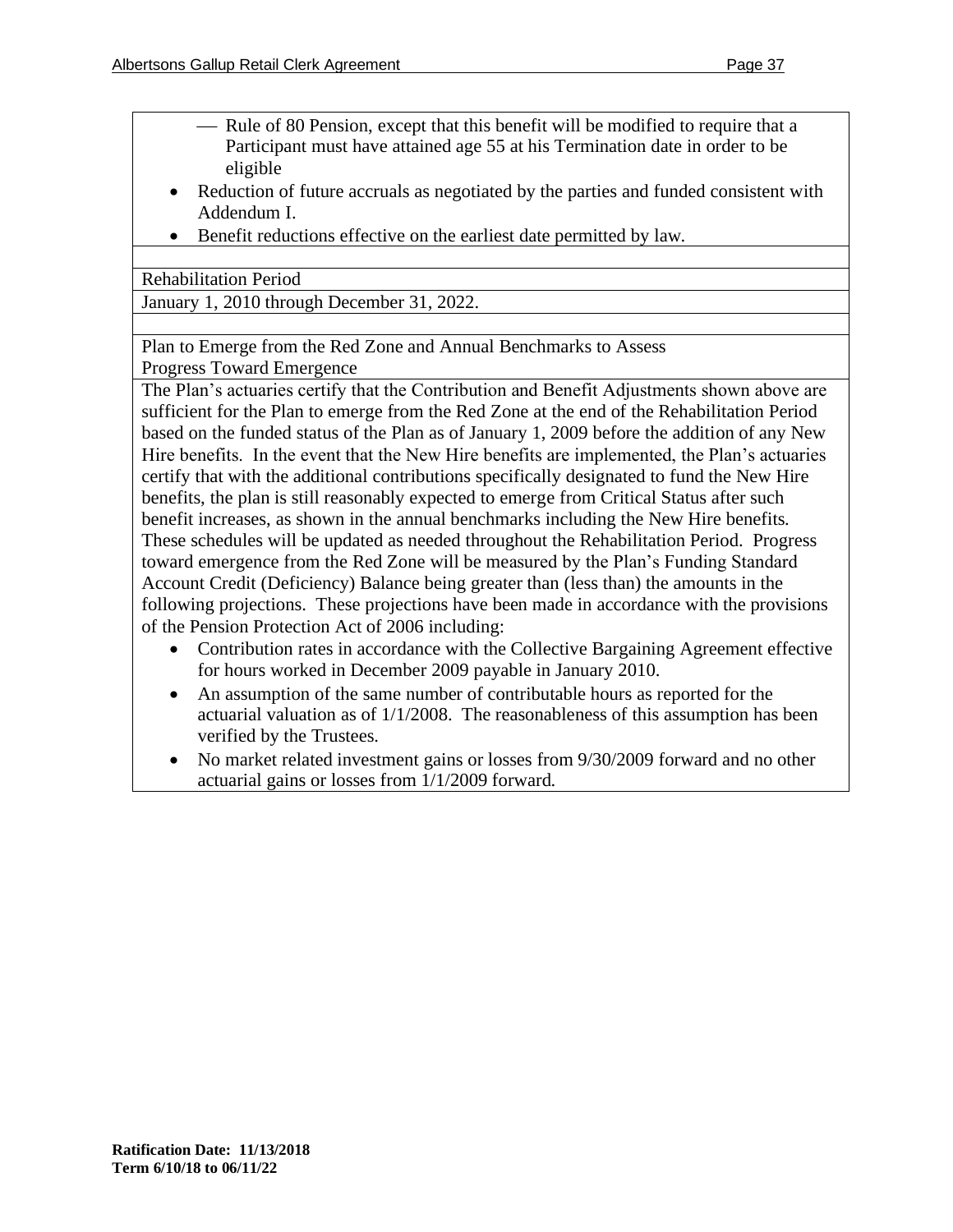## **ALTERNATE SCHEDULE**

| As of      | <b>Funding Standard</b><br><b>Account Credit</b><br>(Deficiency) Balance | <b>Funding Standard</b><br><b>Account Credit</b><br>(Deficiency) Balance With<br><b>New Hire Benefits</b> |
|------------|--------------------------------------------------------------------------|-----------------------------------------------------------------------------------------------------------|
| 12/31/2010 | \$<br>17,473,000                                                         | \$<br>17,892,000                                                                                          |
| 12/31/2011 | 28,829,000                                                               | 29,593,000                                                                                                |
| 12/31/2012 | 33,676,000                                                               | 34,719,000                                                                                                |
| 12/31/2013 | 31,190,000                                                               | 32,445,000                                                                                                |
| 12/31/2014 | 28,483,000                                                               | 29,885,000                                                                                                |
| 12/31/2015 | 22,601,000                                                               | 24,087,000                                                                                                |
| 12/31/2016 | 14,669,000                                                               | 16,175,000                                                                                                |
| 12/31/2017 | 5,118,000                                                                | 6,577,000                                                                                                 |
| 12/31/2018 | (489,000)                                                                | 859,000                                                                                                   |
| 12/31/2019 | (3,922,000)                                                              | (2,754,000)                                                                                               |
| 12/31/2020 | (4,621,000)                                                              | (3,703,000)                                                                                               |
| 12/31/2021 | (2,243,000)                                                              | (1,644,000)                                                                                               |
| 12/31/2022 | 239,000                                                                  | 447,000                                                                                                   |
| 12/31/2023 | 1,158,000                                                                | 903,000                                                                                                   |
| 12/31/2024 | 16,098,000                                                               | 15,307,000                                                                                                |
| 12/31/2025 | 15,836,000                                                               | 14,819,000                                                                                                |
| 12/31/2026 | 21,237,000                                                               | 19,946,000                                                                                                |

# **Rocky Mountain UFCW Unions & Employers Pension Plan Annual Benchmarks for Emergence from the Red Zone**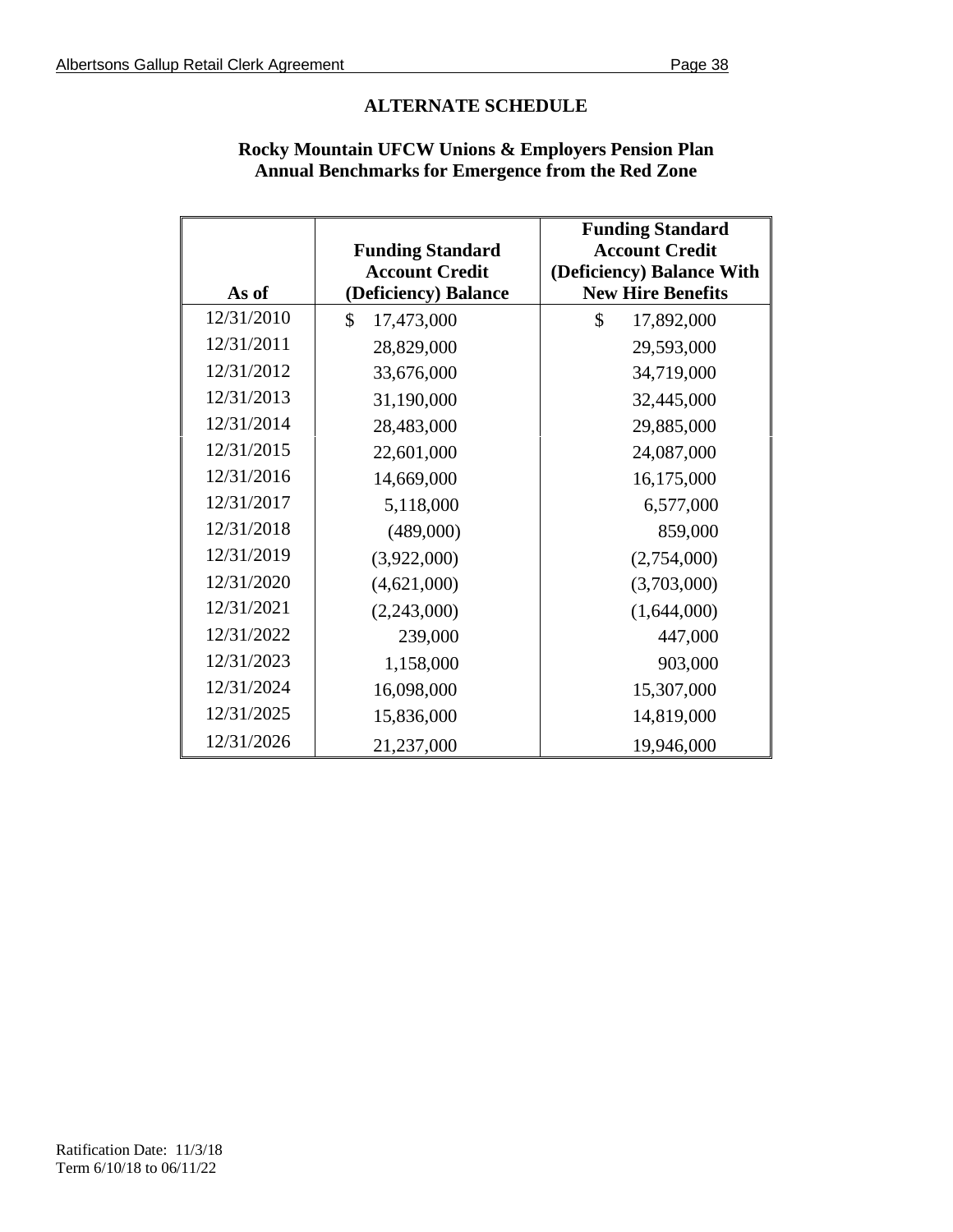# **ALTERNATE SCHEDULE**

## Addendum I Alternative Schedules of Contribution Rates and Benefit Accruals – Pre-New Hire Date Employees

| Rocky Mountain UFCW Unions & Employers Pension Plan |                  |                                       |                       |                                |  |
|-----------------------------------------------------|------------------|---------------------------------------|-----------------------|--------------------------------|--|
| Total                                               |                  | <b>Breakdown of Contribution Rate</b> | Schedule of           | <b>Adjusted Future Benefit</b> |  |
| Contribution                                        |                  |                                       | <b>Future Benefit</b> | If Past Supplementals Have     |  |
| Rate                                                | <b>Base Rate</b> | Supplemental                          | Accruals              | Not Been Paid                  |  |
| \$1.05                                              | \$0.63           | \$0.42                                | \$22.75               | \$18.50                        |  |

For Collective Bargaining Agreements where the employer did not make 15 cent Supplemental Contributions that were otherwise applicable to other employers, the benefit accruals shall be limited to the "Adjusted Future Benefit Accruals" for the number of Plan Years (or part thereof) for which Supplemental Contributions were not made. After such period, the benefit accruals will be in accordance with the "Schedule of Future Benefit Accruals".

Alternative Schedules of Contribution Rates and Benefit Accruals – New Hires

| Rocky Mountain Clerks Plan - New Hire Contribution Rates and Benefit Accruals |                                                                    |                                                                                                     |  |  |  |
|-------------------------------------------------------------------------------|--------------------------------------------------------------------|-----------------------------------------------------------------------------------------------------|--|--|--|
| Increase to total Contribution<br>Rates if New Hire Benefits<br>Are Provided  | Commencing the First<br>of the Month after date<br>of ratification | Beginning with the Thirty-Seventh<br>$(37th)$ Month after the New Hire<br>Benefit Goes Into Effect. |  |  |  |
| \$0.07                                                                        | \$10.00                                                            | \$15.00                                                                                             |  |  |  |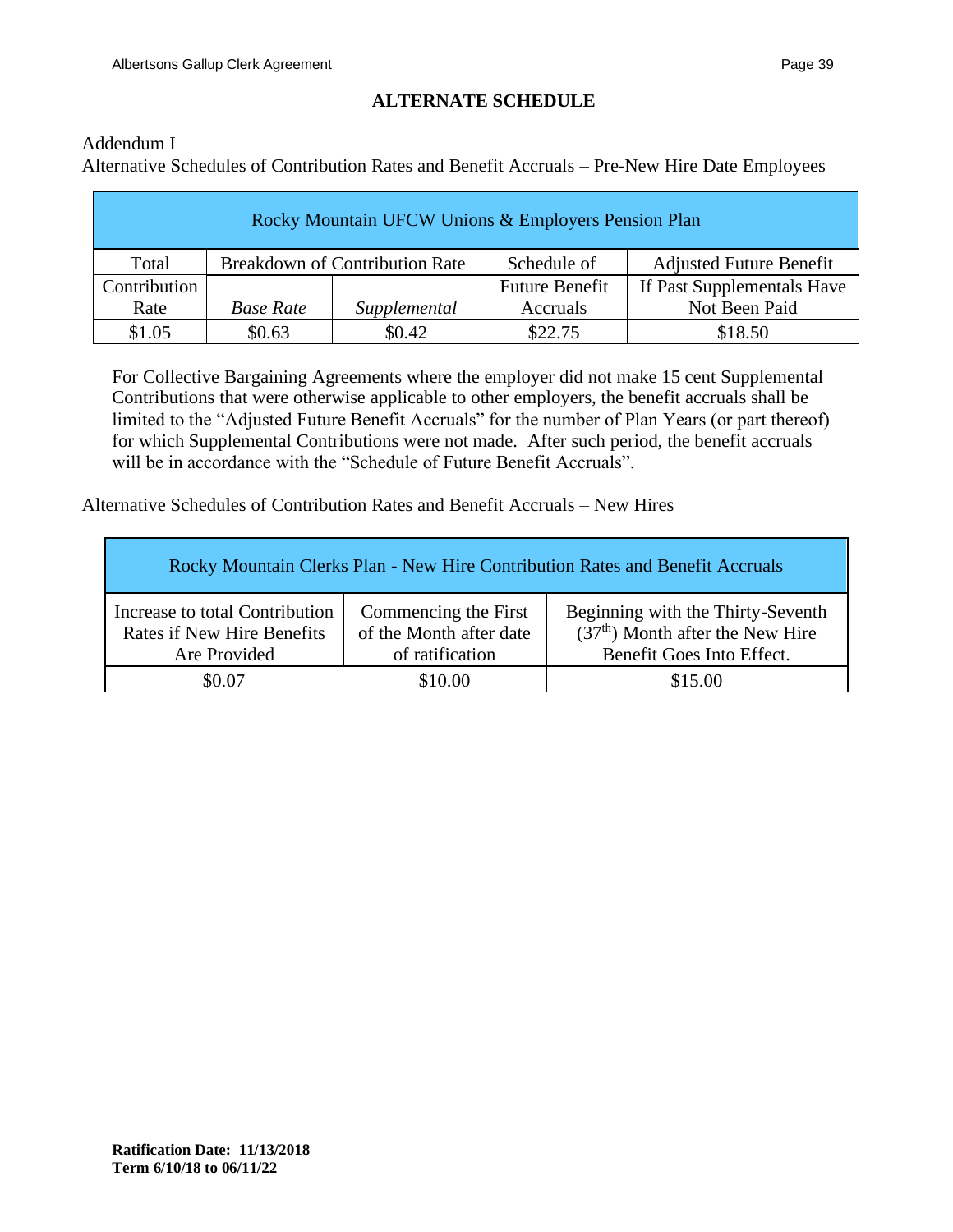## **EXHIBIT 2 CURRENT PRACTICE FOR SELECTION OF ARBITRATORS**

<span id="page-40-0"></span>Instead of requesting panels of seven arbitrators from the Federal Mediation and Conciliation Service, the Company and the Union jointly have created a pool of forty arbitrators from which they generate panels of seven. Each arbitrator in the pool has been assigned a corresponding number from 1 to 40. The pool of 40 represents 20 arbitrators selected by the Company and 20 arbitrators selected by the Union. Both the Company and the Union reserve the right to replace one or more of their 20 selected arbitrators at any time prior to the generation of a panel for a specific grievance. To be eligible, arbitrators must be labor arbitrators who maintain an office in Colorado, Oklahoma, Texas, New Mexico, Arizona, Utah, Nevada, or California. The panel of arbitrators is to be comprised of 20 different Employer selected arbitrators and 20 different Union selected arbitrators.

Because of this change in the selection process, the Union does not request a panel from the Federal Mediation and Conciliation Service when it desires to arbitrate a grievance. It makes that request of the Company. For each such grievance the Company and the Union then generate a panel of seven arbitrators from the pool of 40 by meeting at the offices of the Company's counsel to run a random number generator program. That program randomly selects seven numbers from 1 through 40. By matching those numbers to the numbers assigned to the arbitrators, the panel members for each grievance are identified.

Except for this panel generation method, the grievance procedures and deadlines remain the same as in the collective bargaining agreement.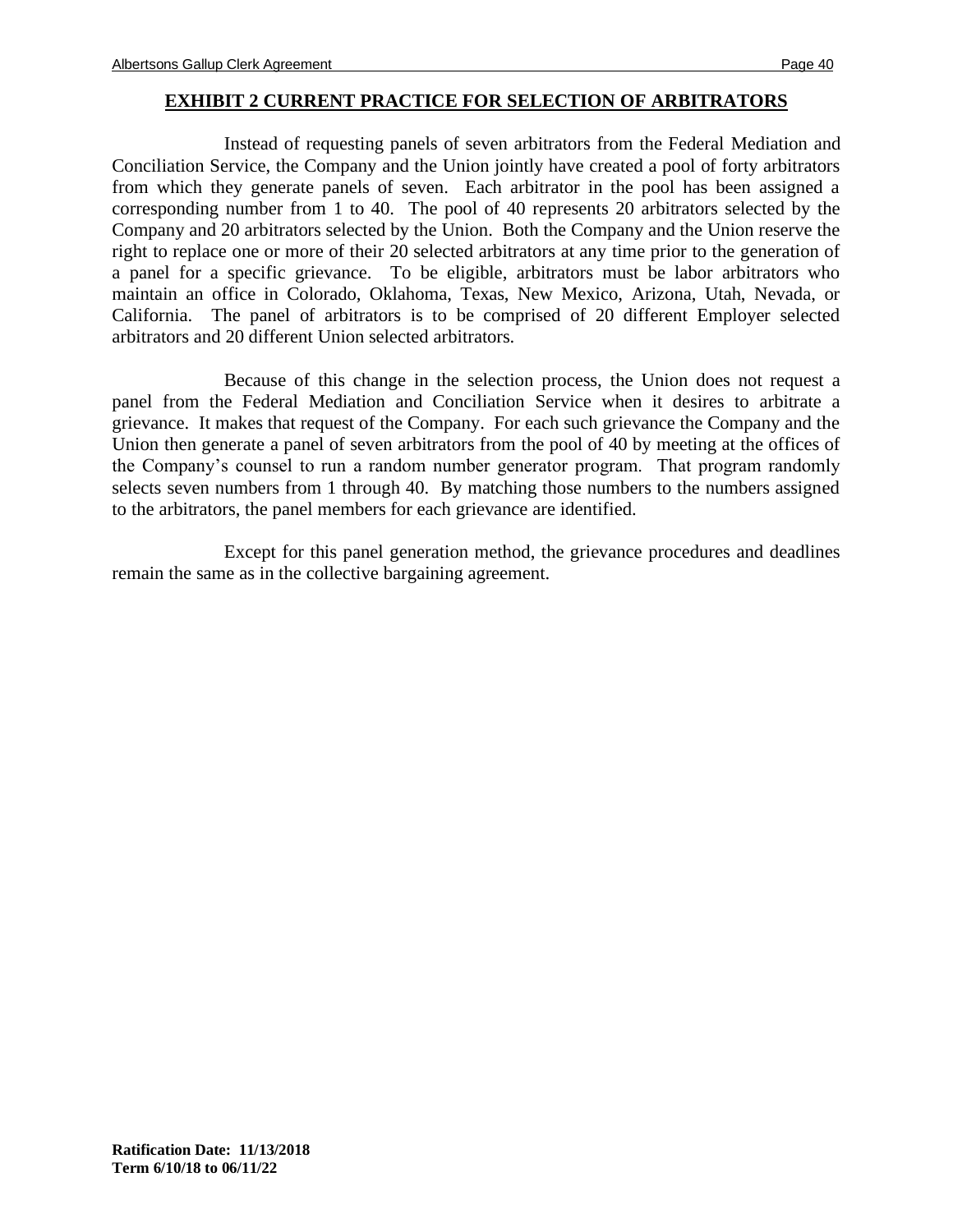## <span id="page-41-1"></span>**LETTER OF UNDERSTANDING Political Check Off**

<span id="page-41-0"></span>Albertson's ("Employer") agrees to deduct uniform political contributions on a monthly basis from the net wages due an employee each month of each employee covered by this collective bargaining agreement who has provided Albertson's with a voluntary individual written authorization to make such deductions on a form that has been mutually agreed upon by Albertson's and UFCW Local 1564 (Union). The Union agrees to indemnify and hold the Employer fully harmless for any liability that arises out of or by reason of any action taken by the Employer in accordance with this Letter of Understanding. The deduction shall be expressly limited to political contributions only and the Employer shall have no obligation whatsoever to make deductions for any purpose other than dues deductions in accordance with Article 3, Union Security and Employment Procedures, and Article 4, Check-Off, of the collective bargaining agreement effective June 2003 to June 3, 2006.

Employer shall be notified of the amounts designated by each contributing employee that are to be deducted from his/her paycheck on a monthly basis for all weeks worked. The phrase "weeks worked" excludes any week other than a week in which the employee earned a wage. The Employer shall transmit to the Union, on a monthly basis, in one check, the total amount deducted along with the name of each employee on whose behalf a deduction is made. The Employer shall have no responsibility for the application of the amounts transmitted in accordance with this paragraph.

No deductions will be made from the wages of any such employee until the Employer has received a signed copy of a voluntary written authorization to make such deductions with such authorization to be received by the Employer no later than the first day of the month in which the deductions are to commence in order to be deducted for that month.

Authorization for such deduction is to be entirely voluntary on the part of each such individual employee. Any such employee may revoke his individual voluntary authorization upon giving thirty (30) days' written notice to the Employer and the Union.

IN WITNESS WHEREOF, the parties named have signed their names and affixed the signature of their authorized representative on this \_\_\_\_\_\_\_ day of \_\_\_\_\_\_\_\_\_\_, **2019**.

#### FOR THE COMPANY FOR THE UNION **ALBERTSON'S LLC** UFCW, Local #1564

\_\_\_\_\_\_\_\_\_\_\_\_\_\_\_\_\_\_\_\_\_\_\_\_\_\_\_\_\_\_\_

By:

By:

**Danny Ma Vice President, Labor Relations** 

\_\_\_\_\_\_\_\_\_\_\_\_\_\_\_\_\_\_\_\_\_\_\_\_\_\_\_\_\_\_\_\_\_

Greg Frazier President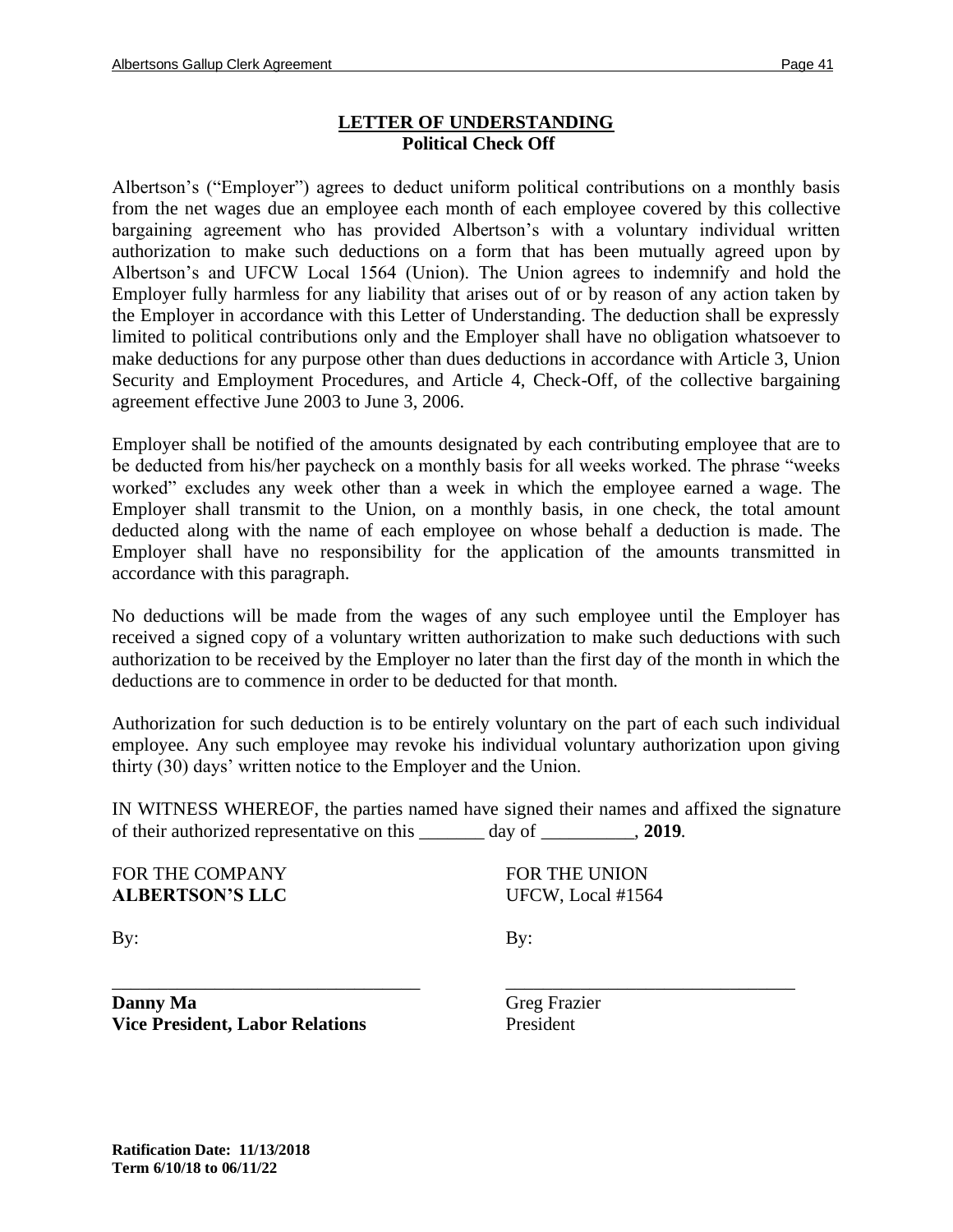## **LETTER OF UNDERSTANDING**

<span id="page-42-0"></span>UFCW Local 1564 believes it has a good faith working relationship with Albertson's and will not take any action to depart from that relationship or take any action inconsistent with maintaining that relationship. Consistent with its duty of fair representation under the agreement and their grievance procedures, UFCW Local 1564 will not be party to, instigate or support class action litigation (except charges with the National Labor Relations Board) or engage in any type of corporate campaign against Albertson's that is directed toward or which will directly impact stores represented by UFCW Local 1564.

The parties recognize that various monies from Local 1564 are paid to UFCW International Funds. Local 1564 does not control such funds. Consequently, the UFCW International Union's use of those funds for purposes contrary to this agreement will not be a violation of this agreement.

Albertsons believes it has a good faith working relationship with UFCW Local 1564 and will not present any anti-union information during new hire orientation to discourage union affiliation. This only applies to orientation for union positions.

IN WITNESS WHEREOF, the parties named have signed their names and affixed the signature of their authorized representative on this \_\_\_\_\_\_\_ day of \_\_\_\_\_\_\_\_\_, **2019**.

FOR THE COMPANY FOR THE UNION **ALBERTSON'S LLC** UFCW, Local #1564

\_\_\_\_\_\_\_\_\_\_\_\_\_\_\_\_\_\_\_\_\_\_\_\_\_\_\_\_\_\_\_

By:

By:

**Danny Ma Vice President, Labor Relations** 

\_\_\_\_\_\_\_\_\_\_\_\_\_\_\_\_\_\_\_\_\_\_\_\_\_\_\_\_\_\_\_\_\_

Greg Frazier President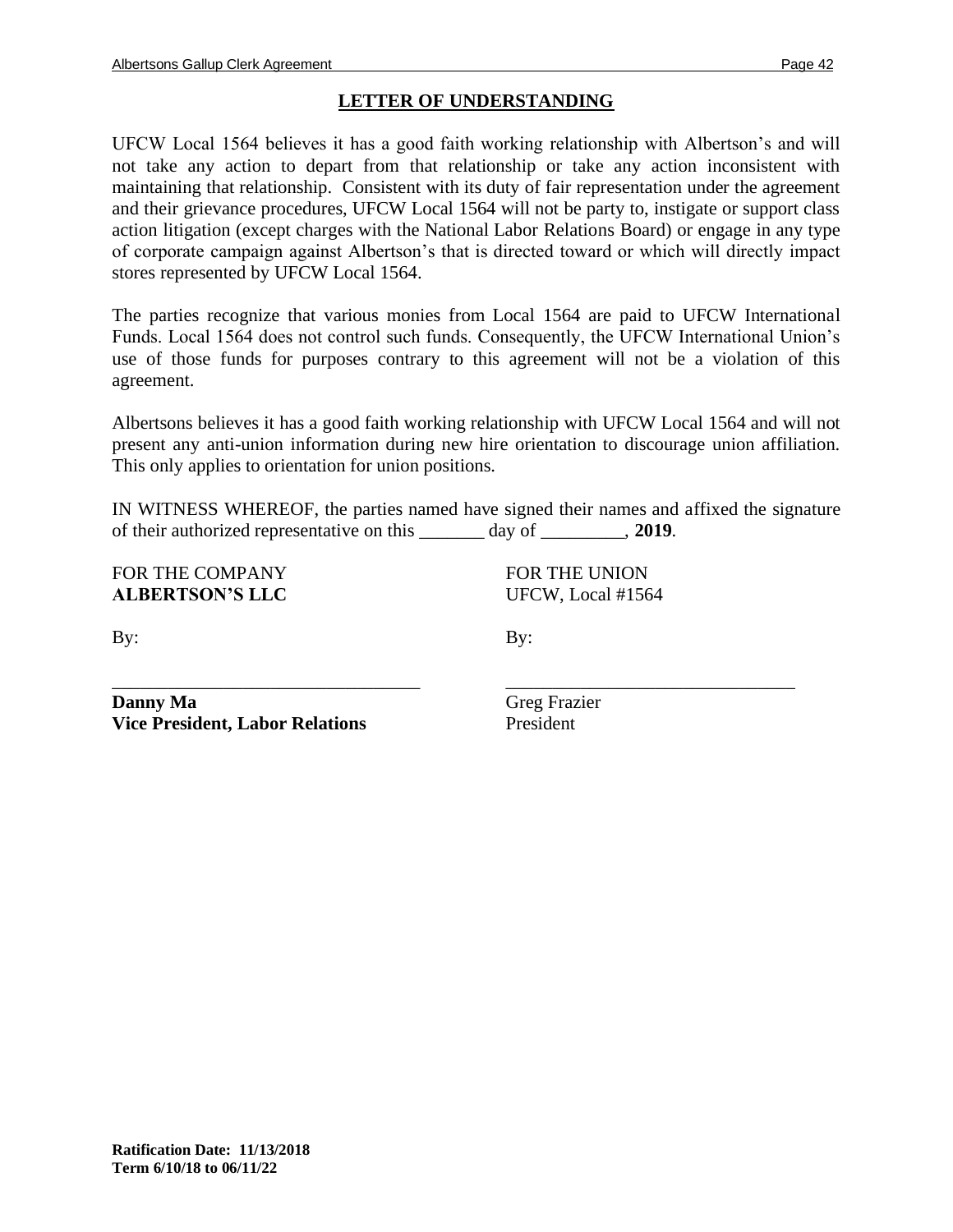## **LETTER OF UNDERSTANDING**

<span id="page-43-0"></span>In addition to the existing exemptions under the current contracts, the new Service Operations Manger position will be exempt from the bargaining unit, but will be able to perform bargaining unit work just as the former Front End Manager performed in the past. Unionized associates who accept this position will leave the bargaining unit. The Front End Manager position is eliminated. The Service Operations Manager position is exempt from the hours claiming provisions in the contracts as in the past with Front End Managers.

The Bookkeeper and the Assistant Front End Manager positions are eliminated. The Personnel Coordinator/Service Supervisor will perform many of the same functions of the former Bookkeeper position and some different functions. Likewise, the Service Supervisor position will perform many of the same functions as the former Assistant Front End Manager position and some different functions. Personnel Coordinators/Service Supervisors who are not scheduled to check will not be included in the bargaining unit.

The Service Operations Assistant, Personnel Coordinator/Service Supervisor (who is scheduled to check) and Service Supervisor positions:

- a. are included in the bargaining unit;
- b. have no limit in their ability to perform bargaining unit work;
- c. are exempt from the hours claiming provisions in the contracts as in the past with Assistant Front End Managers;
- d. are paid on the current food clerk scale and anyone moving to the current food clerk scale from another scale will be placed at the closest wage rate on the food clerk scale to their current wage, but no lower.

October 1, 2003 Transition Date: Eligible Service Operations Managers will be switched to Albertson's benefit plans, effective October 1, 2003. Until October 1, 2003, they will continue to be subject to the applicable contract's union security clause. Eligible Personnel Coordinators/Service Supervisors who are joining the bargaining unit will be switched to the benefit plans under the applicable contracts, effective October 1, 2003, at which time they will also be subject to the applicable contract's union security clause. Until October 1, 2003 the Union initiation fee will be waived for all Personnel Coordinators/Service Supervisors who are joining the bargaining unit, provided they were employed with the Employer before June 1, 2003 (the contract's ratification date).

The Service Operations Assistant position was posted. However, when the Employer decides to fill the Personnel Coordinator/Service Supervisor position with a current bookkeeper, it does have to post the position. Similarly, when the Employer decides to fill the Service Supervisor position with a current Assistant Front End Manager, it does not have to post the position. Otherwise, these positions are posted.

This letter is an amendment to the current New Mexico Clerks contracts for all stores covered by these contracts.